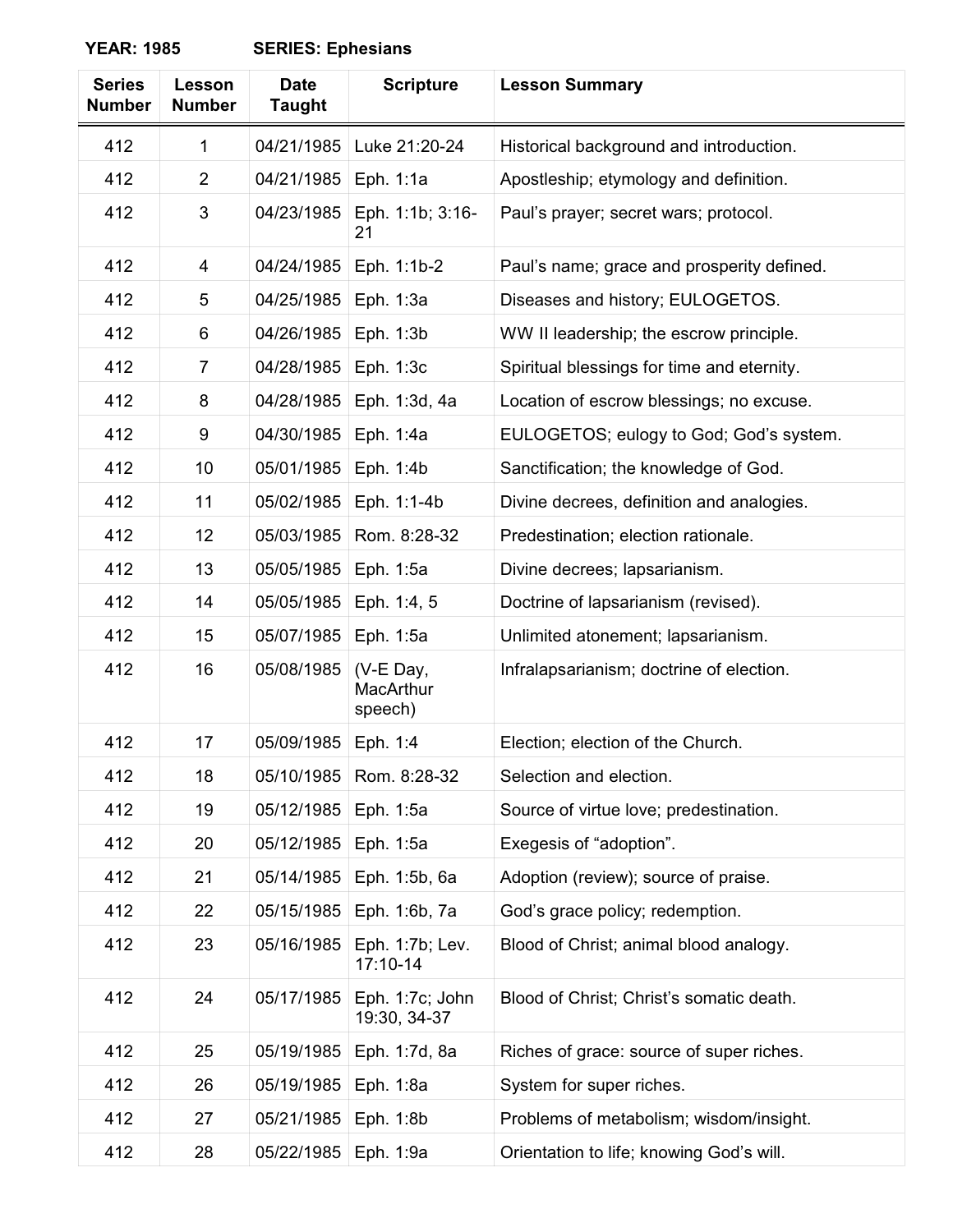| <b>Series</b><br><b>Number</b> | <b>Lesson</b><br><b>Number</b> | <b>Date</b><br><b>Taught</b> | <b>Scripture</b>               | <b>Lesson Summary</b>                      |
|--------------------------------|--------------------------------|------------------------------|--------------------------------|--------------------------------------------|
| 412                            | 29                             | 05/23/1985                   | Eph. 1:9b                      | Fear fatigues; mystery of God's will.      |
| 412                            | 30                             | 05/24/1985                   | Eph. 1:9c                      | Winners follow a divine game plan.         |
| 412                            | 31                             | 05/26/1985                   | Eph. 1:10a                     | Dispensations; fullness of times.          |
| 412                            | 32                             | 05/26/1985                   | Eph. 1:10                      | Historical trends/ Church Age uniqueness.  |
| 412                            | 33                             | 06/02/1985                   | Eph. 1:10a                     | Artillery; invisible but real support.     |
| 412                            | 34                             | 06/02/1985                   | Eph. 1:10b, 11a                | Military power; provision in Christ.       |
| 412                            | 35                             | 06/04/1985                   | Rom. 8:29b;<br>Eph. 1:5a,11b   | Predestination; Christ's destiny.          |
| 412                            | 36                             | 06/05/1985                   | Eph. 1:11b                     | Predestination and the divine decrees.     |
| 412                            | 37                             | 06/06/1985                   | Eph. 1:11c                     | God's predetermined plan.                  |
| 412                            | 38                             | 06/07/1985                   | Eph. 1:11d                     | Pre-creation reality; the palace.          |
| 412                            | 39                             | 06/09/1985                   | Eph. 1:12a                     | God's divine purpose for the believer.     |
| 412                            | 40                             | 06/09/1985                   | Eph. 1:12a                     | Why are we alive? Palace or dungeon life.  |
| 412                            | 41                             | 06/16/1985                   | Eph. 1:1-12b                   | The invisible but real.                    |
| 412                            | 42                             | 06/16/1985                   | Heb. 11:24-27a                 | Moses' greatest decision.                  |
| 412                            | 43                             | 06/18/1985                   | Heb. 11:27b                    | Reality of the invisible assets.           |
| 412                            | 44                             | 06/19/1985                   | Eph. 1:12-19                   | Personality orientation; competitiveness.  |
| 412                            | 45                             | 06/20/1985                   | Eph. 1:12                      | Niche conceptualism.                       |
| 412                            | 46                             | 06/21/1985                   | Eph. 1:3-6                     | Four verbs and two purpose clauses.        |
| 412                            | 47                             | 06/23/1985                   | Eph. 1:13                      | Sealing ministry of God the Holy Spirit.   |
| 412                            | 48                             | 06/23/1985                   | Eph. 1:14                      | Agenda of portfolio of invisible assets.   |
| 412                            | 49                             | 06/25/1985                   | Eph. 1:15a                     | Motivation to pray; Paul's motivation.     |
| 412                            | 50                             | 06/26/1985                   | Eph. 1:15b                     | Prayer: initiated through impersonal love. |
| 412                            | 51                             | 06/27/1985                   | Eph. 1:16                      | Prayer: motivated by gratitude of soul.    |
| 412                            | 52                             | 06/28/1985                   | Eph. 1:16                      | Prayer: resume and principles.             |
| 412                            | 53                             | 06/30/1985                   | Eph. 1:15-17a                  | Prayer: intercession for winners.          |
| 412                            | 54                             | 06/30/1985                   | Eph. 1:17b                     | Prayer for the lifestyle of wisdom.        |
| 412                            | 55                             | 07/02/1985                   | Eph. 1:17                      | Terrorism; lifestyle of wisdom.            |
| 412                            | 56                             | 07/03/1985                   | Eph. 1:17; Heb.<br>11:24       | Lifestyle of wisdom; invisible dynamics.   |
| 412                            | 57                             | 07/04/1985                   | Ps. 33:10-19;<br>Eph. 1:13, 14 | Ministries of the Holy Spirit; sealing.    |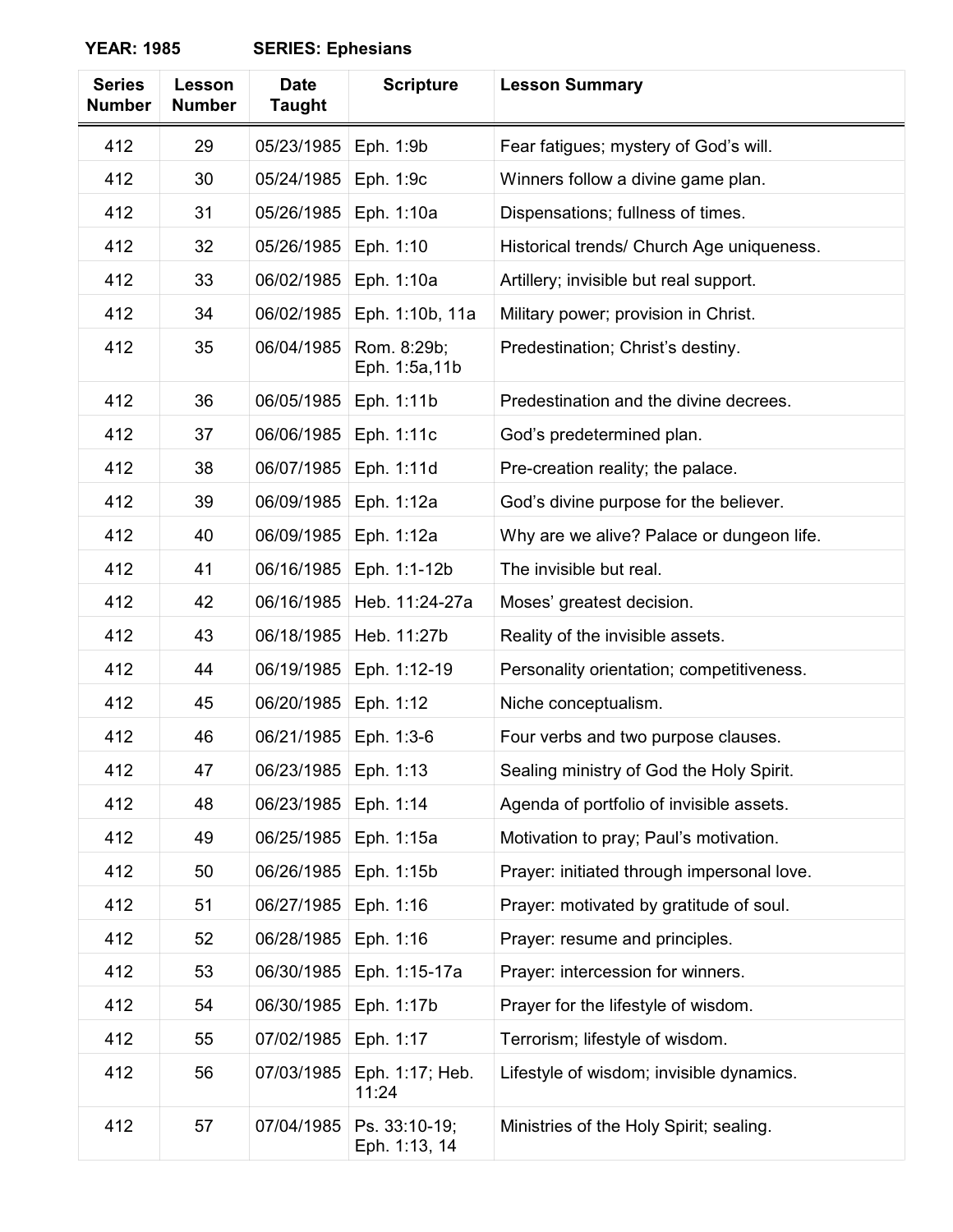| <b>Series</b><br><b>Number</b> | Lesson<br><b>Number</b> | <b>Date</b><br><b>Taught</b> | <b>Scripture</b>                 | <b>Lesson Summary</b>                        |
|--------------------------------|-------------------------|------------------------------|----------------------------------|----------------------------------------------|
| 412                            | 58                      | 07/05/1985                   | Eph. 1:3-14                      | Verbs and contents of invisible assets.      |
| 412                            | 59                      | 07/06/1985                   | Judg. 6:1-3                      | Arabs; client nation Israel-background.      |
| 412                            | 60                      | 07/07/1985                   | Judg. 6:4-13                     | The Middle East; client nation survival.     |
| 412                            | 61                      | 07/07/1985                   | Judg. 6:14-16                    | Miracles; Gideon's leadership training.      |
| 412                            | 62                      | 07/09/1985                   | Prov. 24:1-6                     | Leadership attributes vs. management.        |
| 412                            | 63                      | 07/10/1985                   | Judg. 6:17-19                    | Leadership traits; doctrinal application.    |
| 412                            | 64                      | 07/11/1985                   | Judg. 6:20-33                    | Gideon's basic leadership training; fear.    |
| 412                            | 65                      | 07/12/1985                   | Judg. 6:34a                      | Ministry of the Holy Spirit to Gideon.       |
| 412                            | 66                      | 07/14/1985                   | Judg. 6:34b-7:3;<br>Deut. 20:1-8 | Gideon's advanced leadership training.       |
| 412                            | 67                      | 07/14/1985                   | Judg. 7:4-9                      | Reconnaissance; repetition; protocol.        |
| 412                            | 68                      | 07/16/1985                   | Judg. 7:10-8:1a                  | Victory from leadership not miracles.        |
| 412                            | 69                      | 07/17/1985                   | Judg. 8:1-3                      | Arrogant Ephraim vs. Gideon; personality.    |
| 412                            | 70                      | 07/18/1985                   | Judg. 8:4-23                     | Gideon's mid- and post-war victories; niche. |
| 412                            | 71                      | 07/19/1985                   | 2 Cor. 5:14, 15a                 | Unlimited vs. limited atonement.             |
| 412                            | 72                      | 07/21/1985                   | 2 Cor. 5:14, 15                  | Spiritual death; living for Christ.          |
| 412                            | 73                      | 07/21/1985                   | 2 Cor. 5:16, 17                  | A new creation; position in Christ.          |
| 412                            | 74                      | 07/23/1985                   | Eph. 1:1-17                      | Review: portfolio of invisible assets.       |
| 412                            | 75                      |                              | 07/24/1985   Eph. 1: 18a         | The wise lifestyle; accusative absolute.     |
| 412                            | 76                      | 07/25/1985                   | Eph. 1:18a                       | Heart: physiological and Biblical.           |
| 412                            | 77                      | 07/26/1985                   | Eph. 12:16-18                    | Apostolic prayer continued.                  |
| 412                            | 78                      | 07/28/1985                   | Eph. 1:18; Heb.<br>11:27         | Dynamic mental attitudes illustrated.        |
| 412                            | 79                      | 07/28/1985                   | Eph. 1:3-8                       | Doctrine of portfolio of invisible assets.   |
| 412                            | 80                      | 08/04/1985                   | Prov. 8                          | Portfolio of invisible assets (revised).     |
| 412                            | 81                      | 08/04/1985                   | Eph. 1:3-8                       | Doctrine of portfolio of invisible assets.   |
| 412                            | 82                      | 08/06/1985                   | Summary                          | Invisible assets; spiritual self-esteem.     |
| 412                            | 83                      | 08/07/1985                   | Summary                          | Invisible assets; spiritual self-esteem.     |
| 412                            | 84                      | 08/08/1985                   | Eph. 1:3                         | EULOGETOS; portfolio of invisible assets.    |
| 412                            | 85                      | 08/09/1985                   | Eph. 1:3; Heb.<br>10:35, 36      | Escrow blessings for time; self-esteem.      |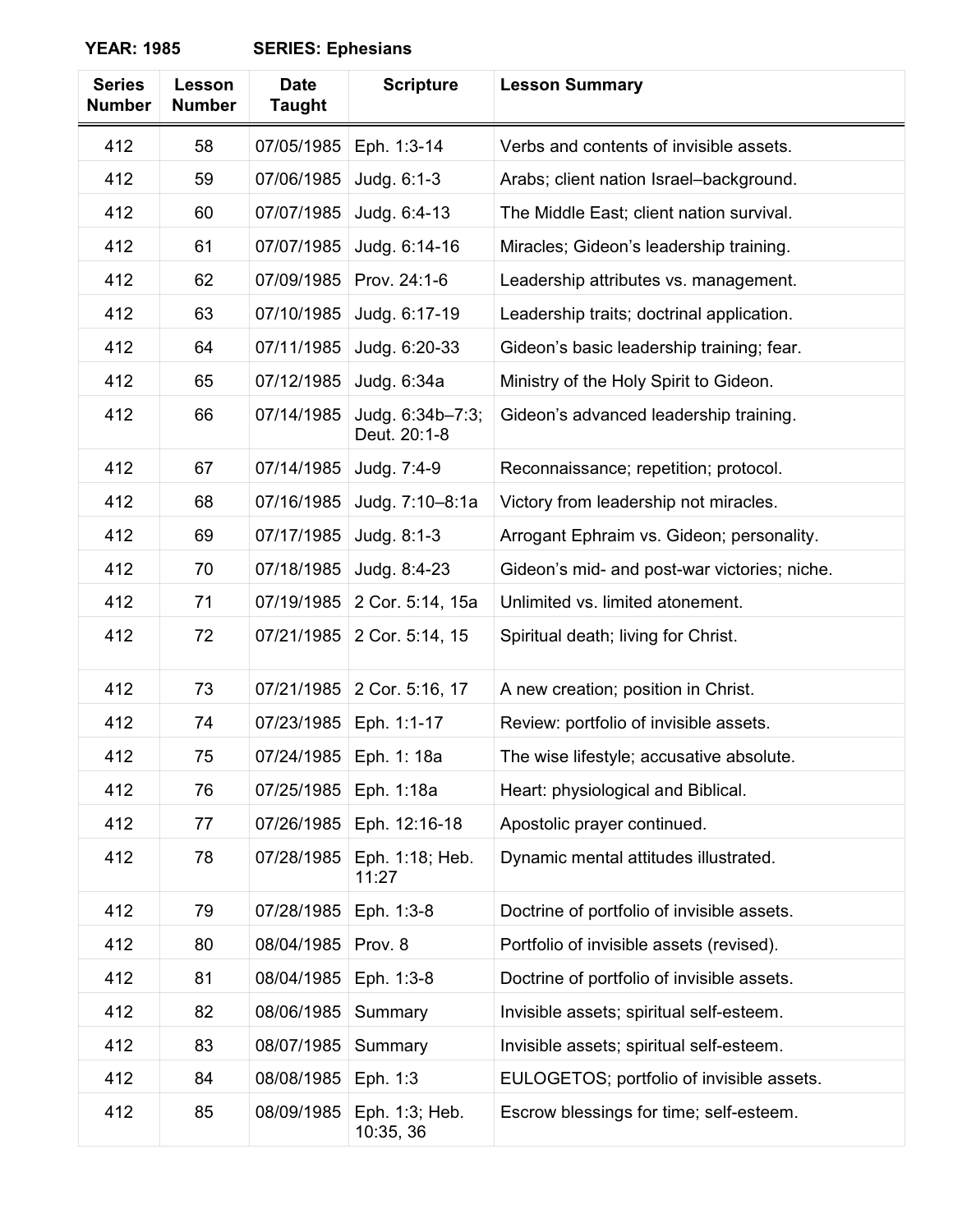| <b>Series</b><br><b>Number</b> | Lesson<br><b>Number</b> | <b>Date</b><br><b>Taught</b> | <b>Scripture</b>              | <b>Lesson Summary</b>                       |
|--------------------------------|-------------------------|------------------------------|-------------------------------|---------------------------------------------|
| 412                            | 86                      | 08/11/1985                   | Eph. 1:4a                     | Resume of escrow blessings; the decrees.    |
| 412                            | 87                      | 08/11/1985                   | Eph. 1:4a                     | Divine decrees; pre-creation reality.       |
| 412                            | 88                      | 08/13/1985                   | Eph. 1:4b                     | Divine decrees; selection and election.     |
| 412                            | 89                      | 08/14/1985                   | Eph. 1:5a                     | Divine essence; divine love; love.          |
| 412                            | 90                      | 08/15/1985                   | Eph. 1:5b, 6a                 | Predestination; adoption; motivation.       |
| 412                            | 91                      | 08/16/1985                   | Eph. 1:6b, 7                  | Consistency; grace removes barriers.        |
| 412                            | 92                      | 08/18/1985                   | Eph. 1:8                      | Wisdom, insight, faithfulness, victory.     |
| 412                            | 93                      | 08/18/1985                   | Eph. 2:10                     | Achievement through portfolio assets.       |
| 412                            | 94                      | 08/21/1985                   | 2 Cor. 5:14a                  | Motivation from spiritual maturity.         |
| 412                            | 95                      | 08/22/1985                   | 2 Cor. 5:14b                  | Salvation mechanics; unlimited atonement.   |
| 412                            | 96                      | 08/23/1985                   | 2 Cor. 5:14, 15a              | Unlimited atonement and equality in life.   |
| 412                            | 97                      | 08/25/1985                   | 2 Cor. 5:14, 15               | Unlimited atonement; divine energy.         |
| 412                            | 98                      | 08/25/1985                   | 2 Cor. 5:16                   | Divine energy from doctrinal thought.       |
| 412                            | 99                      | 08/27/1985                   | 2 Cor. 5:17                   | Union with Christ; a new creation.          |
| 412                            | 100                     | 08/28/1985                   | 2 Cor. 5:18a;<br>Col. 1:19-22 | Doctrine of reconciliation (revised).       |
| 412                            | 101                     | 08/29/1985                   | 2 Cor. 5:18a                  | Doctrine of reconciliation (revised).       |
| 412                            | 102                     | 08/30/1985                   | 2 Cor. 5:18b                  | The ministry of reconciliation.             |
| 412                            | 103                     | 09/01/1985                   | 2 Cor. 5:19a                  | Unlimited atonement; reconciliation.        |
| 412                            | 104                     | 09/01/1985                   | 2 Cor. 5:19b,<br>20a          | Reconciliation; royal ambassadorship.       |
| 412                            | 105                     | 09/03/1985                   | 2 Cor. 5:19, 20a              | Reconciliation; royal ambassadorship.       |
| 412                            | 106                     | 09/04/1985                   | 2 Cor. 5:20b,<br>21a          | Suffering; reconciliation categories.       |
| 412                            | 107                     | 09/05/1985                   | 2 Cor. 5:21a                  | Hypostatic union; impeccability.            |
| 412                            | 108                     | 09/06/1985                   | 2 Cor. 5:21b;<br>Eph. 4:11    | Suffering; common sense and the pastor.     |
| 412                            | 109                     | 09/08/1985                   | Eph. 4:11                     | Pastor-teacher gift and function; sheep.    |
| 412                            | 110                     | 09/08/1985                   | Eph. 4:12                     | Pastor-teacher: the purpose and the policy. |
| 412                            | 111                     | 09/15/1985                   | Eph. 4:12a                    | Pastor-teacher: purpose of the ministry.    |
| 412                            | 112                     | 09/15/1985                   | Eph. 4:12b                    | Pastor stimulates the Christian activity.   |
| 412                            | 113                     | 09/17/1985                   | Eph. 4:12c                    | Pastors to edify the Body of Christ.        |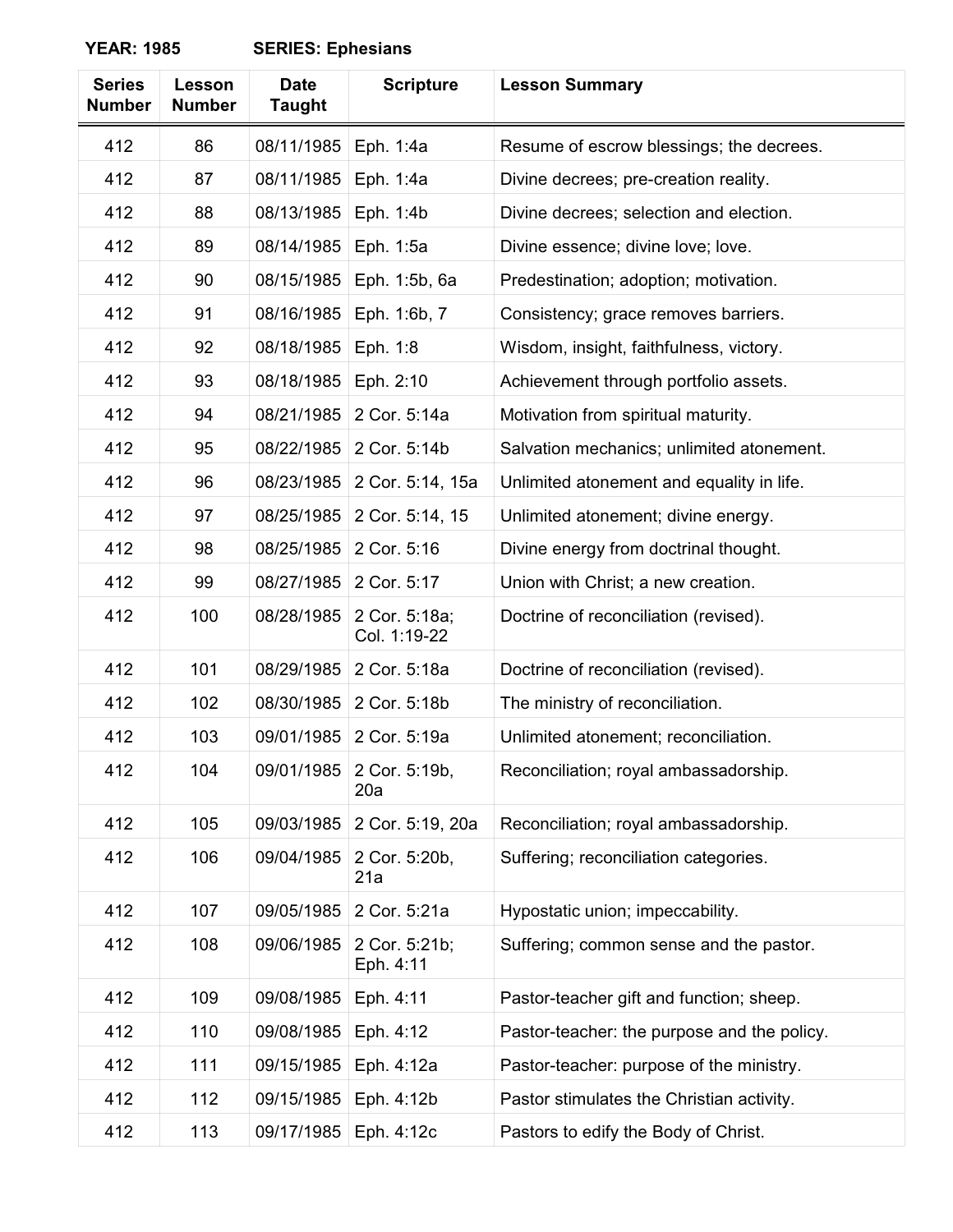| <b>Series</b> | Lesson        | <b>Date</b>   | <b>Scripture</b>           | <b>Lesson Summary</b>                       |
|---------------|---------------|---------------|----------------------------|---------------------------------------------|
| <b>Number</b> | <b>Number</b> | <b>Taught</b> |                            |                                             |
| 412           | 114           | 09/18/1985    | Eph. 4:13                  | Attain maturity through God's system.       |
| 412           | 115           | 09/19/1985    | Eph. 4:14a                 | Profile of the loser/childish believer.     |
| 412           | 116           | 09/20/1985    | Eph. 4:14b, 15             | Profile of the pastor-teacher.              |
| 412           | 117           | 09/22/1985    | Eph. 4:16a                 | Function of the pastor-teacher.             |
| 412           | 118           | 09/22/1985    | Eph. 4:16b                 | Pastor-teacher: the message not the man.    |
| 412           | 119           | 09/29/1985    | Eph. 1:6                   | Koine Greek; learn how to live; praise.     |
| 412           | 120           | 09/29/1985    | Eph. 1:7                   | Redemption, entrance into the plan.         |
| 412           | 121           | 10/01/1985    | Eph. 1:8, 9a               | Capitalizing the protocol plan.             |
| 412           | 122           | 10/02/1985    | Eph. 1:9b                  | Church Age game plan; historical trends.    |
| 412           | 123           | 10/03/1985    | Eph. 1:9                   | Historical trends.                          |
| 412           | 124           | 10/04/1985    | 2 Cor. 12:7a               | Preventative suffering defined.             |
| 412           | 125           | 10/06/1985    | 2 Cor. 12:7a               | Doctrine of preventative suffering.         |
| 412           | 126           | 10/06/1985    | Rom. 1:22-32;<br>$7:15-25$ | Preventative suffering; flaws.              |
| 412           | 127           | 10/08/1985    | 2 Cor. 12:7a               | Doctrine of preventative suffering.         |
| 412           | 128           | 10/09/1985    | 2 Cor. 12:7b, 8            | Preventative suffering and prayer.          |
| 412           | 129           | 10/10/1985    | 2 Cor. 12:9                | Preventative suffering; weakness and power. |
| 412           | 130           | 10/11/1985    | 2 Cor. 12:10               | Suffering that develops self-esteem.        |
| 412           | 131           | 10/13/1985    | Eph. 1:9b, 10a             | Protocol plan of God / unique plan.         |
| 412           | 132           | 10/13/1985    | Eph. 1:10b                 | Protocol plan: divine design for death.     |
| 412           | 133           | 10/20/1985    | Eph. 1:11a                 | Protocol overview: assets of the plan.      |
| 412           | 134           | 10/20/1985    | Eph. 1:11b                 | Overview: man resolves angelic conflict.    |
| 412           | 135           | 10/22/1985    | Eph. 1:11b                 | Protocol overview: right priorities.        |
| 412           | 136           | 10/23/1985    | Eph. 1:12                  | Protocol overview: purpose of the plan.     |
| 412           | 137           | 10/24/1985    | Protocol<br>overview       | Ministries of God the Holy Spirit.          |
| 412           | 138           | 10/25/1985    | Eph. 1:13a                 | Protocol overview: indwelling of Christ.    |
| 412           | 139           | 10/27/1985    | Eph. 1:13b                 | Protocol overview: salvation mechanics.     |
| 412           | 140           | 10/27/1985    | Eph. 1:13b                 | Protocol overview: human/ divine volition.  |
| 412           | 141           | 10/29/1985    | Eph. 1:13c, 14             | Protocol overview: sealing of the Spirit.   |
| 412           | 142           | 10/30/1985    | Eph. 1:15a                 | Inspiration of faithfulness.                |
| 412           | 143           | 10/31/1985    | Eph. 1:15b, 16a            | Prayer motivation from respect and love.    |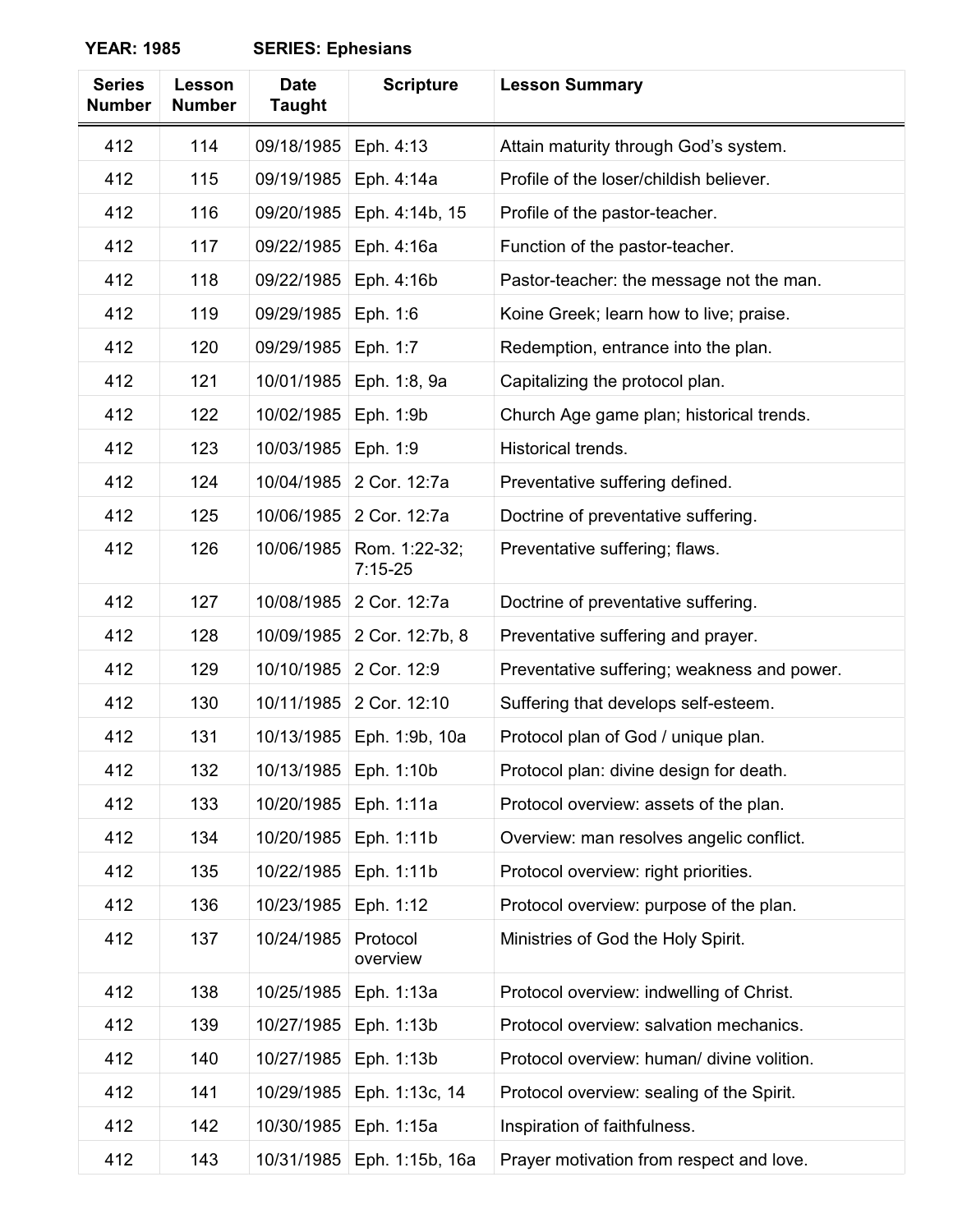| <b>Series</b><br><b>Number</b> | Lesson<br><b>Number</b> | <b>Date</b><br><b>Taught</b> | <b>Scripture</b> | <b>Lesson Summary</b>                       |
|--------------------------------|-------------------------|------------------------------|------------------|---------------------------------------------|
| 412                            | 144                     | 11/01/1985                   | Eph. 1:16b       | Paul's prayer motivation-virtue love.       |
| 412                            | 145                     | 11/03/1985                   | Eph. 1:17a       | Content of Paul's apostolic prayer.         |
| 412                            | 146                     | 11/03/1985                   | Eph. 1:17b       | Church and state; a lifestyle of wisdom.    |
| 412                            | 147                     | 11/10/1985                   | Eph. 1:18a       | Apostolic prayer: doctrine of heart.        |
| 412                            | 148                     | 11/10/1985                   | Eph. 1:18a       | Apostolic prayer: doctrine of heart.        |
| 412                            | 149                     | 11/12/1985                   | Eph. 1:18b       | Apostolic prayer; equal assets in Christ.   |
| 412                            | 150                     | 11/13/1985                   | Eph. 1:19a       | Apostolic prayer: greatness of protocol.    |
| 412                            | 151                     | 11/14/1985                   | Eph. 1:19b       | God's superior power.                       |
| 412                            | 152                     | 11/15/1985                   | Eph. 1:20a       | Doctrine of impeccability.                  |
| 412                            | 153                     | 11/17/1985                   | Eph. 1:20b       | Ascension and session; metamorphisms.       |
| 412                            | 154                     | 11/17/1985                   | Eph. 1:21, 22a   | Doctrine of angelic conflict (points 1-9).  |
| 412                            | 155                     | 11/19/1985                   | Heb. 1:1-14      | Doctrine of angelic conflict (reviewed).    |
| 412                            | 156                     | 11/20/1985                   | Eph. 1:22a       | Doc. of angelic conflict (points 10-12).    |
| 412                            | 157                     | 11/21/1985                   | Eph. 1:22b       | Capacity for life and death.                |
| 412                            | 158                     | 11/22/1985                   | Eph. 1:22        | Doctrine of the Church.                     |
| 412                            | 159                     | 11/24/1985                   | Eph. 1:22, 23a   | Angelic conflict (addendum); 7 baptisms.    |
| 412                            | 160                     | 11/24/1985                   | Eph. 1:23        | Doctrine of the baptism of the Holy Spirit. |
| 412                            | 161                     | 11/26/1985                   | Eph. 2 (intro)   | Doctrine of unlimited atonement.            |
| 412                            | 162                     | 11/27/1985                   | Eph. 2 (intro)   | Angelic conflict; trials of Satan.          |
| 412                            | 163                     | 11/28/1985                   | Eph. 2 (intro)   | Selection; origin of human life.            |
| 412                            | 164                     | 11/29/1985                   | Eph. 2 (intro)   | Doctrine of unlimited atonement.            |
| 412                            | 165                     | 11/30/1985                   | Eph. 2:1         | Eight categories of death.                  |
| 412                            | 166                     | 12/01/1985                   | Eph. 2:1         | Impact of real and judicial imputations.    |
| 412                            | 167                     | 12/01/1985                   | Eph. 2:2         | Cosmic system: satanic viewpoint.           |
| 412                            | 168                     | 12/03/1985                   | Eph. 2:3a        | Old sin nature; moral and immoral lusts.    |
| 412                            | 169                     | 12/04/1985                   | Eph. 2:3b, 4     | God's virtue love.                          |
| 412                            | 170                     | 12/05/1985                   | Eph. 2:4, 5      | God's virtue love.                          |
| 412                            | 171                     | 12/06/1985                   | Eph. 2:6, 7      | Positional truth; the Rapture.              |
| 412                            | 172                     | 12/08/1985                   | Eph. 2:8a        | Salvation mechanics; policy of grace.       |
| 412                            | 173                     | 12/08/1985                   | Eph. 2:8b        | Salvation mechanics (continued).            |
| 412                            | 174                     | 12/15/1985                   | Eph. 2:8b, 9a    | Salvation mechanics; human good.            |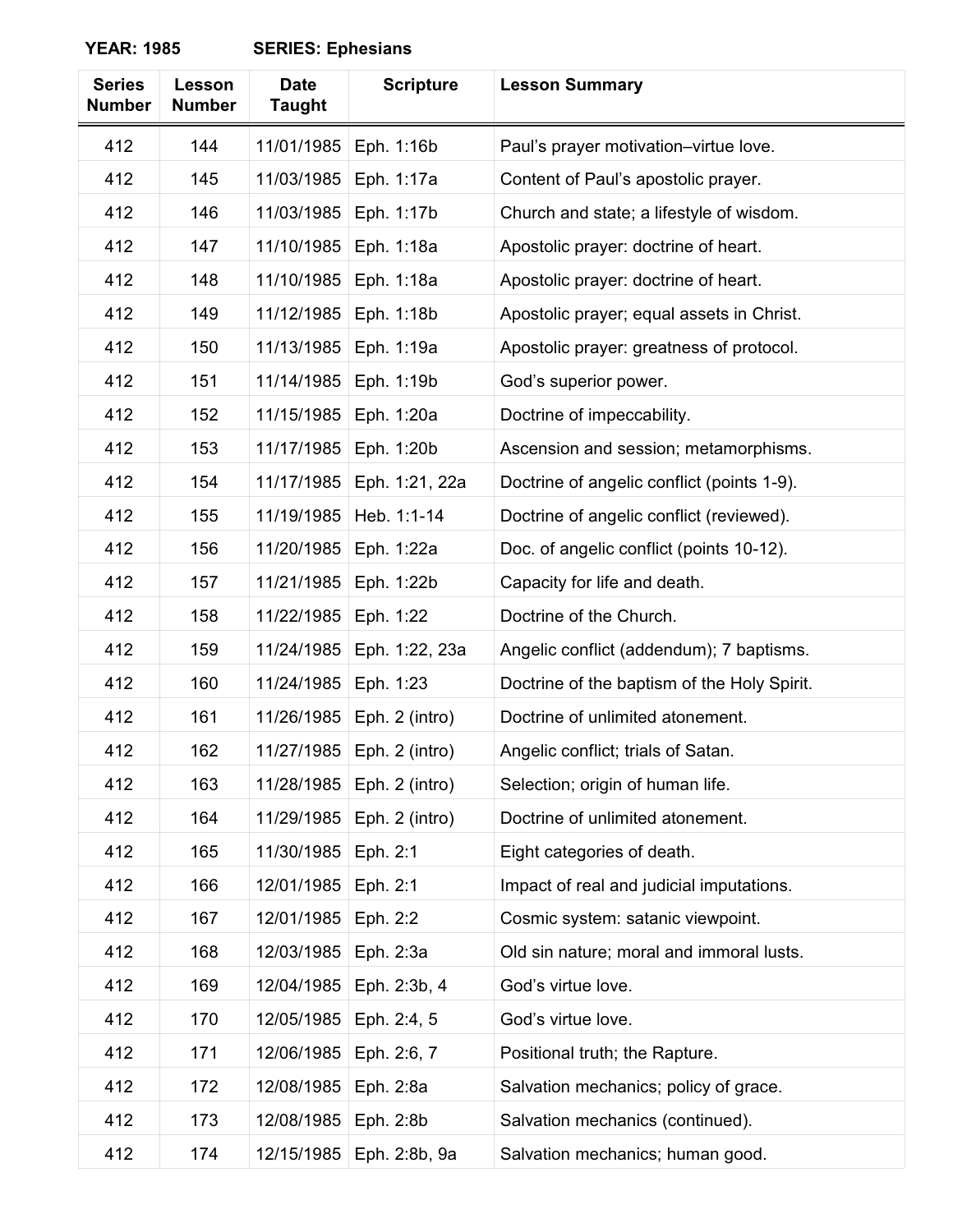| <b>Series</b><br><b>Number</b> | Lesson<br><b>Number</b> | <b>Date</b><br><b>Taught</b> | <b>Scripture</b>               | <b>Lesson Summary</b>                       |
|--------------------------------|-------------------------|------------------------------|--------------------------------|---------------------------------------------|
| 412                            | 175                     | 12/15/1985                   | Eph. 2:10a                     | Unhappiness structure: bad decisions.       |
| 412                            | 176                     | 12/17/1985                   | 2 Cor. 5:17                    | New species and impact; instant creation.   |
| 412                            | 177                     | 12/18/1985                   | Eph. 2:10b                     | Doctrine of new species.                    |
| 412                            | 178                     | 12/19/1985                   | Eph. 2:10b                     | Doctrine of new species (continued).        |
| 412                            | 179                     | 12/20/1985                   | Eph. 2:10b                     | Good accomplishments; portfolio assets.     |
| 412                            | 180                     | 12/22/1985                   | Eph. 2:11a                     | Racial prejudice; regeneration.             |
| 412                            | 181                     | 12/22/1985                   | Luke 2:7-19                    | Characteristics of Christmas Eve.           |
| 412                            | 182                     | 12/25/1985                   | Eph. 2:11b                     | New species; racial prejudice prevailed.    |
| 412                            | 183                     | 12/26/1985                   | Eph. 2:11; Gen.<br>$17:1 - 12$ | Doctrine of circumcision, part 1.           |
| 412                            | 184                     | 12/27/1985                   | Eph. 2:11                      | Doctrine of circumcision, part 2.           |
| 412                            | 185                     | 12/29/1985                   | Phil. 3:1-3<br>(special)       | Historical background of Philippians.       |
| 412                            | 186                     | 12/29/1985                   | Phil. 3:3-11<br>(special)      | Background; Paul; America's future.         |
| 412                            | 187                     | 12/31/1985                   | Phil. 3:12a<br>(special)       | America's future; priority of doctrine.     |
| 412                            | 188                     | 12/31/1985                   | Prov. 8 (special)              | The importance of doctrine.                 |
| 412                            | 189                     | 01/02/1986                   | Phil. 3:12b, 13a<br>(special)  | Paul; suffering as guardian and referee.    |
| 412                            | 190                     | 01/03/1986                   | Phil. 3:13b<br>(special)       | Objective self-evaluation; failures.        |
| 412                            | 191                     | 01/05/1986                   | Phil. 3:13b, 14<br>(special)   | Advance from past failures; suffering.      |
| 412                            | 192                     | 01/05/1986                   | Phil. 3:15<br>(special)        | Spiritual offensive; mental attitude.       |
| 412                            | 193                     | 01/12/1986                   | Doc/Suffering                  | The offensive: 4 categories of suffering.   |
| 412                            | 194                     | 01/12/1986                   | Doc/Suffering                  | Man's suffering and Satan's appeal trial.   |
| 412                            | 195                     | 01/14/1986                   | Doc/Suffering                  | Self-induced, imposed, and indulged misery. |
| 412                            | 196                     | 01/15/1986                   | Heb. 12:5-14                   | Divine discipline is a teaching aid.        |
| 412                            | 197                     | 01/16/1986                   | Doc/Suffering                  | Categories of discipline/ eternal security. |
| 412                            | 198                     | 01/17/1986                   | Prov. 30:11-14                 | Four generation curse; law of culpability.  |
| 412                            | 199                     | 01/19/1986                   | Deut. 6:4-9                    | Four generation curse-solutions.            |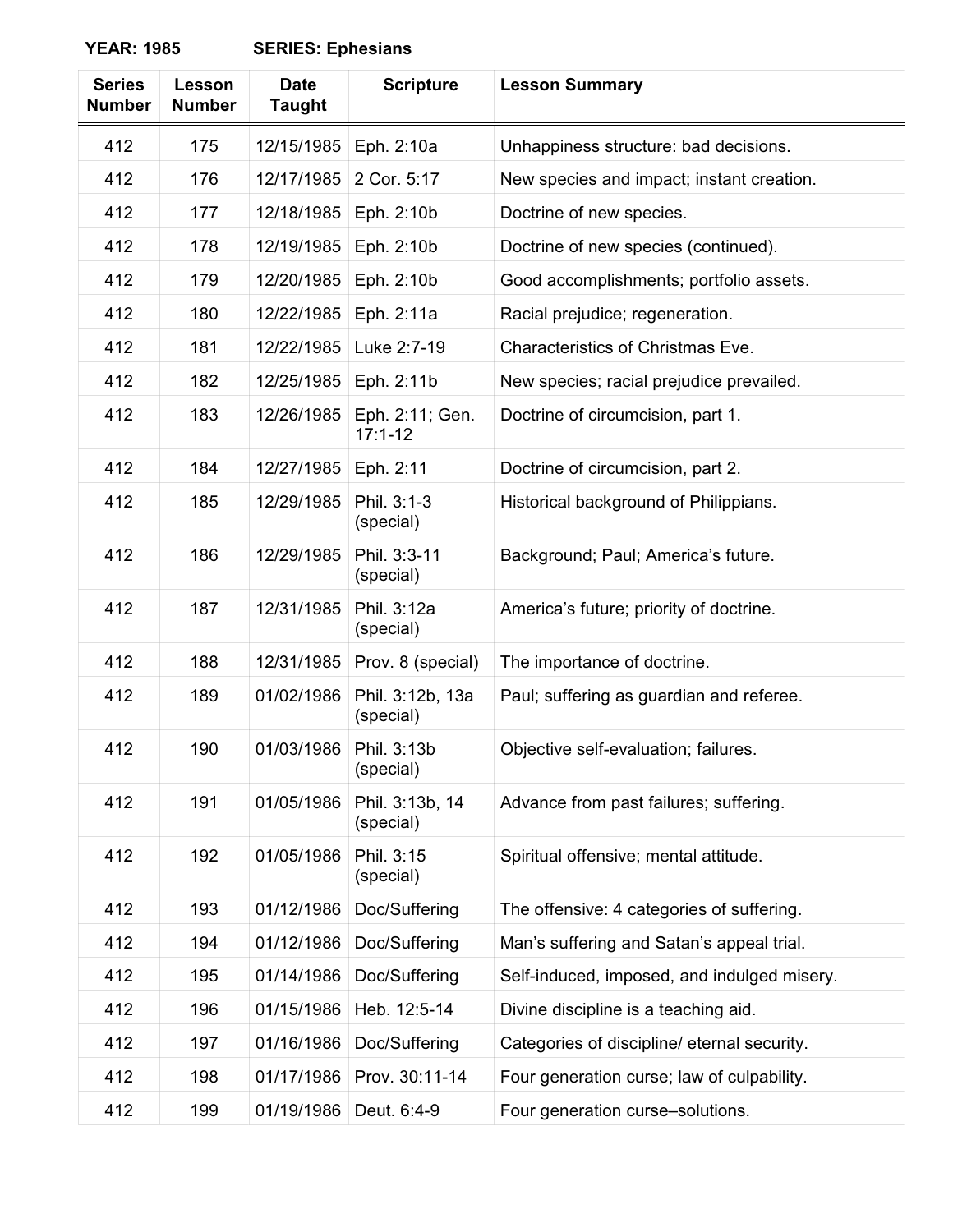| <b>Series</b><br><b>Number</b> | <b>Lesson</b><br><b>Number</b> | <b>Date</b><br><b>Taught</b> | <b>Scripture</b>            | <b>Lesson Summary</b>                       |
|--------------------------------|--------------------------------|------------------------------|-----------------------------|---------------------------------------------|
| 412                            | 200                            | 01/19/1986                   | Deut. 21:18-21;<br>11:18-21 | Four generation curse-solutions; Herod      |
| 412                            | 201                            | 01/21/1986                   | Ps. 23:4                    | Learning how to live and die in doctrine.   |
| 412                            | 202                            | 01/22/1986                   | Prov. 18:9                  | Spiritual self-esteem; logistical grace.    |
| 412                            | 203                            | 01/23/1986                   | Suffering cont'd            | Origin of spiritual self-esteem.            |
| 412                            | 204                            | 01/24/1986                   | Suffering cont'd            | Spiritual self-esteem; priesthood privacy.  |
| 412                            | 205                            | 01/26/1986                   | Suffering cont'd            | Spiritual self-esteem solves inadequacy.    |
| 412                            | 206                            | 01/26/1986                   | Suffering cont'd            | Personality and niche orientation.          |
| 412                            | 207                            | 02/02/1986                   | Suffering cont'd            | Spiritual self-esteem; spiritual autonomy.  |
| 412                            | 208                            | 02/02/1986                   | 2 Cor. 12:7a                | Spiritual self-esteem; spiritual autonomy.  |
| 412                            | 209                            | 02/04/1986                   | 2 Cor. 12:7                 | Providential preventative suffering.        |
| 412                            | 210                            | 02/05/1986                   | 2 Cor. 12:8a                | Misuse of prayer in suffering.              |
| 412                            | 211                            | 02/06/1986                   | 2 Cor. 12:8b                | Spiritual adulthood; prayer and suffering.  |
| 412                            | 212                            | 02/07/1986                   | 2 Cor. 12:9a                | Spiritual self-esteem (revised).            |
| 412                            | 213                            | 02/09/1986                   | 2 Cor. 12:9b                | Power through weakness.                     |
| 412                            | 214                            | 02/09/1986                   | 2 Cor. 12:9c                | Suffering for blessing; power and weakness. |
| 412                            | 215                            | 02/11/1986                   | 2 Cor. 12:10a               | Increased contentment; slander.             |
| 412                            | 216                            | 02/12/1986                   | 2 Cor. 12:10b               | Spiritual autonomy; four momentum tests.    |
| 412                            | 217                            | 02/13/1986                   | 2 Cor. 12:10c               | Suffering for blessing rationale.           |
| 412                            | 218                            | 02/14/1986                   | 2 Cor. 12:10d               | Spiritual autonomy; momentum testing.       |
| 412                            | 219                            | 02/16/1986                   | Suffering cont'd            | Love: human and divine characteristics.     |
| 412                            | 220                            | 02/16/1986                   | Suffering cont'd            | Love: impersonal and personal.              |
| 412                            | 221                            | 02/23/1986                   | Suffering cont'd            | Disasters; doctrine of economic depression. |
| 412                            | 222                            | 02/23/1986                   | Gal. 5:14b                  | Personal / impersonal love; people testing. |
| 412                            | 223                            | 02/25/1986                   | Suffering cont'd            | People testing; spiritual autonomy.         |
| 412                            | 224                            | 02/26/1986                   | Suffering cont'd            | People testing; divine and impersonal love. |
| 412                            | 225                            | 02/27/1986                   | Col. 3:17-4:1               | System testing, part of momentum testing.   |
| 412                            | 226                            | 02/28/1986                   | Suffering cont'd            | Thought testing, part of momentum testing.  |
| 412                            | 227                            | 03/02/1986                   | Phil. 3:1-3                 | Salvation; suffering: celebrity of Paul.    |
| 412                            | 228                            | 03/02/1986                   | Phil. 3:4-10                | Learning basics; celebrity of Paul.         |
| 412                            | 229                            | 03/04/1986                   | Phil. 3:9b-11               | Church Age: unique guarantee of blessing.   |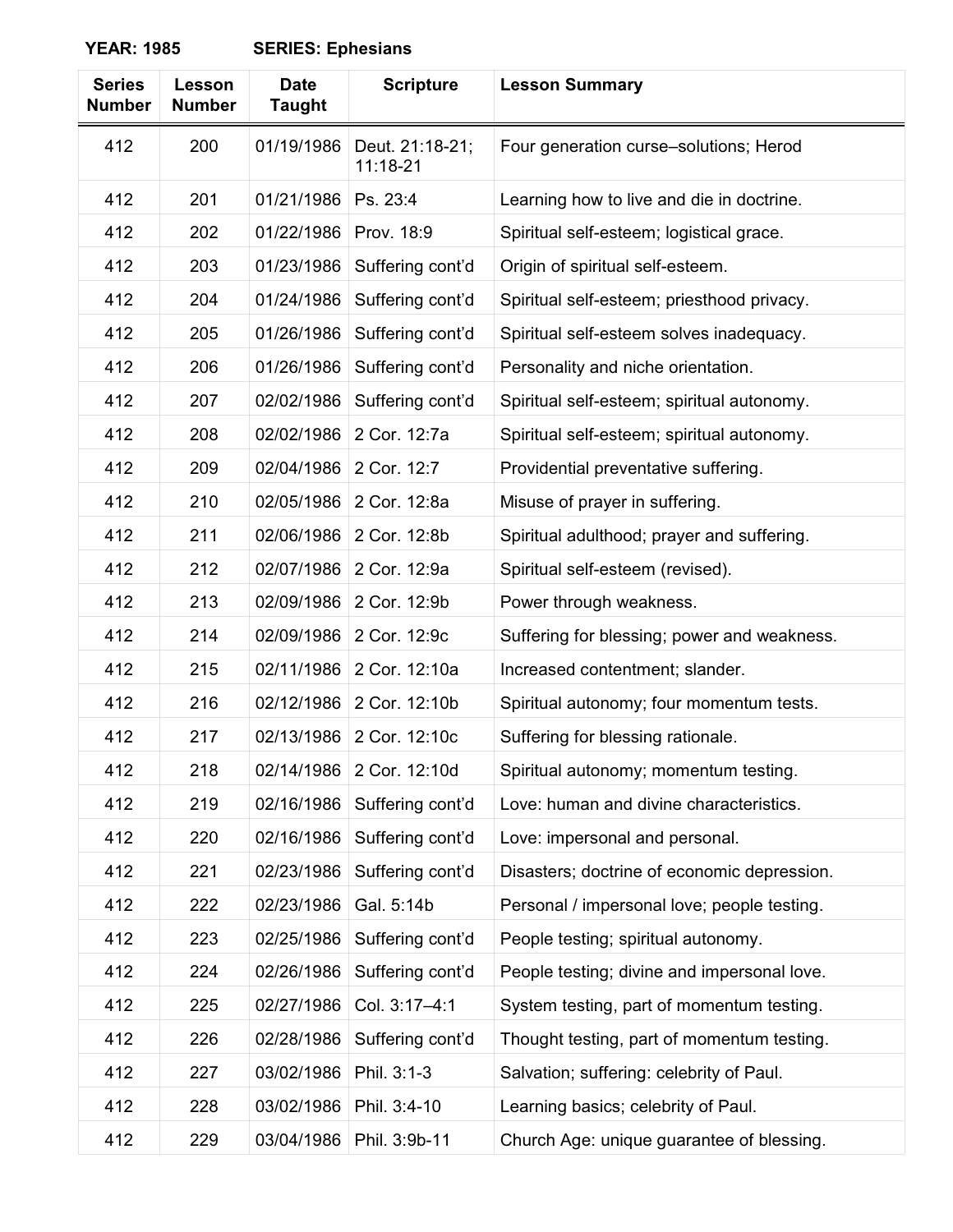| <b>Series</b><br><b>Number</b> | <b>Lesson</b><br><b>Number</b> | <b>Date</b><br><b>Taught</b> | <b>Scripture</b>              | <b>Lesson Summary</b>                       |
|--------------------------------|--------------------------------|------------------------------|-------------------------------|---------------------------------------------|
| 412                            | 230                            | 03/05/1986                   | Phil. 3:12a                   | Paul's persistence in doctrine.             |
| 412                            | 231                            | 03/06/1986                   | Phil. 3:12b                   | Uniqueness of the Church Age; suffering.    |
| 412                            | 232                            | 03/07/1986                   | Phil. 3:13                    | Excellence versus success.                  |
| 412                            | 233                            | 03/09/1986                   | Phil. 3:14a                   | Spiritual offensive; escrow blessings.      |
| 412                            | 234                            | 03/09/1986                   | Suffering cont'd              | Judgment seat of Christ; success with God.  |
| 412                            | 235                            | 03/11/1986                   | Suffering cont'd              | Doctrine of the judgment seat of Christ.    |
| 412                            | 236                            | 03/12/1986                   | Phil. 3:15-18                 | Learning academically or the hard way.      |
| 412                            | 237                            | 03/13/1986                   | Suffering cont'd              | Discipline and blessing (detailed review).  |
| 412                            | 238                            | 03/14/1986                   | Suffering cont'd              | Discipline and blessing (detailed review).  |
| 412                            | 239                            | 03/16/1986                   | Suffering cont'd              | Doctrine of evidence testing (intro).       |
| 412                            | 240                            | 03/16/1986                   | Suffering cont'd              | Characteristics of spiritual maturity.      |
| 412                            | 241                            | 03/18/1986                   | Suffering cont'd              | The angelic conflict; evidence testing.     |
| 412                            | 242                            | 03/19/1986                   | Matt. 4:1-3                   | Evidence testing of Jesus Christ by Satan.  |
| 412                            | 243                            | 03/20/1986                   | Matt. 4:4                     | Evidence testing and the power of doctrine. |
| 412                            | 244                            | 03/21/1986                   | Matt. 4:5-11                  | Evidence testing re: God's Word and plan.   |
| 412                            | 245                            | 03/23/1986                   | Ps. 117; 118:1-8              | Age of Israel and the seven feasts.         |
| 412                            | 246                            | 03/23/1986                   | Ps. 118:9-21                  | Jewish timetable: feasts, hymns and a mule. |
| 412                            | 247                            | 03/30/1986                   | Ps. 118:22-29;<br>Mark 11:1-7 | Israel's timetable; Palm Sunday.            |
| 412                            | 248                            | 03/30/1986                   | Mark 11:8-10;<br>$12:1 - 11$  | The cross must come before the crown.       |
| 412                            | 249                            | 04/01/1986                   | Job Evidence<br>Testing       | Historical background; archaic Hebrew.      |
| 412                            | 250                            | 04/02/1986                   | Job 1:1-22                    | Job; the challenge of evidence testing.     |
| 412                            | 251                            | 04/03/1986                   | Job 2:1-10                    | Satan; Job's second test; love in marriage. |
| 412                            | 252                            | 04/04/1986                   | Job 2:11-13; 3:1-<br>19       | Spiritually mature Job fails test three.    |
| 412                            | 253                            | 04/06/1986                   | Job 3:1-4:12                  | Human resources and pain; evil of judging.  |
| 412                            | 254                            | 04/06/1986                   | Job 4:1-6:30                  | False premise leads to wrong conclusion.    |
| 412                            | 255                            | 04/08/1986                   | Job 7:1-12:25                 | Arrogant judging; God, the perfect judge.   |
| 412                            | 256                            | 04/09/1986                   | Job 13:1-14:22                | Judging vs. evaluation; Job evaluates.      |
| 412                            | 257                            | 04/10/1986                   | Job 15:1                      | Job's friends continue to judge him.        |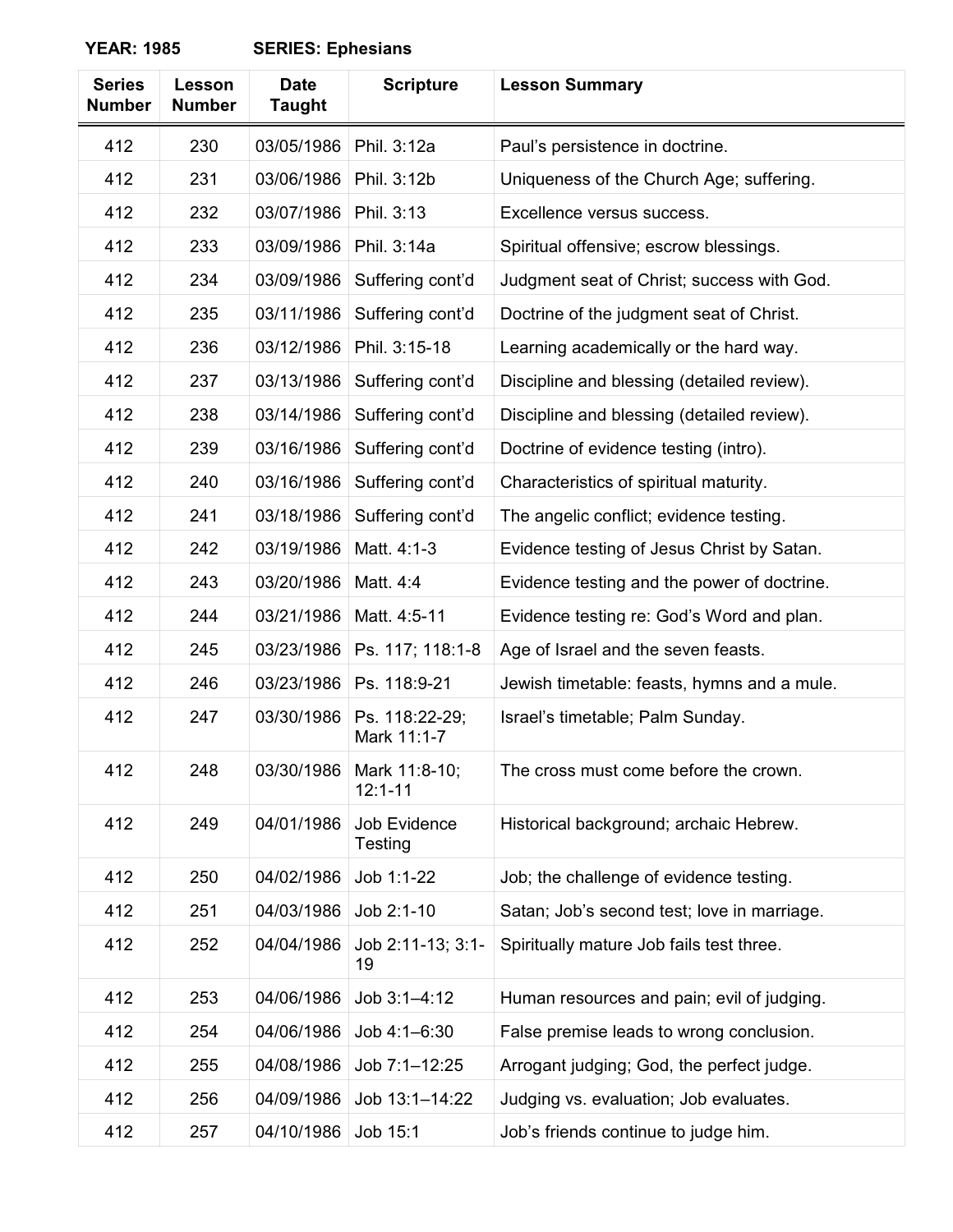| <b>Series</b><br><b>Number</b> | Lesson<br><b>Number</b> | <b>Date</b><br><b>Taught</b> | <b>Scripture</b>            | <b>Lesson Summary</b>                        |
|--------------------------------|-------------------------|------------------------------|-----------------------------|----------------------------------------------|
| 412                            | 258                     | 04/11/1986                   | Job 20:1-21:34              | Pious gloating; why do the wicked remain?    |
| 412                            | 259                     | 04/13/1986                   | Job 21:34-23:17             | Fallacy of altar calls; God's silence.       |
| 412                            | 260                     | 04/13/1986                   | Job 24:1-28:28              | Impatience with God's silence.               |
| 412                            | 261                     | 04/15/1986                   | Job 29:1-30:31              | Job recalls life before evidence testing.    |
| 412                            | 262                     | 04/16/1986                   | Job 31:1-33:3               | Job's morality/integrity; Elihu's manners.   |
| 412                            | 263                     | 04/17/1986                   | Job 33:4-34:15              | Elihu; origin of life; theophany.            |
| 412                            | 264                     | 04/18/1986                   | Job 34:10-35:16             | God's grace policy; morality/immorality.     |
| 412                            | 265                     | 04/20/1986                   | Job 35:4-42:6               | The difference between virtue and morality.  |
| 412                            | 266                     | 04/20/1986                   | Job 42:6-17                 | Result of Job's perseverance; God's mercy.   |
| 412                            | 267                     | 04/22/1986                   | Eph. 1:1-3a                 | Principles of EULOGETOS/ worthy of praise.   |
| 412                            | 268                     | 04/23/1986                   | Eph. 1:3a                   | Invisible assets: counseling yourself.       |
| 412                            | 269                     | 04/24/1986                   | Eph. 1:3                    | Invisible assets: escrow and computer.       |
| 412                            | 270                     | 04/25/1986                   | Eph. 1                      | Invisible assets: primary and secondary      |
| 412                            | 271                     | 04/27/1986                   | Eph. 1:3                    | Invisible assets; the protocol plan.         |
| 412                            | 272                     | 04/27/1986                   | Eph. 1; Prov. 8             | Primary and secondary assets; doctrine.      |
| 412                            | 273                     | 04/29/1986                   | Eph. 1:4a                   | Equal opportunity and privilege; assets.     |
| 412                            | 274                     | 04/30/1986                   | Eph. 1:4a                   | Divine decrees, definition and application.  |
| 412                            | 275                     | 05/01/1986                   | Eph. 1:4                    | Election, predestination, faith in Christ.   |
| 412                            | 276                     | 05/02/1986                   | Eph. 1:4                    | Categories of lapsarianism.                  |
| 412                            | 277                     | 05/04/1986                   | Eph. 1:3-5                  | Selection/election; biblical lapsarianism.   |
| 412                            | 278                     | 05/04/1986                   | Eph. 1:4                    | Doctrine of sanctification.                  |
| 412                            | 279                     | 05/06/1986                   | Eph. 1:4b                   | Doctrine of divine love.                     |
| 412                            | 280                     | 05/07/1986                   | Eph. 1:5a                   | Doctrine of predestination; election.        |
| 412                            | 281                     | 05/08/1986                   | Eph. 1:5                    | Divine love; predestination; adoption.       |
| 412                            | 282                     | 05/09/1986                   | Eph. 1:6                    | Portfolio of invisible and visible assets.   |
| 412                            | 283                     | 05/11/1986                   | Eph. 1:7a                   | Redemption; virgin birth; hypostatic union.  |
| 412                            | 284                     | 05/11/1986                   | Eph. 1:7b                   | Redemption; doctrine of the blood of Christ. |
| 412                            | 285                     | 05/13/1986                   | Lev. 17:10-14               | Doctrine of the blood of Christ.             |
| 412                            | 286                     | 05/14/1986                   | 1 John 6:6-9;<br>John 19:30 | Doctrine of the blood of Christ.             |
| 412                            | 287                     | 05/15/1986                   | Eph. 1:7b                   | Principles: spiritual and temporal freedom.  |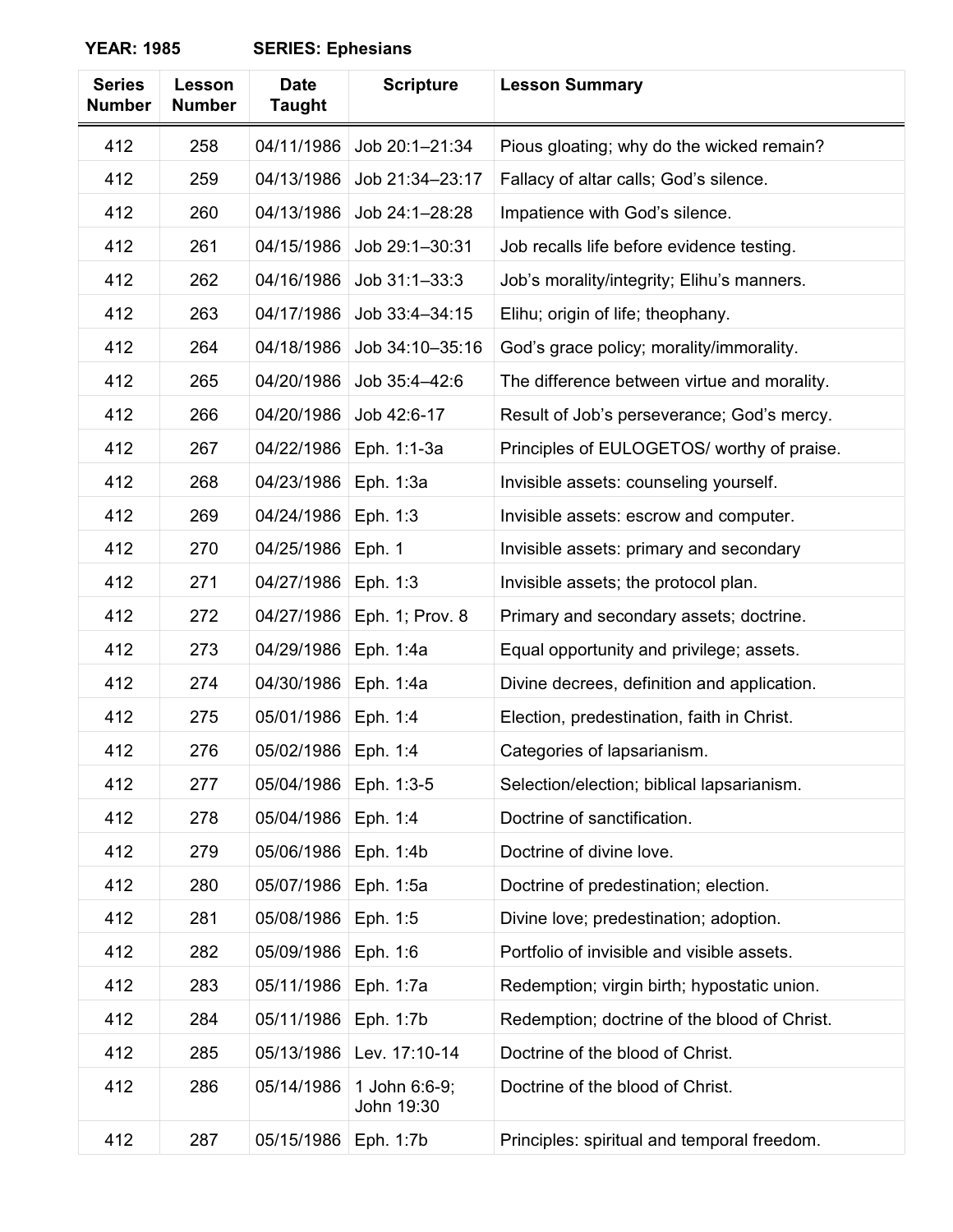| <b>Series</b><br><b>Number</b> | Lesson<br><b>Number</b> | <b>Date</b><br><b>Taught</b> | <b>Scripture</b>             | <b>Lesson Summary</b>                               |
|--------------------------------|-------------------------|------------------------------|------------------------------|-----------------------------------------------------|
| 412                            | 288                     | 05/16/1986                   | Eph. 1:8a                    | Temporary and permanent spiritual gifts.            |
| 412                            | 289                     | 05/18/1986                   | Eph. 1:8                     | Armed Forces Day; doctrine of spiritual gifts.      |
| 412                            | 290                     | 05/18/1986                   | 1 Cor. 12:15-27              | Abuses of spiritual gifts.                          |
| 412                            | 291                     | 05/20/1986                   | 1 Cor. 12:1-14;<br>Eph. 1:8b | Spiritual gifts; use of portfolio assets.           |
| 412                            | 292                     | 05/21/1986                   | Eph. 1:9                     | Game plan for winning; God's plan revealed.         |
| 412                            | 293                     | 05/22/1986                   | Eph. 1:10a                   | Larry Waters. Relationship with God vs. experience. |
| 412                            | 294                     | 05/23/1986                   | Eph. 1:10a                   | Doctrine of dispensations, part 1.                  |
| 412                            | 295                     | 05/25/1986                   | Eph. 1:10a                   | Doctrine of dispensations, part 2.                  |
| 412                            | 296                     | 05/25/1986                   | Eph. 1:10a                   | Review dispensations; historical trends.            |
| 412                            | 297                     | 06/01/1986                   | Eph. 1:10a                   | Salvation mechanics; sovereignty of God.            |
| 412                            | 298                     | 06/01/1986                   | Eph. 1:10a                   | God's love/ omniscience; fullness of time.          |
| 412                            | 299                     | 06/03/1986                   | Eph. 1:10a                   | The baptism of the Holy Spirit.                     |
| 412                            | 300                     | 06/04/1986                   | 2 Cor. 5:17                  | Church Age uniqueness; a new species.               |
| 412                            | 301                     | 06/05/1986                   | Eph. 1:10a                   | Uniqueness of the Church Age (continued).           |
| 412                            | 302                     | 06/06/1986                   | Eph. 1:10b, 11               | Purpose of God's plan; the Rapture.                 |
| 412                            | 303                     | 06/08/1986                   | Eph. 1:11a                   | Christian sociopaths; predestination.               |
| 412                            | 304                     | 06/08/1986                   | Eph. 1:11b                   | Learning and choosing for God's plan.               |
| 412                            | 305                     | 06/15/1986                   | Eph. 1:11c                   | Assets/protocol; negative volition threshold.       |
| 412                            | 306                     | 06/15/1986                   | Eph. 1:12                    | God's perfect plan; self-induced failure.           |
| 412                            | 307                     | 06/18/1986                   | Eph. 1:13a                   | Seven ministries of God the Holy Spirit.            |
| 412                            | 308                     | 06/19/1986                   | 1 Cor. 2:14                  | Doctrine of common grace; salvation mechanics.      |
| 412                            | 309                     | 06/20/1986                   | Eph. 1:13b                   | Common grace; the providence of God.                |
| 412                            | 310                     | 06/22/1986                   | Eph. 1:13c                   | Efficacious grace; sealing of the Spirit.           |
| 412                            | 311                     | 06/22/1986                   | Eph. 1:14                    | Inheritance/ heirship of the royal family.          |
| 412                            | 312                     | 06/24/1986                   | John 14:19, 20               | Concept of the indwelling of Christ.                |
| 412                            | 313                     | 06/25/1986                   | Col. 1:25-27a                | Concepts of the indwelling of Christ.               |
| 412                            | 314                     | 06/26/1986                   | Col. 1:27b-29                | Concepts of the indwelling of Christ.               |
| 412                            | 315                     | 06/27/1986                   | Lev. 26:11, 12               | Doctrine of the indwelling of Christ.               |
| 412                            | 316                     | 06/26/1986                   | Lev. 9:22-10:3,<br>$8 - 10$  | Doctrine of the indwelling of Christ.               |
| 412                            | 317                     | 06/29/1986                   | 2 Cor. 6:16                  | Doctrine of the indwelling of Christ.               |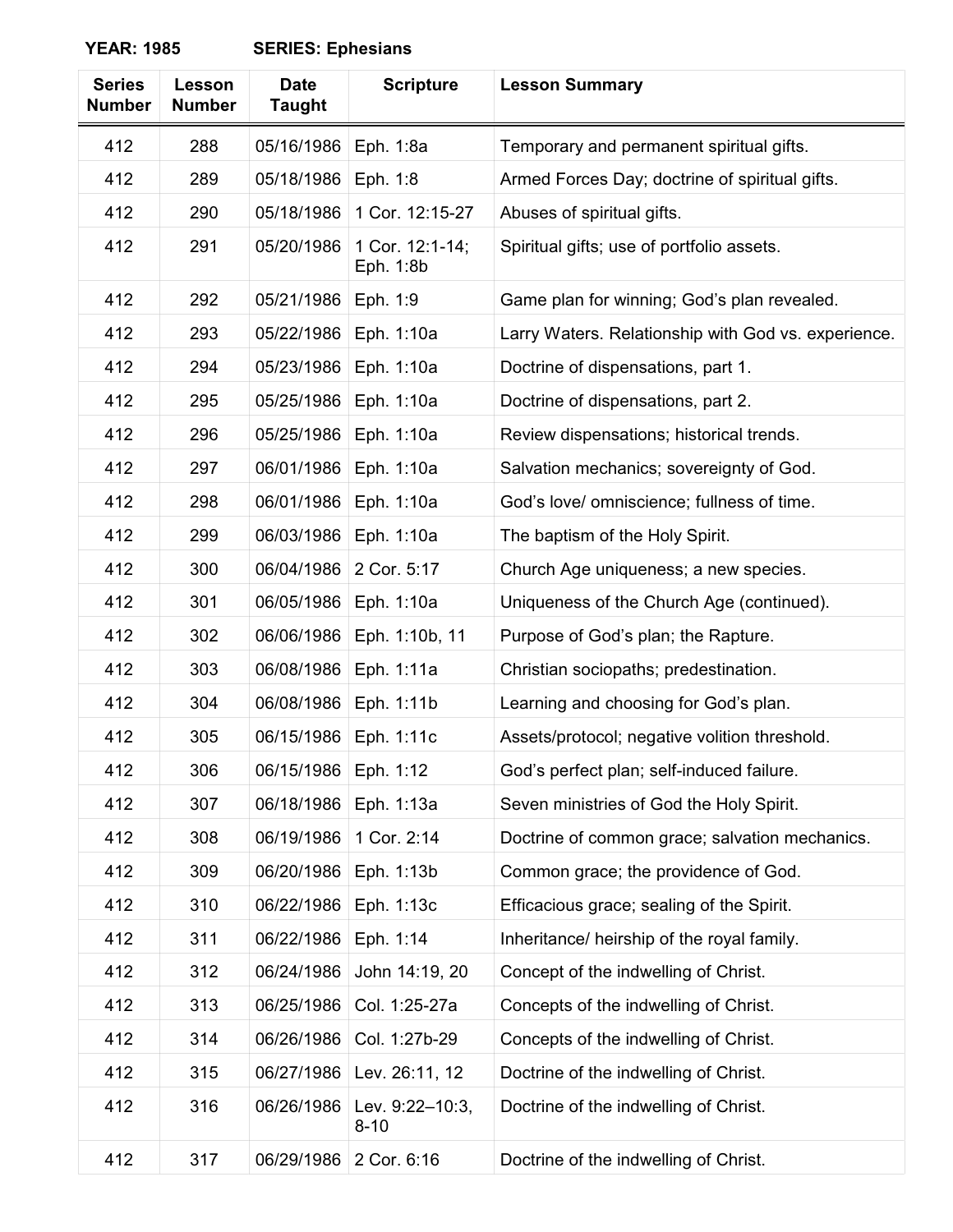| <b>Series</b><br><b>Number</b> | Lesson<br><b>Number</b> | <b>Date</b><br><b>Taught</b> | <b>Scripture</b> | <b>Lesson Summary</b>                              |
|--------------------------------|-------------------------|------------------------------|------------------|----------------------------------------------------|
| 412                            | 318                     | 07/01/1986                   | Lev. 26:12       | Doctrine of the indwelling of Christ.              |
| 412                            | 319                     | 07/02/1986                   | Heb. 12:3        | Doctrine of the indwelling of Christ.              |
| 412                            | 320                     | 07/03/1986                   | 1 Cor. 3:16      | Doctrines of indwelling of Christ and unique life. |
| 412                            | 321                     | 07/04/1986                   | Rom. 8:10        | Doctrines of indwelling of Christ and unique life. |
| 412                            | 322                     | 07/05/1986                   | Heb. 12:2, 3     | Doctrines of indwelling of Christ and unique life. |
| 412                            | 323                     | 07/06/1986                   | Eph. 3:16, 17    | Doctrines of indwelling of Christ and unique life. |
| 412                            | 324                     | 07/06/1986                   | 1 John 3:23, 24  | Doctrine of the indwelling of Christ.              |
| 412                            | 325                     | 07/08/1986                   | 2 Cor. 3:14-17   | Doctrine of the indwelling of Christ.              |
| 412                            | 326                     | 07/09/1986                   | 2 Cor. 3:18      | Doctrine of the indwelling of Christ.              |
| 412                            | 327                     | 07/10/1986                   | Gal. 2:20        | Doctrine of the indwelling of Christ.              |
| 412                            | 328                     | 07/11/1986                   | 2 Cor. 13:5      | Doctrine of the indwelling of Christ.              |
| 412                            | 329                     | 07/13/1986                   | Eph. 1:15        | Geopolitical advance of the pivot.                 |
| 412                            | 330                     | 07/13/1986                   | Eph. 1:15a       | Paul's prayer; client nation status.               |
| 412                            | 331                     | 07/15/1986                   | Eph. 1:15b       | Paul's prayer; personality identity.               |
| 412                            | 332                     | 07/16/1986                   | Eph. 1:16a       | Paul's prayer; the potential pivot.                |
| 412                            | 333                     | 07/17/1986                   | Eph. 1:16b       | Paul's prayer; doctrine of prayer.                 |
| 412                            | 334                     | 07/18/1986                   | Eph. 1:16        | Paul's prayer; doctrine of prayer.                 |
| 412                            | 335                     | 07/20/1986                   | Eph. 1:16        | Paul's prayer; doctrine of prayer.                 |
| 412                            | 336                     | 07/20/1986                   | Eph. 1:16        | Leadership principles; doctrine of prayer.         |
| 412                            | 337                     | 07/22/1986                   | Eph. 1:17        | Virtue towards animals; doctrine of prayer.        |
| 412                            | 338                     | 07/23/1986                   | Eph. 1:17        | Paul's prayer; lifestyle of wisdom.                |
| 412                            | 339                     | 07/24/1986                   | Eph. 1:17        | Paul's prayer; lifestyle of wisdom.                |
| 412                            | 340                     | 07/25/1986                   | Eph. 1:17        | Paul's prayer; lifestyle of wisdom.                |
| 412                            | 341                     | 07/27/1986                   | Eph. 1:17        | Paul's prayer; lifestyle of wisdom.                |
| 412                            | 342                     | 07/27/1986                   | Eph. 1:17, 18a   | Paul's prayer; lifestyle of wisdom.                |
| 412                            | 343                     | 08/03/1986                   | Eph. 1:18b       | Paul's prayer; a knowledge of God.                 |
| 412                            | 344                     | 08/03/1986                   | Eph. 1:18        | Portfolio of invisible assets.                     |
| 412                            | 345                     | 08/05/1986                   | Eph. 1:18        | Portfolio of invisible assets.                     |
| 412                            | 346                     | 08/06/1986                   | Eph. 1:18        | Paul's prayer; impact of portfolio assets.         |
| 412                            | 347                     | 08/07/1986                   | Eph. 1:18        | Lapsarianism; portfolio assets.                    |
| 412                            | 348                     | 08/08/1986                   | Eph. 1:4         | Election; portfolio of invisible assets.           |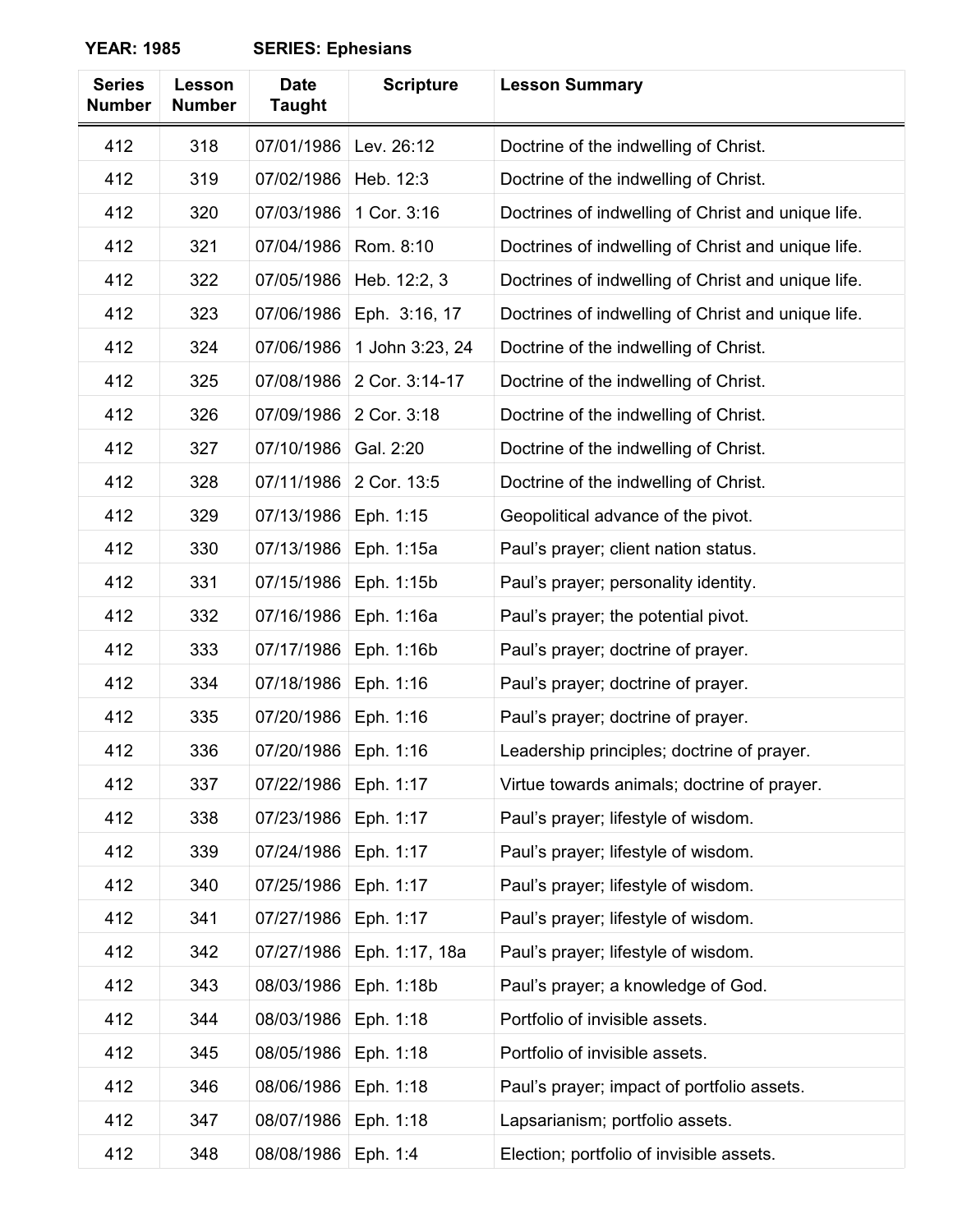| <b>Series</b><br><b>Number</b> | Lesson<br><b>Number</b> | <b>Date</b><br><b>Taught</b> | <b>Scripture</b>               | <b>Lesson Summary</b>                      |
|--------------------------------|-------------------------|------------------------------|--------------------------------|--------------------------------------------|
| 412                            | 349                     | 08/10/1986                   | Eph. 1:5                       | Predestination; portfolio assets.          |
| 412                            | 350                     | 08/10/1986                   | Eph. 1:18                      | Portfolio of invisible assets (secondary). |
| 412                            | 351                     | 08/12/1986                   | Eph. 1:18                      | Portfolio assets (personal assets).        |
| 412                            | 352                     | 08/13/1986                   | Isa. 28:8-12                   | Portfolio assets (personal assets).        |
| 412                            | 353                     | 08/14/1986                   | 1 Cor. 12:28                   | Portfolio; spiritual gifts (temporary).    |
| 412                            | 354                     | 08/15/1986                   | Rom. 12:4-5, 7-8               | Portfolio; spiritual gifts (permanent).    |
| 412                            | 355                     | 08/17/1986                   | 1 Cor. 12:1-16                 | Body concept of spiritual gifts.           |
| 412                            | 356                     | 08/17/1986                   | 1 Cor. 12:17-21                | Body concept of spiritual gifts.           |
| 412                            | 357                     | 08/19/1986                   | Eph. 1:19                      | Paul's prayer; the omnipotence of God.     |
| 412                            | 358                     | 08/20/1986                   | Eph. 1:19                      | Paul's prayer; divine vs. human power.     |
| 412                            | 359                     | 08/21/1986                   | Eph. 1:19                      | Paul's prayer; divine vs. human power.     |
| 412                            | 360                     | 08/22/1986                   | Eph. 1:19                      | Protocol plan and warfare principles.      |
| 412                            | 361                     | 08/24/1986                   | Eph. 1:19                      | Paul's prayer; delegated divine power.     |
| 412                            | 362                     | 08/24/1986                   | Eph. 1:19                      | Paul's prayer; delegated divine power.     |
| 412                            | 363                     | 08/26/1986                   | Eph. 1:19, 20a                 | Divine power and unique lifestyle.         |
| 412                            | 364                     | 08/27/1986                   | Eph. 1:20b                     | Omnipotence and the resurrection.          |
| 412                            | 365                     | 08/28/1986                   | Eph. 1:20                      | Paul's prayer; doctrine of omnipotence.    |
| 412                            | 366                     | 08/29/1986                   | Eph. 1:19                      | Paul's prayer; doctrine of omnipotence.    |
| 412                            | 367                     | 08/31/1986                   | Eph. 1:20c                     | Paul's prayer; doctrine of omnipotence.    |
| 412                            | 368                     | 08/31/1986                   | Eph. 1:20                      | Paul's prayer; doctrine of omnipotence.    |
| 412                            | 369                     | 09/02/1986                   | Eph. 1:20                      | Paul's prayer; doctrine of omnipotence.    |
| 412                            | 370                     | 09/03/1986                   | Eph. 1:19                      | Paul's prayer; doctrine of omnipotence.    |
| 412                            | 371                     | 09/04/1986                   | Eph. 1:19, 20                  | Paul's prayer; doctrine of omnipotence.    |
| 412                            | 372                     | 09/05/1986                   | Eph. 1:19, 20                  | Paul's prayer; doctrine of omnipotence.    |
| 412                            | 373                     | 09/07/1986                   | Eph. 1:19, 20;<br>Heb. 10:5-10 | Paul's prayer; doctrine of omnipotence.    |
| 412                            | 374                     | 09/07/1986                   | Eph. 1:19                      | Paul's prayer; doctrine of omnipotence.    |
| 412                            | 375                     | 09/14/1986                   | Eph. 1:19, 20                  | Problems of experiential Christianity.     |
| 412                            | 376                     | 09/14/1986                   | Eph. 1:19, 20                  | Paul's prayer; doctrine of omnipotence.    |
| 412                            | 377                     | 09/16/1986                   | Eph. 1:19, 20                  | Aircraft design analogy; omnipotence.      |
| 412                            | 378                     | 09/17/1986                   | Heb. 10:5-10                   | Paul's prayer; doctrine of omnipotence.    |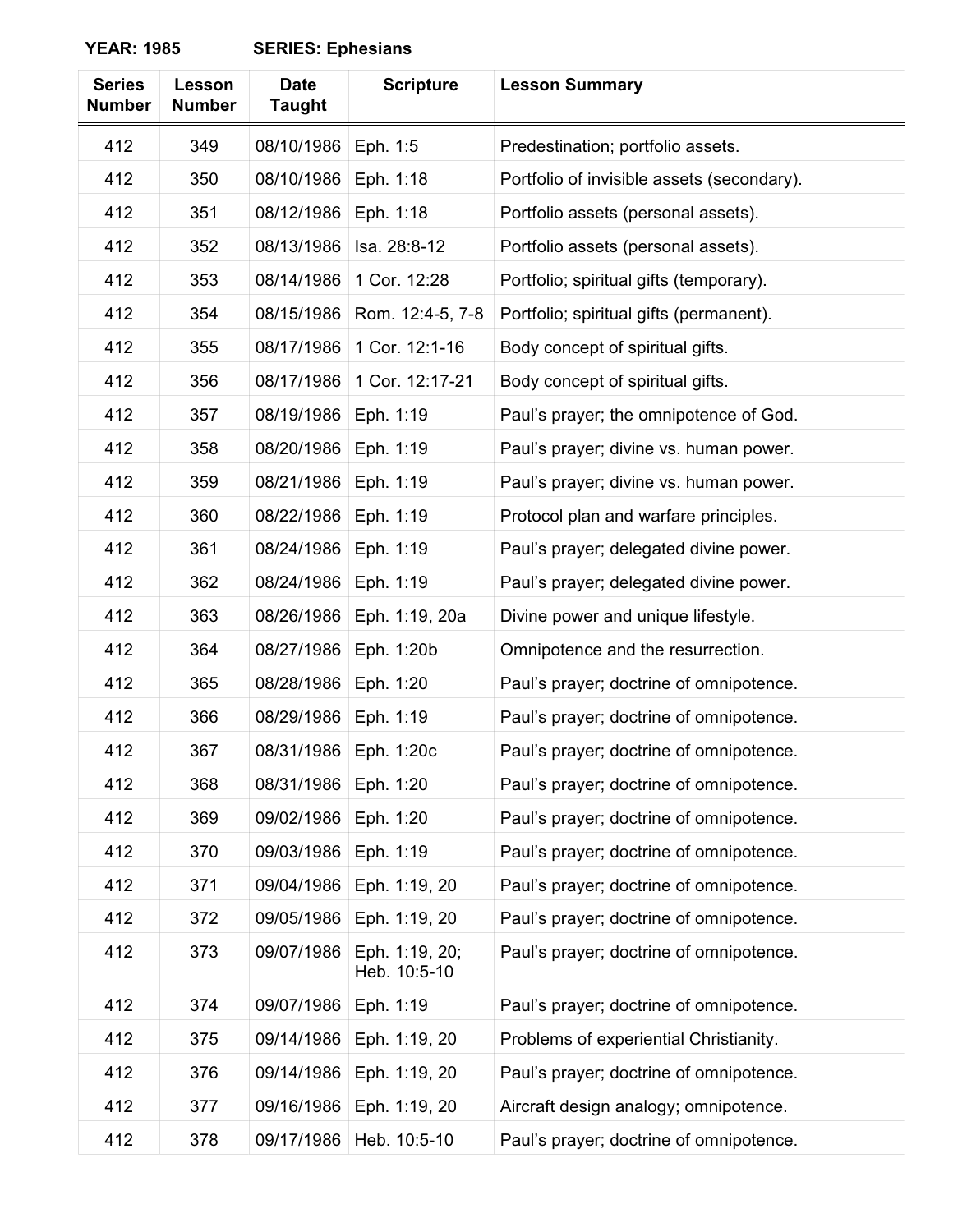| <b>Series</b><br><b>Number</b> | Lesson<br><b>Number</b> | <b>Date</b><br><b>Taught</b> | <b>Scripture</b>          | <b>Lesson Summary</b>                        |
|--------------------------------|-------------------------|------------------------------|---------------------------|----------------------------------------------|
| 412                            | 379                     | 09/18/1986                   | Eph. 1:19, 20             | Paul's prayer; doctrine of omnipotence.      |
| 412                            | 380                     | 09/19/1986                   | Ps. 22:1a; Matt.<br>27:46 | Omnipotence; spiritual death of Christ.      |
| 412                            | 381                     | 09/21/1986                   | Ps. 22:1a, 3a             | Omnipotence; spiritual death of Christ.      |
| 412                            | 382                     | 09/21/1986                   | John 10:17, 18            | Omnipotence; physical death of Christ.       |
| 412                            | 383                     | 09/28/1986                   | Matt. 27:46               | Omnipotence and the a fortiori principle.    |
| 412                            | 384                     | 09/28/1986                   | Acts 2:24, 27, 31         | Omnipotence; physical death/resurrection.    |
| 412                            | 385                     | 09/30/1986                   | Eph. 1:19, 20             | Doctrine of omnipotence.                     |
| 412                            | 386                     | 10/01/1986                   | Col. 1:10-12              | Omnipotence, scriptural documentation.       |
| 412                            | 387                     | 10/02/1986                   | Eph. 3:16                 | Omnipotence, scriptural documentation.       |
| 412                            | 388                     | 10/03/6                      | Eph. 3:7, 8, 16           | Omnipotence, scriptural documentation.       |
| 412                            | 389                     | 10/05/1986                   | Eph. 1:18, 19             | Omnipotence, concluding principles.          |
| 412                            | 390                     | 10/05/1986                   | Eph. 1:18-21              | Doctrine of omnipotence, conclusion.         |
| 412                            | 391                     | 10/12/1986                   | Eph. 1:18-20              | Human vs. spiritual energy; emotions.        |
| 412                            | 392                     | 10/12/1986                   | Eph. 1:21                 | Military crisis; divine superiority.         |
| 412                            | 393                     | 10/19/1986                   | Ps. 22:1a                 | Paul's prayer; spiritual death of Christ.    |
| 412                            | 394                     | 10/19/1986                   | Eph. 1:22a                | Paul's prayer; doctrine of angelic conflict. |
| 412                            | 395                     | 10/21/1986                   | Rom. 5:8b                 | Paul's prayer; spiritual death of Christ.    |
| 412                            | 396                     | 10/22/1986                   | Rom. 5:8-10, 12-<br>21    | Paul's prayer; spiritual death of Christ.    |
| 412                            | 397                     | 10/23/1986                   | Rom. 5:8b                 | Real and substitutionary spiritual deaths.   |
| 412                            | 398                     | 10/24/1986                   | Rom. 5:8-10, 12-<br>21    | Real and substitutionary spiritual deaths.   |
| 412                            | 399                     | 10/26/1986                   | Eph. 1:22a                | Doctrine of the angelic conflict.            |
| 412                            | 400                     | 10/26/1986                   | Eph. 1:22a                | Doctrine of the angelic conflict.            |
| 412                            | 401                     | 10/28/1986                   | Eph. 1:22a                | Doctrine of the angelic conflict.            |
| 412                            | 402                     | 10/29/1986                   | Heb. 1:1-14;<br>10:12, 13 | Angelic conflict; Operation Footstool.       |
| 412                            | 403                     | 10/30/1986                   | 1 Cor. 15:24, 25          | Angelic conflict; Operation Footstool.       |
| 412                            | 404                     | 10/31/1986                   | Eph. 1:22b                | Rejection of God's perfect rulership.        |
| 412                            | 405                     | 11/02/1986                   | Eph. 1:22b                | Rejection of God's perfect rulership.        |
| 412                            | 406                     | 11/02/1986                   | Eph. 1:22                 | Christ's rulership; doctrine of the Church.  |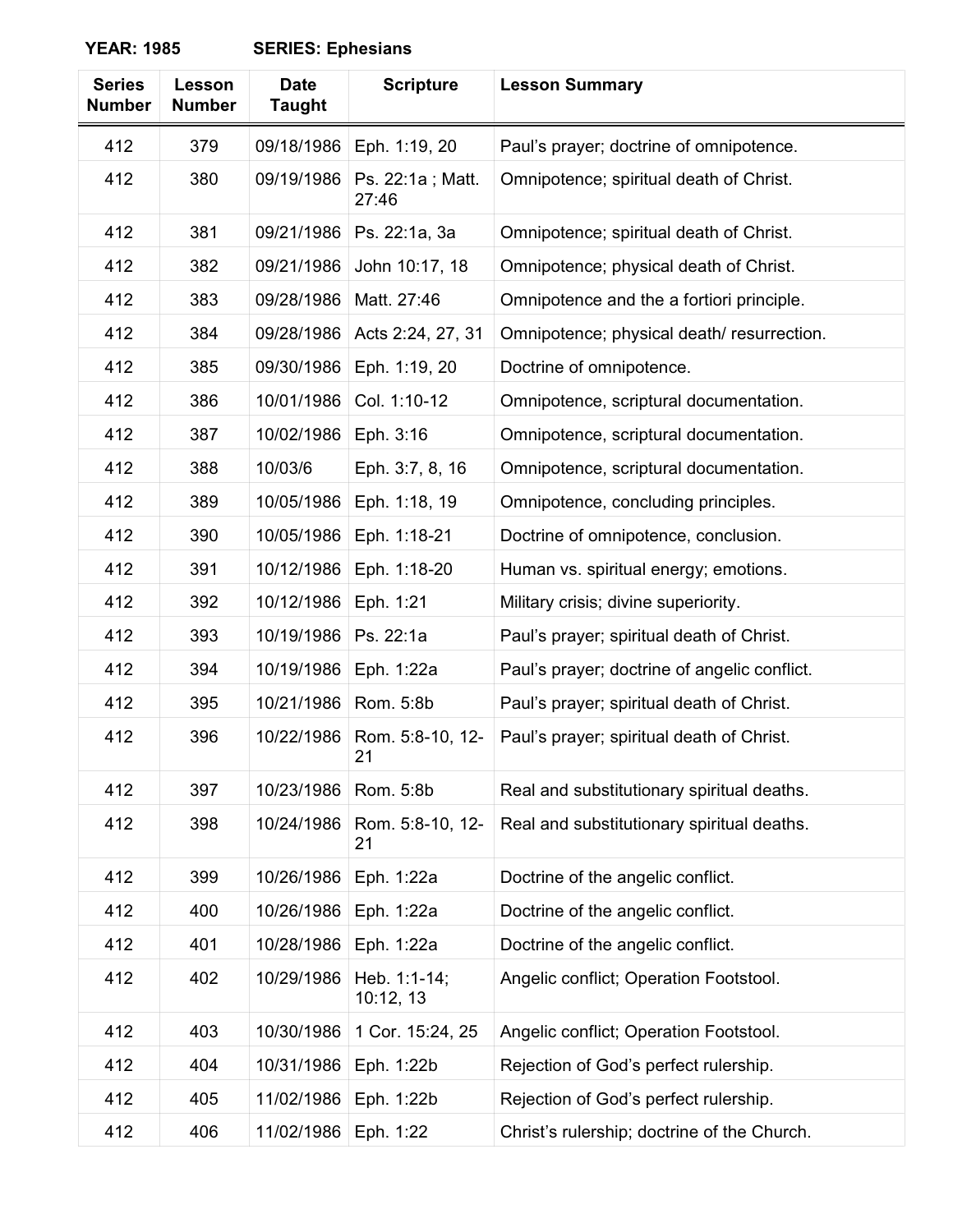| <b>Series</b><br><b>Number</b> | Lesson<br><b>Number</b> | <b>Date</b><br><b>Taught</b> | <b>Scripture</b> | <b>Lesson Summary</b>                       |
|--------------------------------|-------------------------|------------------------------|------------------|---------------------------------------------|
| 412                            | 407                     | 11/04/1986                   | Eph. 1:23a       | Christ rules royalty, the real Church.      |
| 412                            | 408                     | 11/05/1986                   | Eph. 1:23b       | Doctrine of the baptism of the Holy Spirit. |
| 412                            | 409                     | 11/06/1986                   | Eph. 1:23        | Doctrine of the baptism of the Holy Spirit. |
| 412                            | 410                     | 11/07/1986                   | Eph. 1:23c       | Purpose of the Church universal; happiness. |
| 412                            | 411                     | 11/09/1986                   | Eph. 1:23        | Fullness of Christ; happiness concepts.     |
| 412                            | 412                     | 11/09/1986                   | Eph. 1:23d       | Spiritual vs. psychological living.         |
| 412                            | 413                     | 11/11/1986                   | Hosea 4:1-6      | Armistice Day; brainwashing techniques.     |
| 412                            | 414                     | 11/12/1986                   | Eph. 2:1a        | Pre-salvation perspective; anacoluthon.     |
| 412                            | 415                     | 11/13/1986                   | Eph. 2:1a        | Doctrine of spiritual death.                |
| 412                            | 416                     | 11/14/1986                   | Eph. 2:1a        | Spiritual death; marriage, happiness.       |
| 412                            | 417                     | 11/16/1986                   | Eph. 2:1a        | Doctrine of spiritual death; salvation.     |
| 412                            | 418                     | 11/16/1986                   | Eph. 2:1a        | Marriage, happiness; spiritual death.       |
| 412                            | 419                     | 11/18/1986                   | Eph. 2:1b, 2a    | Pre-salvation status; spiritual death.      |
| 412                            | 420                     | 11/19/1986                   | Eph. 2:2         | Satanology; cosmic systems and arrogance.   |
| 412                            | 421                     | 11/20/1986                   | Eph. 2:2         | Satanology; arrogance and antagonism.       |
| 412                            | 422                     | 11/21/1986                   | Eph. 2:2         | Satanology; gates of the arrogance complex. |
| 412                            | 423                     | 11/23/1986                   | Eph. 2:2a        | Satanology; happiness in life and death.    |
| 412                            | 424                     | 11/23/1986                   | Eph. 2:2         | Satanology and cosmic systems; demonism.    |
| 412                            | 425                     | 11/25/1986                   | Eph. 2:2b        | Satanology related to the cosmic system.    |
| 412                            | 426                     | 11/26/1986                   | Eph. 2:2         | Satanology related to the cosmic system.    |
| 412                            | 427                     | 11/27/1986                   | Thanksgiving     | Doctrine of happiness (revised).            |
| 412                            | 428                     | 11/28/1986                   | Thanksgiving     | Doctrine of happiness (revised).            |
| 412                            | 429                     | 11/29/1986                   | Thanksgiving     | Doctrine of happiness (revised).            |
| 412                            | 430                     | 11/30/1986                   | Thanksgiving     | Doctrine of happiness (revised).            |
| 412                            | 431                     | 11/30/1986                   | Thanksgiving     | Doctrine of happiness (revised).            |
| 412                            | 432                     | 12/02/1986                   | Thanksgiving     | Doctrine of happiness (revised).            |
| 412                            | 433                     | 12/03/1986                   | Thanksgiving     | Doctrine of happiness (revised).            |
| 412                            | 434                     | 12/04/1986                   | Thanksgiving     | Doctrine of happiness (revised).            |
| 412                            | 435                     | 12/05/1986                   | Thanksgiving     | Doctrine of happiness (revised).            |
| 412                            | 436                     | 12/07/1986                   | Thanksgiving     | Doctrine of happiness (revised).            |
| 412                            | 437                     | 12/07/1986                   | Thanksgiving     | Doctrine of happiness (revised).            |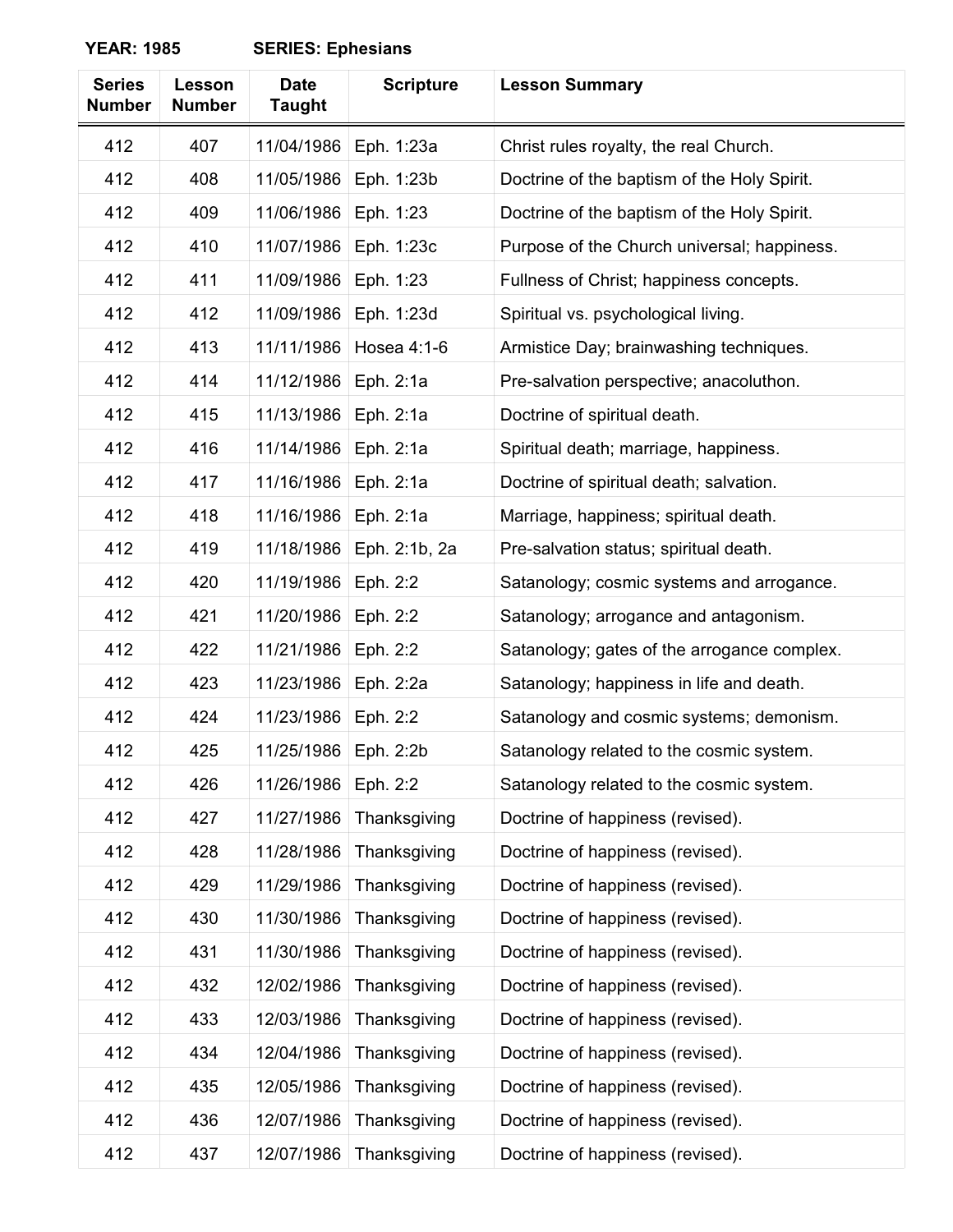| <b>Series</b><br><b>Number</b> | Lesson<br><b>Number</b> | <b>Date</b><br><b>Taught</b> | <b>Scripture</b>          | <b>Lesson Summary</b>                              |
|--------------------------------|-------------------------|------------------------------|---------------------------|----------------------------------------------------|
| 412                            | 438                     | 12/14/1986                   | Eph. 2:1, 2               | Doctrine of cosmic system (revised).               |
| 412                            | 439                     | 12/14/1986                   | Eph. 2:2                  | Doctrine of cosmic system (revised).               |
| 412                            | 440                     | 12/16/1986                   | Eph. 2:2                  | U.S. foreign policy; doctrine of cosmic system.    |
| 412                            | 441                     | 12/17/1986                   | Eph. 4:30                 | U.S. foreign policy; doctrine of cosmic system.    |
| 412                            | 442                     | 12/18/1986                   | 1 Tim. 2:11, 12           | Doctrine of cosmic system (revised).               |
| 412                            | 443                     | 12/19/1986                   | Eph. 2:2                  | Doctrine of cosmic system (revised).               |
| 412                            | 444                     | 12/21/1986                   | Eph. 2:2                  | Doctrine of cosmic system (revised).               |
| 412                            | 445                     | 12/21/1986                   | Eph. 2:2                  | Doctrine of cosmic system (revised).               |
| 412                            | 446                     | 12/23/1986                   | Eph. 2:2                  | Doctrine of cosmic system (revised).               |
| 412                            | 447                     | 12/24/1986                   | 1 John 4:8-10             | The true meaning of Christmas.                     |
| 412                            | 448                     | 12/26/1986                   | Eph. 2:2                  | Doctrine of cosmic system (revised).               |
| 412                            | 449                     | 12/28/1986                   | Eph. 2:2                  | Doctrine of cosmic system (revised).               |
| 412                            | 450                     | 12/28/1986                   | Eph. 2:2                  | Doctrine of cosmic system (revised).               |
| 412                            | 451                     | 12/30/1986                   | Rev. 6:1-8                | New Year's special; 1987 predictions.              |
| 412                            | 452                     | 12/31/1986                   | Eph. 2:10a                | New Year's special                                 |
| 412                            | 453                     | 12/31/1986                   | Eph. 2:10b                | New Year's special; new species concept.           |
| 412                            | 454                     | 01/02/1987                   | Eph. 2:10b                | New Year's special; divine energy analogy.         |
| 412                            | 455                     | 01/04/1987                   | 2 Cor. 5:17a              | New Year's special; new species concept            |
| 412                            | 456                     |                              | 01/04/1987   2 Cor. 5:17b | New Year's special; new species concept.           |
| 412                            | 457                     | 01/11/1987                   | Eph. 2:2                  | The cosmic system; concept of rejection.           |
| 412                            | 458                     | 01/11/1987                   | Eph. 2:2                  | The cosmic system; antagonism complex.             |
| 412                            | 459                     | 01/13/1987                   | Eph. 2:2                  | The cosmic system; antagonism complex.             |
| 412                            | 460                     | 01/14/1987                   | Eph. 2:2                  | The cosmic system; antagonism complex.             |
| 412                            | 461                     | 01/15/1987                   | Eph. 2:1-3a               | Lifestyle of spiritual death; lust.                |
| 412                            | 462                     | 01/16/1987                   | Eph. 2:3a                 | Doctrine of old sin nature; mutual respect.        |
| 412                            | 463                     | 01/18/1987                   | Eph. 2:3a, b              | Doctrine of the old sin nature.                    |
| 412                            | 464                     | 01/18/1987                   | Eph. 2:3                  | New spiritual species; racial prejudice.           |
| 412                            | 465                     | 01/20/1987                   | Eph. 2:3c                 | Posterity of real spiritual death.                 |
| 412                            | 466                     | 01/21/1987                   | Eph. 2:3c, 4              | Posterity of real spiritual death.                 |
| 412                            | 467                     | 01/22/1987                   | Eph. 2:4b                 | Doctrine of divine love as problem-solving device. |
| 412                            | 468                     | 01/23/1987                   | Eph. 2:4                  | Doctrine of divine love as problem-solving device. |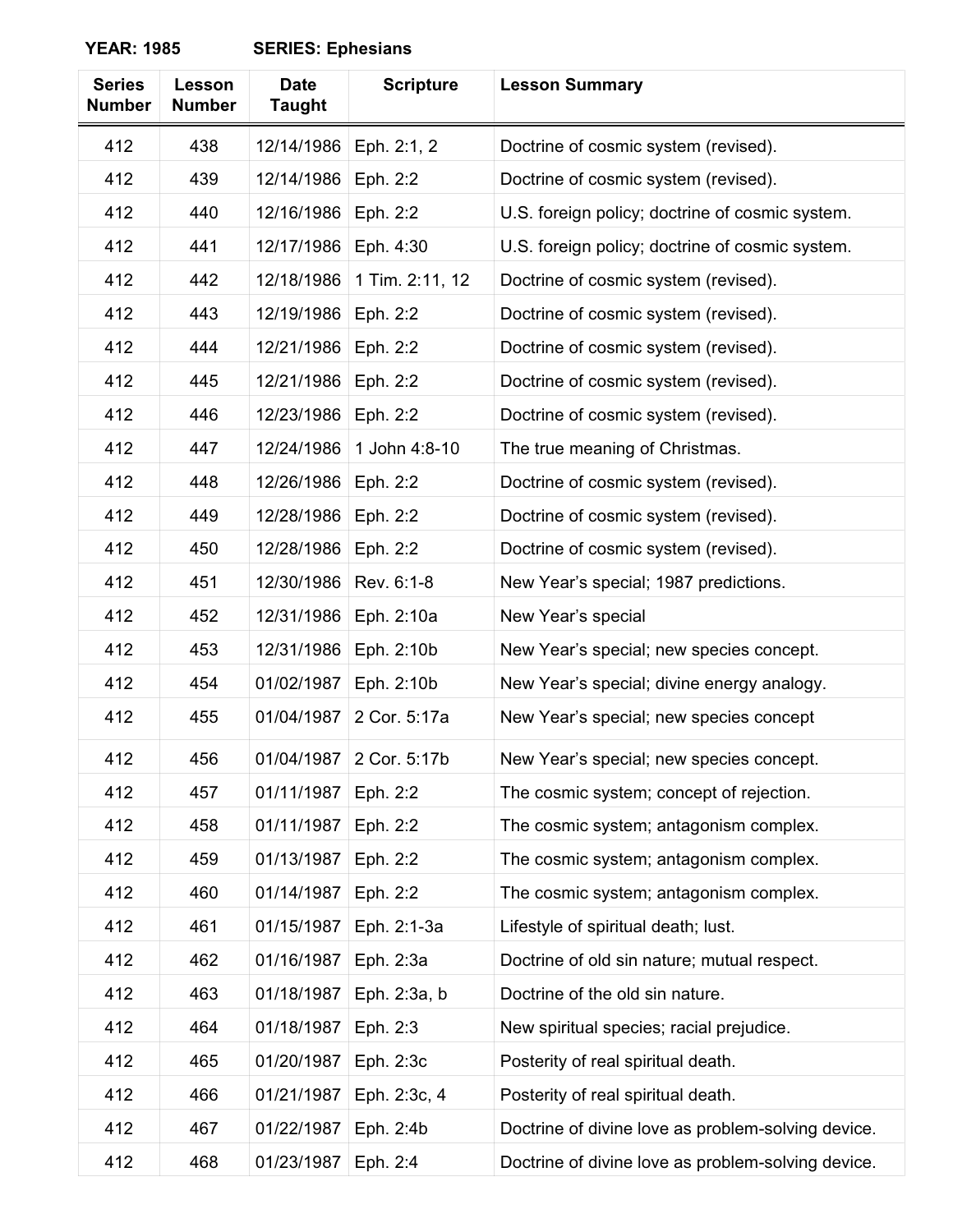| <b>Series</b><br><b>Number</b> | Lesson<br><b>Number</b> | <b>Date</b><br><b>Taught</b> | <b>Scripture</b> | <b>Lesson Summary</b>                      |
|--------------------------------|-------------------------|------------------------------|------------------|--------------------------------------------|
| 412                            | 469                     | 01/25/1987                   | Heb. 12:2a       | Virtue love as a problem-solving device.   |
| 412                            | 470                     | 01/25/1987                   | Heb. 12:2b       | Virtue love as a problem-solving device.   |
| 412                            | 471                     | 02/01/1987                   | Eph. 2:1-5a      | Psychotic Christians; problem solving.     |
| 412                            | 472                     | 02/01/1987                   | Eph. 2:5b        | Church Age problem-solving devices.        |
| 412                            | 473                     | 02/03/1987                   | Eph. 2:5c        | Church Age problem-solving devices.        |
| 412                            | 474                     | 02/04/1987                   | Eph. 2:5d, 6a    | Church Age problem-solving devices.        |
| 412                            | 475                     | 02/05/1987                   | Eph. 2:5d, 6a    | Church Age problem-solving devices.        |
| 412                            | 476                     | 02/06/1987                   | Eph. 2:7         | Church Age problem-solving devices.        |
| 412                            | 477                     | 02/08/1987                   | Eph. 2:7b        | 7 judgments; judgment seat of Christ.      |
| 412                            | 478                     | 02/08/1987                   | Eph. 2:7         | The Rapture; judgment seat of Christ.      |
| 412                            | 479                     | 02/15/1987                   | Eph. 2:7         | Problem-solving devices; judgment seat.    |
| 412                            | 480                     | 02/15/1987                   | Eph. 2:7         | Problem-solving devices; rewards.          |
| 412                            | 481                     | 02/17/1987                   | Eph. 2:8a        | Problem-solving devices; grace.            |
| 412                            | 482                     | 02/18/1987                   | Eph. 2:8         | Grace: before and after salvation.         |
| 412                            | 483                     | 02/19/1987                   | Eph. 2:8b        | Grace: before and after salvation.         |
| 412                            | 484                     | 02/20/1987                   | Eph. 2:8c        | Grace: before and after salvation.         |
| 412                            | 485                     | 02/22/1987                   | Eph. 2:9, 10a    | Grace mechanics in salvation.              |
| 412                            | 486                     | 02/22/1987                   | Eph. 2:10b       | Language origins; new spiritual species.   |
| 412                            | 487                     | 02/24/1987                   | Eph. 2:10b       | Doctrine of the new species.               |
| 412                            | 488                     | 02/25/1987                   | 2 Cor. 5:17      | Doctrine of the new species.               |
| 412                            | 489                     | 02/26/1987                   | Eph. 2:10b       | Doctrine of the new spiritual species.     |
| 412                            | 490                     | 02/27/1987                   | 2 Cor. 5:17      | Doctrine of the new spiritual species.     |
| 412                            | 491                     | 03/01/1987                   | 2 Cor. 5:17      | Spiritual species: doctrine of precedence. |
| 412                            | 492                     | 03/01/1987                   | 2 Cor. 5:17      | Spiritual species: doctrine of precedence. |
| 412                            | 493                     | 03/03/1987                   | Eph. 2:10        | Spiritual species: doctrine of precedence. |
| 412                            | 494                     | 03/04/1987                   | Eph. 2:10c       | Precedence; work of intrinsic value.       |
| 412                            | 495                     | 03/05/1987                   | Eph. 2:10c       | New species: divine thermodynamics.        |
| 412                            | 496                     | 03/06/1987                   | Eph. 2:10c       | New species: divine thermodynamics.        |
| 412                            | 497                     | 03/08/1987                   | Eph. 2:10c       | New species: divine thermodynamics.        |
| 412                            | 498                     | 03/08/1987                   | Eph. 2:10d       | New species: impact in a client nation.    |
| 412                            | 499                     | 03/10/1987                   | Eph. 2:10d       | New species: doctrine of walking.          |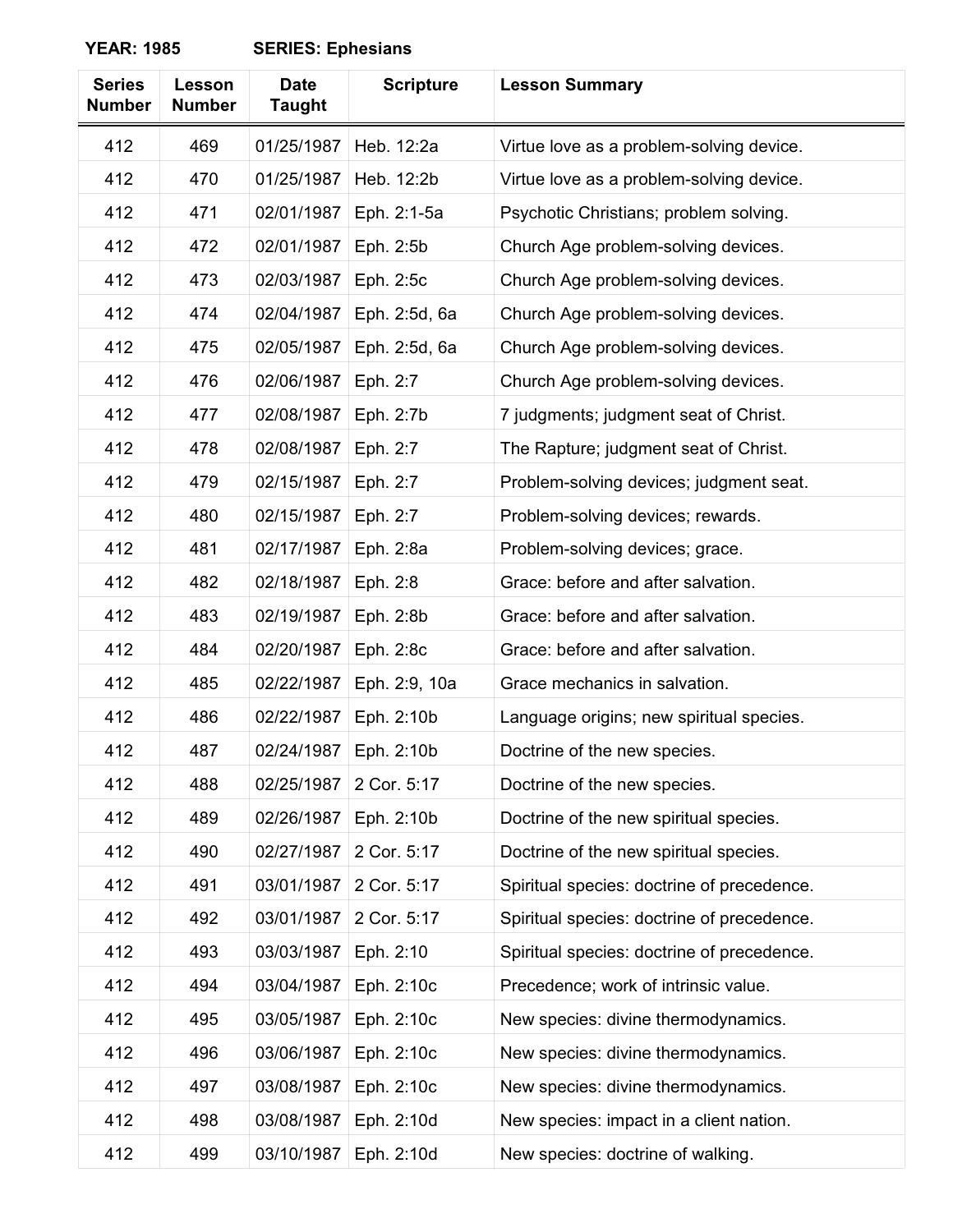| <b>Series</b><br><b>Number</b> | Lesson<br><b>Number</b> | <b>Date</b><br><b>Taught</b> | <b>Scripture</b>       | <b>Lesson Summary</b>                       |
|--------------------------------|-------------------------|------------------------------|------------------------|---------------------------------------------|
| 412                            | 500                     | 03/11/1987                   | Eph. 2:11a             | New species: all prejudices are removed.    |
| 412                            | 501                     | 03/12/1987                   | Eph. 2:11b             | Racial prejudice, early history.            |
| 412                            | 502                     | 03/13/1987                   | Eph. 2:12a             | Racial prejudice, cause and solution.       |
| 412                            | 503                     | 03/15/1987                   | Eph. 2:12b             | Prejudice, removed by life of humility.     |
| 412                            | 504                     | 03/15/1987                   | Eph. 2:12c             | Prejudice, not a function of royalty.       |
| 412                            | 505                     | 03/17/1987                   | Eph. 2:12              | Covenants of Israel.                        |
| 412                            | 506                     | 03/18/1987                   | Eph. 2:13a             | Baptism of the Holy Spirit; election.       |
| 412                            | 507                     | 03/19/1987                   | Eph. 2:13              | Predestination; omniscience; decrees.       |
| 412                            | 508                     | 03/20/1987                   | Eph. 2:13b, 14         | Unique assets of the Church Age believer.   |
| 412                            | 509                     | 03/22/1987                   | Eph. 2:14              | Unique assets of the Church Age believer.   |
| 412                            | 510                     | 03/22/1987                   | Eph. 2:14              | Doctrine of reconciliation.                 |
| 412                            | 511                     | 03/29/1987                   | Eph. 2:14              | Doctrine of reconciliation.                 |
| 412                            | 512                     | 03/29/1987                   | Col. 1:19-22           | Heresies; doctrine of reconciliation.       |
| 412                            | 513                     | 03/31/1987                   | 2 Cor. 5:18-21         | Doctrine of reconciliation.                 |
| 412                            | 514                     | 04/01/1987                   | Eph. 2:15a             | Doctrine of reconciliation; the Mosaic Law  |
| 412                            | 515                     | 04/02/1987                   | Eph. 2:15b, 16         | Doctrine of reconciliation; the Mosaic Law  |
| 412                            | 516                     | 04/03/1987                   | Eph. 2:17              | Reconciliation: peace with God and man.     |
| 412                            | 517                     | 04/05/1987                   | Eph. 2:18a             | Barrier removed; the baptism of the Spirit. |
| 412                            | 518                     | 04/05/1987                   | Eph. 2:18b             | Reconciliation: invisible impact, privacy.  |
| 412                            | 519                     | 04/07/1987                   | Eph. 2:18c             | Reconciliation; baptism of the Spirit.      |
| 412                            | 520                     | 04/08/1987                   | Eph. 2:19              | Reconciliation applied: privacy.            |
| 412                            | 521                     | 04/09/1987                   | Eph. 2:20              | New temple; doctrine of the cornerstone.    |
| 412                            | 522                     | 04/10/1987                   | Eph. 2:20              | New temple; doctrine of the cornerstone.    |
| 412                            | 523                     | 04/12/1987                   | Eph. 2:20              | Palm Sunday; doctrine of the cornerstone.   |
| 412                            | 524                     | 04/12/1987                   | Ps. 117; 118           | Palm Sunday; doctrine of the cornerstone    |
| 412                            | 525                     | 04/14/1987                   | Mark 11:1-10           | New temple; the cornerstone rejected.       |
| 412                            | 526                     | 04/15/1987                   | Mark 12:1-12           | New temple; Christ, the cornerstone.        |
| 412                            | 527                     | 04/16/1987                   | Eph. 2:20              | New Temple; Christ, the cornerstone.        |
| 412                            | 528                     | 04/17/1987                   | Eph. 2:20, 21a         | New Temple; cornerstone; sanctification.    |
| 412                            | 529                     | 04/19/1987                   | Phil. 3:10<br>(Easter) | Principles every Christian should know.     |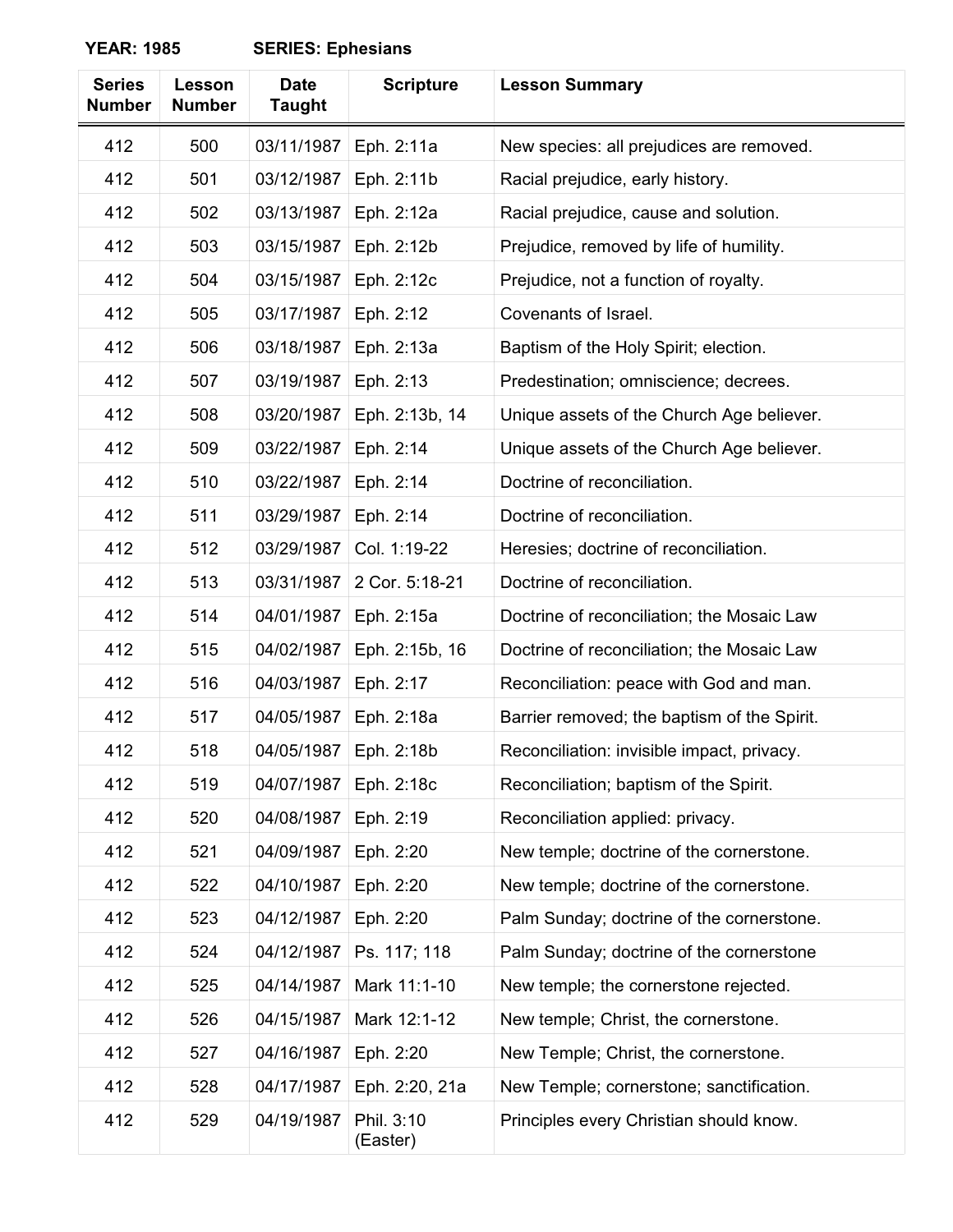| <b>Series</b><br><b>Number</b> | Lesson<br><b>Number</b> | <b>Date</b><br><b>Taught</b> | <b>Scripture</b>  | <b>Lesson Summary</b>                                  |
|--------------------------------|-------------------------|------------------------------|-------------------|--------------------------------------------------------|
| 412                            | 530                     | 04/19/1987                   | Eph. 2:21b        | New temple; three analogies.                           |
| 412                            | 531                     | 04/21/1987                   | Eph. 2:22         | New temple; doctrine of the great power<br>experiment. |
| 412                            | 532                     | 04/22/1987                   | Eph. 3 (intro)    | Doctrine of the great power experiment.                |
| 412                            | 533                     | 04/23/1987                   | Eph. 3 (intro)    | Great power experiment; omnipotence.                   |
| 412                            | 534                     | 04/24/1987                   | Eph. 3 (intro)    | Great power experiment; dispensations.                 |
| 412                            | 535                     | 04/26/1987                   | Eph. 3 (intro)    | Great power experiment; unique Church Age              |
| 412                            | 536                     | 04/26/1987                   | Eph. 3 (intro)    | Great power experiment; hypostatic union               |
| 412                            | 537                     | 04/28/1987                   | Eph. 3 (intro)    | Great power experiment; hypostatic union               |
| 412                            | 538                     | 04/29/1987                   | Eph. 3 (intro)    | Great power experiment; hypostatic union               |
| 412                            | 539                     | 04/30/1987                   | Phil. 3:17        | Power experiment; imitate doctrine.                    |
| 412                            | 540                     | 05/01/1987                   | John 3:34b        | Power experiment; ministry of the Spirit.              |
| 412                            | 541                     | 05/03/1987                   | Eph. 3 (intro)    | Great power experiment; hypostatic union               |
| 412                            | 542                     | 05/03/1987                   | Eph. 3 (intro)    | Great power experiment; impeccability                  |
| 412                            | 543                     | 05/05/1987                   | Eph. 3 (intro)    | Power experiment; two spiritual deaths.                |
| 412                            | 544                     | 05/06/1987                   | Eph. 3 (intro)    | Power experiment; two spiritual deaths.                |
| 412                            | 545                     | 05/07/1987                   | 1 Pet. 3:18       | Power experiment; two spiritual deaths.                |
| 412                            | 546                     | 05/08/1987                   | Eph. 3 (intro)    | Power experiment; two spiritual deaths.                |
| 412                            | 547                     | 05/10/1987                   | Ps. 22:1a, 3a, 6a | Christ's spiritual death.                              |
| 412                            | 548                     | 05/10/1987                   | 2 Cor. 5:21       | Two judicial imputations.                              |
| 412                            | 549                     | 05/12/1987                   | Heb. 9:12-14      | Power available to Christ on the cross.                |
| 412                            | 550                     | 05/13/1987                   | Rom. 8:31, 32     | A fortiori principle and the crucifixion.              |
| 412                            | 551                     | 05/14/1987                   | Heb. 12:2         | Power of divine happiness on the cross.                |
| 412                            | 552                     | 05/15/1987                   | Phil. 3:17        | Power experiment; pastor's challenge.                  |
| 412                            | 553                     | 05/17/1987                   | Eph. 3:7-9        | Pastor's challenge in the Church Age.                  |
| 412                            | 554                     | 05/17/1987                   | Eph. 3:7-9        | Orientation ceremony; pastor's challenge.              |
| 412                            | 555                     | 05/19/1987                   | John 19:28-30     | Stress; Christ's physical death.                       |
| 412                            | 556                     | 05/20/1987                   | John 10:17, 18    | Confusion; Christ's physical death.                    |
| 412                            | 557                     | 05/21/1987                   | Eph. 3 (intro)    | Power experiment; Church precedence.                   |
| 412                            | 558                     | 05/22/1987                   | Eph. 3 (intro)    | Power experiment; the protocol plan.                   |
| 412                            | 559                     | 05/24/1987                   | Eph. 1:18-20      | Memorial weekend; divine omnipotence.                  |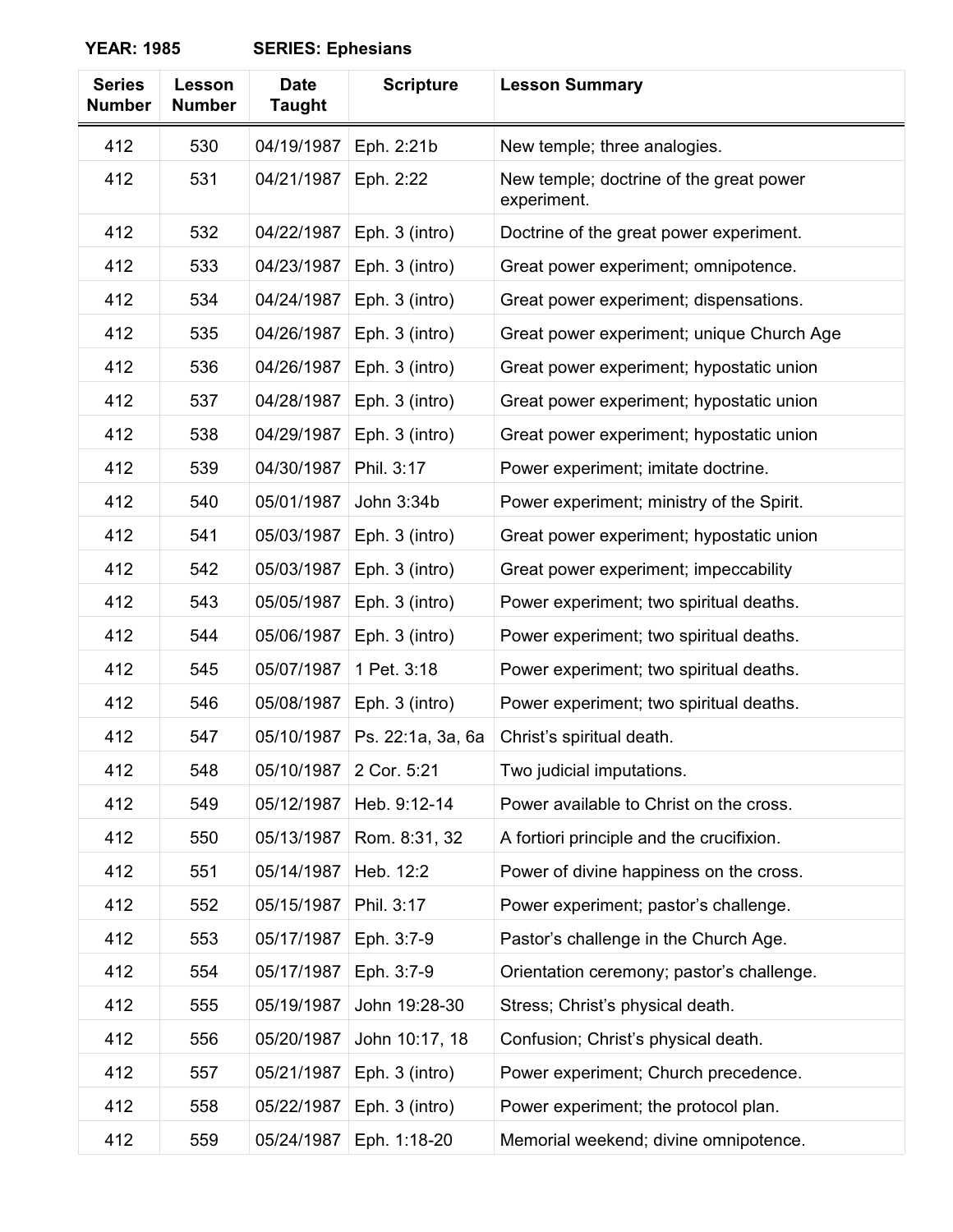| <b>Series</b><br><b>Number</b> | Lesson<br><b>Number</b> | <b>Date</b><br><b>Taught</b> | <b>Scripture</b>        | <b>Lesson Summary</b>                      |
|--------------------------------|-------------------------|------------------------------|-------------------------|--------------------------------------------|
| 412                            | 560                     | 05/24/1987                   | Eph. 3 (intro)          | Analogy of Christian and military service. |
| 412                            | 561                     | 05/31/1987                   | Eph. 3 (intro)          | Power experiment; USA and invisible heros. |
| 412                            | 562                     | 05/31/1987                   | Ps. 90:12               | Power experiment; the organized life.      |
| 412                            | 563                     | 06/02/1987                   | Eph. 5:25               | Visible/invisible solutions; loyalty.      |
| 412                            | 564                     | 06/03/1987                   | 1 John 4:9-12,<br>16-19 | Problem-solving devices; virtue love.      |
| 412                            | 565                     | 06/04/1987                   | Rom. 5:5                | Problem-solving devices; virtue love.      |
| 412                            | 566                     | 06/05/1987                   | Lev. 19:18              | Problem-solving devices; virtue love.      |
| 412                            | 567                     | 06/07/1987                   | Rom. 12:3               | Virtue love; marriage; happiness.          |
| 412                            | 568                     | 06/07/1987                   | Eccl. 9:9               | Neutral and establishment happiness.       |
| 412                            | 569                     | 06/14/1987                   | Luke 11:27, 28          | Flag Day speech; divine happiness.         |
| 412                            | 570                     | 06/14/1987                   | Ps. 16:11; 43:4         | Problem-solving device; divine happiness.  |
| 412                            | 571                     | 06/16/1987                   | Gal. 6:15               | Client Nation survival; a new species.     |
| 412                            | 572                     | 06/17/1987                   | Heb.12:2                | Problem-solving device; divine happiness.  |
| 412                            | 573                     | 06/18/1987                   | John 8:3-11             | Self-righteous arrogance: visible losers   |
| 412                            | 574                     | 06/19/1987                   | 2 Cor. 12:10            | Problem-solving device: divine happiness.  |
| 412                            | 575                     | 06/21/1987                   | Phil. 1:21; 4:11-<br>13 | Problem-solving device: divine happiness.  |
| 412                            | 576                     | 06/21/1987                   | John 12:47, 48          | Divine happiness resolves rejection.       |
| 412                            | 577                     | 06/23/1987                   | Eph. 3:1a               | Visible and invisible heros; Paul          |
| 412                            | 578                     | 06/24/1987                   | Eph. 3:1b               | Invisible heroes; Paul's biography.        |
| 412                            | 579                     | 06/25/1987                   | Eph. 3:2                | Invisible heroes; Paul's biography.        |
| 412                            | 580                     | 06/26/1987                   | Eph. 3:2                | Doctrine of dispensations (revised).       |
| 412                            | 581                     | 06/28/1987                   | Eph. 3:2                | Doctrine of dispensations (revised).       |
| 412                            | 582                     | 06/28/1987                   | Eph. 3:2                | Doctrine of dispensations (revised).       |
| 412                            | 583                     | 06/30/1987                   | Eph. 3:2-5              | Doctrine of dispensations (revised).       |
| 412                            | 584                     | 07/01/1987                   | Eph. 3:1-3              | Philosophical vs. theological concepts.    |
| 412                            | 585                     | 07/02/1987                   | Eph. 3:1                | Invisible heroes; Paul the man.            |
| 412                            | 586                     | 07/03/1987                   | Eph. 3:1, 2a            | Invisible heroes; Paul the messenger.      |
| 412                            | 587                     | 07/04/1987                   | Eph. 3:2b               | Invisible heroes; Paul's message.          |
| 412                            | 588                     | 07/05/1987                   | Eph. 3:2                | Invisible heroes; invisible assets.        |
| 412                            | 589                     | 07/05/1987                   | Eph. 3:2                | Invisible heroes; invisible assets.        |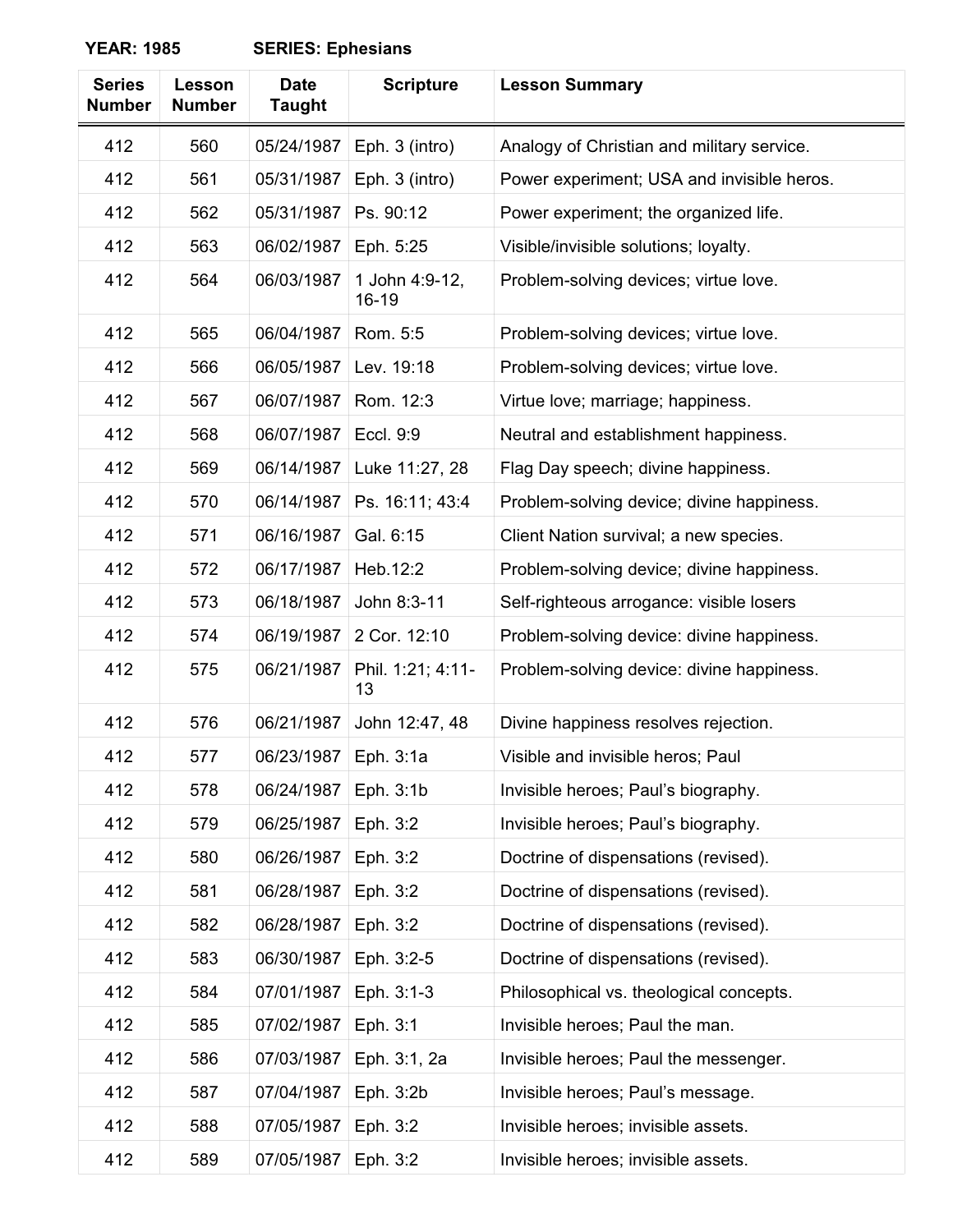| <b>Series</b><br><b>Number</b> | Lesson<br><b>Number</b> | <b>Date</b><br><b>Taught</b> | <b>Scripture</b> | <b>Lesson Summary</b>                         |
|--------------------------------|-------------------------|------------------------------|------------------|-----------------------------------------------|
| 412                            | 590                     | 07/07/1987                   | Eph. 3:2         | Invisible heroes; invisible assets.           |
| 412                            | 591                     | 07/08/1987                   | Eph. 3:3a        | Invisible heroes; doctrine of the mystery.    |
| 412                            | 592                     | 07/09/1987                   | Eph. 3:3b        | Invisible heroes; doctrine of the mystery.    |
| 412                            | 593                     | 07/10/1987                   | Rom. 16:25, 26   | Invisible heroes; doctrine of the mystery.    |
| 412                            | 594                     | 07/12/1987                   | Eph. 3:3         | Invisible heroes; doctrine of the mystery.    |
| 412                            | 595                     | 07/12/1987                   | 1 Cor. 2:7; 4:1  | Invisible heroes; doctrine of the mystery.    |
| 412                            | 596                     | 07/14/1987                   | Eph. 3:4         | Invisible heroes; doctrine of the mystery.    |
| 412                            | 597                     | 07/15/1987                   | Eph. 3:5a        | Invisible heroes; doctrine of the mystery.    |
| 412                            | 598                     | 07/16/1987                   | Eph. 3:5b        | Invisible heroes; doctrine of the mystery.    |
| 412                            | 599                     | 07/17/1987                   | Eph. 3:5b        | Invisible heroes; doctrine of the mystery.    |
| 412                            | 600                     | 07/19/1987                   | Eph. 3:5c        | Doctrines of the mystery and the apostleship. |
| 412                            | 601                     | 07/19/1987                   | Eph. 3:5c        | Invisible heroes; doctrine of the mystery.    |
| 412                            | 602                     | 07/21/1987                   | Eph. 3:6a        | Invisible heroes; Jews and Gentiles.          |
| 412                            | 603                     | 07/22/1987                   | Eph. 3:6a        | Invisible heroes; doctrine of covenants.      |
| 412                            | 604                     | 07/23/1987                   | Eph. 3:6b        | Invisible heroes; doctrine of covenants.      |
| 412                            | 605                     | 07/24/1987                   | Eph. 3:6         | Invisible heroes; doctrine of covenants.      |
| 412                            | 606                     | 07/26/1987                   | Phil. 3:4-8      | Visible and invisible heroes. Paul a Jew.     |
| 412                            | 607                     | 07/26/1987                   | Phil. 3:9        | Invisible heroes, Paul as the pattern.        |
| 412                            | 608                     | 08/02/1987                   | Phil. 3:10a      | Invisible heroes, Paul as the pattern.        |
| 412                            | 609                     | 08/02/1987                   | Phil. 3:10b      | Invisible heroes; treaty with God and man.    |
| 412                            | 610                     | 08/04/1987                   | Phil. 3:10c      | Invisible heroes; suffering for blessing.     |
| 412                            | 611                     | 08/05/1987                   | Phil. 3:11       | Invisible heroes; death or the Rapture.       |
| 412                            | 612                     | 08/06/1987                   | 1 Cor. 15:50-57  | Invisible heroes; death and resurrection.     |
| 412                            | 613                     | 08/07/1987                   | 1 Cor. 15:50-56  | Invisible heroes; resurrection.               |
| 412                            | 614                     | 08/09/1987                   | 1 Cor. 15:53-58  | Invisible heroes; resurrection.               |
| 412                            | 615                     | 08/09/1987                   | James 5:7-8      | Invisible heroes; resurrection.               |
| 412                            | 616                     | 08/11/1987                   | 1 Thess. 4:13-18 | Invisible heroes; resurrection.               |
| 412                            | 617                     | 08/12/1987                   | Phil. 3:12       | Invisible heroes; spiritual autonomy.         |
| 412                            | 618                     | 08/13/1987                   | Phil. 3:12a      | Invisible heroes; spiritual autonomy.         |
| 412                            | 619                     | 08/14/1987                   | Phil. 3:12b      | Invisible heroes; spiritual autonomy.         |
| 412                            | 620                     | 08/16/1987                   | Phil. 3:12c      | Invisible heroes; spiritual autonomy.         |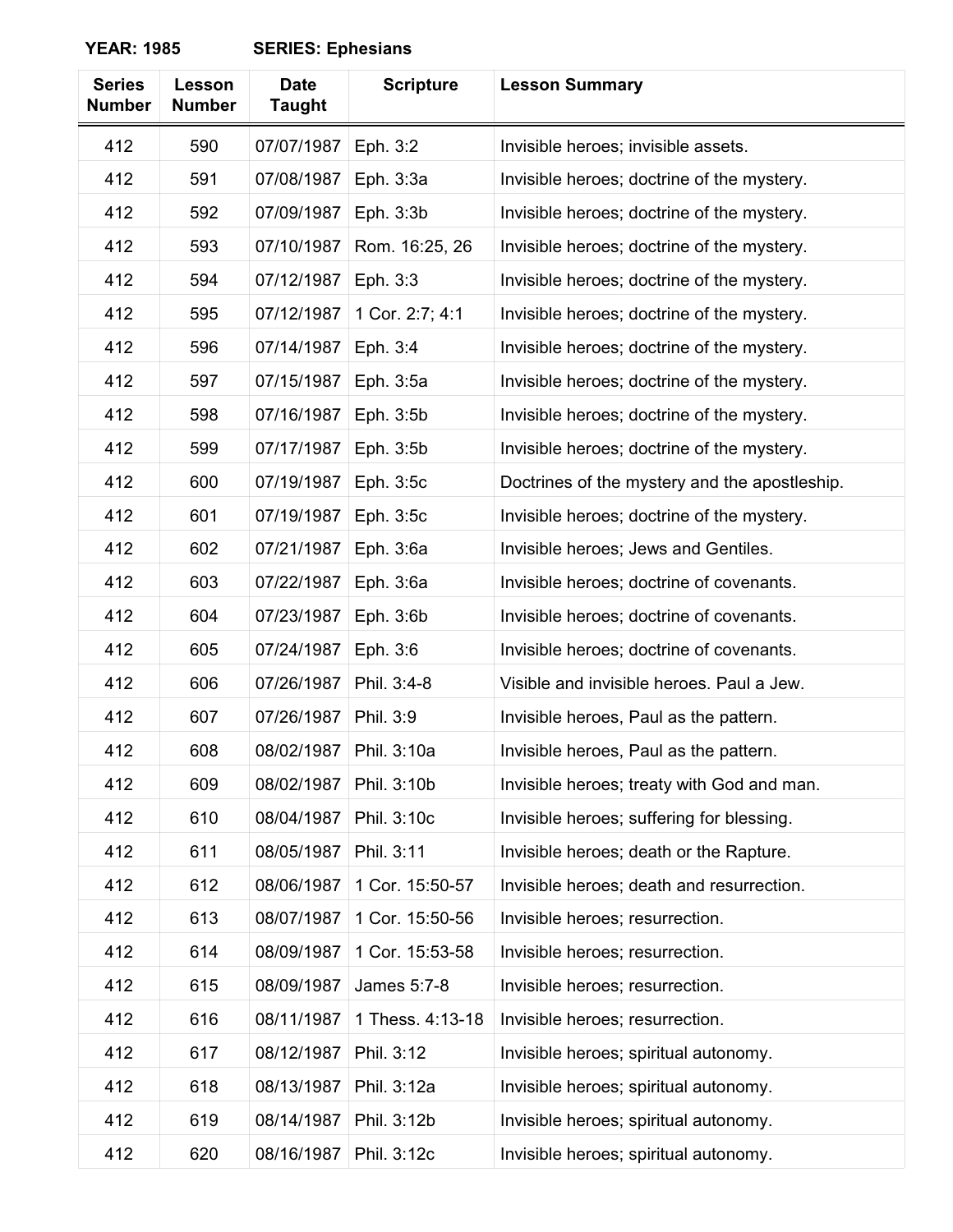| <b>Series</b><br><b>Number</b> | Lesson<br><b>Number</b> | <b>Date</b><br><b>Taught</b> | <b>Scripture</b>      | <b>Lesson Summary</b>                     |
|--------------------------------|-------------------------|------------------------------|-----------------------|-------------------------------------------|
| 412                            | 621                     | 08/16/1987                   | Phil. 3:14a, 13a      | Invisible heroes; spiritual autonomy.     |
| 412                            | 622                     | 08/18/1987                   | Phil. 3:13a           | Invisible heroes; self-analysis.          |
| 412                            | 623                     | 08/19/1987                   | Phil. 3:13b           | Invisible heroes; objective reality.      |
| 412                            | 624                     | 08/20/1987                   | Phil. 3:13c           | Invisible heroes; momentum and rewards.   |
| 412                            | 625                     | 08/21/1987                   | Phil. 3:14            | Invisible heroes; escrow blessings.       |
| 412                            | 626                     | 08/23/1987                   | 1 Cor. 15:55-57       | Invisible heroes; escrow blessings.       |
| 412                            | 627                     | 08/23/1987                   | Heb. 10:35, 36        | Invisible heroes; escrow blessings.       |
| 412                            | 628                     | 08/25/1987                   | Phil. 3:14b           | Invisible heroes; salvation grace.        |
| 412                            | 629                     | 08/26/1987                   | 1 Cor. 2:11, 12       | Invisible heroes; salvation grace.        |
| 412                            | 630                     | 08/27/1987                   | John 10:27, 28        | Invisible heroes; salvation grace.        |
| 412                            | 631                     | 08/28/1987                   | Rom. 12:2, 3          | Invisible heroes; mental stability.       |
| 412                            | 632                     | 08/30/1987                   | Phil. 3:15a           | Invisible heroes; mental attitude.        |
| 412                            | 633                     | 08/30/1987                   | 2 Tim. 1:7            | Invisible heroes; mental attitude fear.   |
| 412                            | 634                     | 09/01/1987                   | Phil. 3:15b           | Invisible heroes; historical impact.      |
| 412                            | 635                     | 09/02/1987                   | Phil. 3:15b, 16       | Invisible heroes; vulnerable to fail.     |
| 412                            | 636                     | 09/03/1987                   | Phil. 3:17a           | Invisible heroes; imitate doctrine.       |
| 412                            | 637                     | 09/04/1987                   | Phil. 3:17b           | Invisible heroes; imitate doctrine.       |
| 412                            | 638                     | 09/06/1987                   | Phil. 3:17c, 18       | Invisible heroes; imitate doctrine.       |
| 412                            | 639                     | 09/06/1987                   | Phil. 3:18-20a        | Invisible heroes; cosmic loser.           |
| 412                            | 640                     | 09/08/1987                   | Phil. 3:20a           | Invisible heroes; spiritual privilege.    |
| 412                            | 641                     | 09/09/1987                   | Phil. 3:20a           | Invisible heroes; spiritual privilege.    |
| 412                            | 642                     | 09/10/1987                   | Luke 20:25            | Invisible heroes; spiritual privilege.    |
| 412                            | 643                     | 09/11/1987                   | Phil. 3:20b           | Invisible heroes; God controls death.     |
| 412                            | 644                     | 09/13/1987                   | 1 Cor. 15:54-57       | Invisible heroes; death and resurrection. |
| 412                            | 645                     | 09/13/1987                   | Phil. 3:21            | Invisible heroes; grace and resurrection. |
| 412                            | 646                     | 09/20/1987                   | Phil. 3:20,21         | Invisible heroes; Paul's ministry.        |
| 412                            | 647                     | 09/20/1987                   | Rom. 13:3, 4;<br>15:8 | Invisible heroes; terms for pastor.       |
| 412                            | 648                     | 09/22/1987                   | Eph. 3:7b             | Invisible heroes; pastor-teacher gift.    |
| 412                            | 649                     | 09/23/1987                   | Eph. 3:7c             | Invisible heroes; pastor-teacher gift.    |
| 412                            | 650                     | 09/24/1987                   | Eph. 3:1-8a           | Invisible heroes; doctrine of humility.   |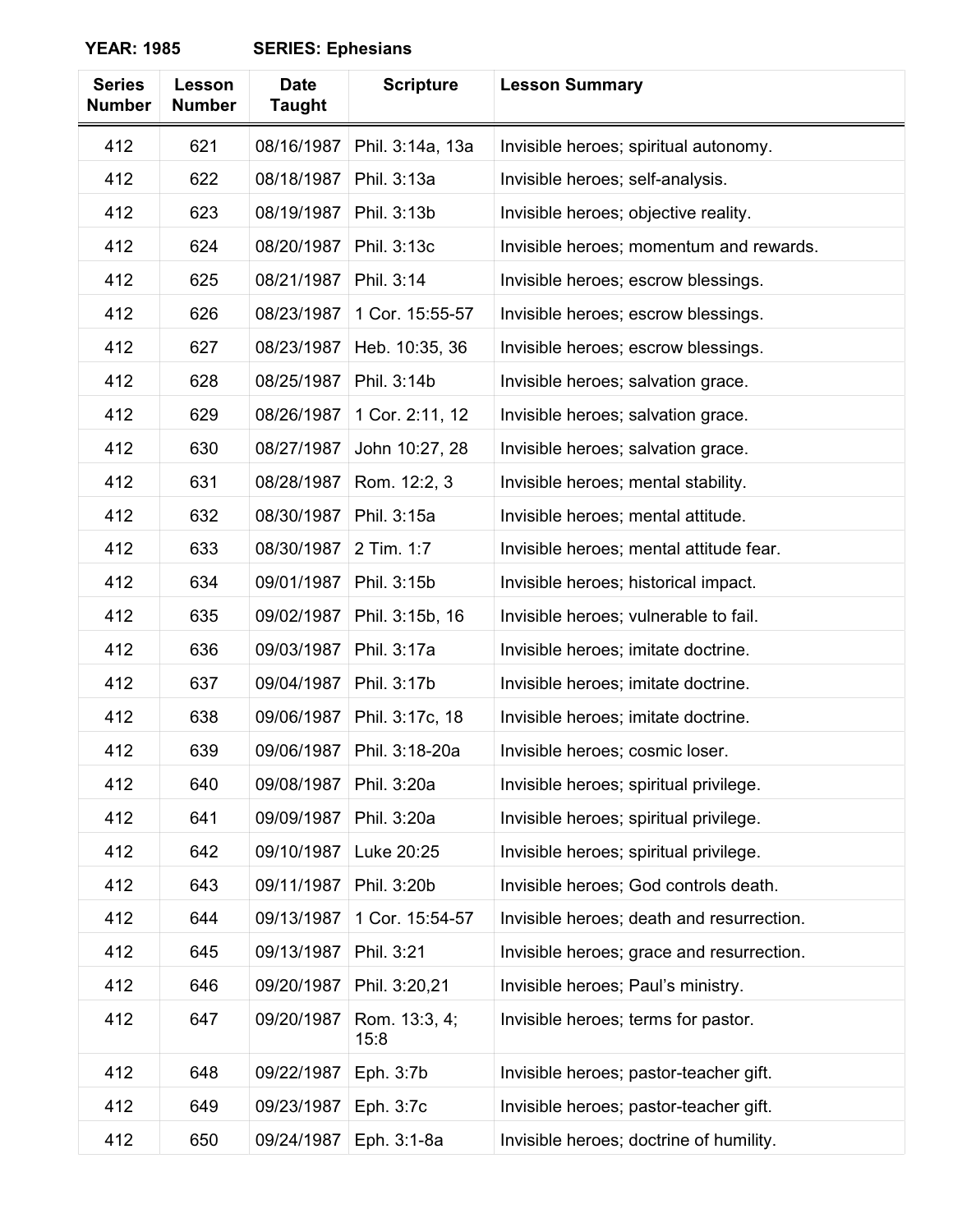| <b>Series</b><br><b>Number</b> | Lesson<br><b>Number</b> | <b>Date</b><br><b>Taught</b> | <b>Scripture</b>       | <b>Lesson Summary</b>                                       |
|--------------------------------|-------------------------|------------------------------|------------------------|-------------------------------------------------------------|
| 412                            | 651                     | 09/25/1987                   | Eph. 3:8b              | Invisible heroes; humility and grace.                       |
| 412                            | 652                     | 09/27/1987                   | 1 Pet. 1:3-8           | Invisible heroes; death and grace of God.                   |
| 412                            | 653                     | 09/27/1987                   | Eph. 3:8c              | Invisible heroes; grace riches of God.                      |
| 412                            | 654                     | 10/04/1987                   | 2 Pet. 3:15, 16        | Invisible heroes; pastor-teacher preparation.               |
| 412                            | 655                     | 10/04/1987                   | Eph. 3:9               | Invisible heroes; mystery dispensation.                     |
| 412                            | 656                     | 10/06/1987                   | Eph. 1:8-10            | Invisible heroes; doctrine of dispensations.                |
| 412                            | 657                     | 10/07/1987                   | Col. 1:25-29           | Invisible heroes; doctrine of dispensations.                |
| 412                            | 658                     | 10/08/1987                   | Rom. 13:3, 4           | Invisible heroes; doctrine of dispensations.                |
| 412                            | 659                     | 10/09/1987                   | Eph. 3:9               | Invisible heroes; doctrine of dispensations.                |
| 412                            | 660                     | 10/11/1987                   | 1 Pet. 3:18            | Invisible heroes; doctrine of dispensations.                |
| 412                            | 661                     | 10/11/1987                   | Heb. 9:12-14           | Invisible heroes; doctrine of dispensations.                |
| 412                            | 662                     | 10/18/1987                   | Rom. 1:16a             | Invisible heroes; doctrines of dispensations and<br>gospel. |
| 412                            | 663                     | 10/18/1987                   | Rom. 1:16b             | Invisible heroes; doctrines of dispensations and<br>gospel. |
| 412                            | 664                     | 10/20/1987                   | Rom. 1:16c             | Invisible heroes; doctrines of dispensations and<br>gospel. |
| 412                            | 665                     | 10/21/1987                   | Rom. 9:30-10:5         | Invisible heroes; doctrines of dispensations and<br>gospel. |
| 412                            | 666                     | 10/22/1987                   | Rom. 10:6-8            | Invisible heroes; doctrines of dispensations and<br>gospel. |
| 412                            | 667                     | 10/23/1987                   | Rom. 10:1-9a           | Invisible heroes; doctrines of dispensations and<br>gospel. |
| 412                            | 668                     | 10/25/1987                   | Rom. 9:30-10:13        | Invisible heroes; doctrines of dispensations and<br>gospel. |
| 412                            | 669                     | 1025/1987                    | Eph. 1:8-10            | Invisible heroes; doctrine of dispensations.                |
| 412                            | 670                     | 11/01/1987                   | 2 Tim. 2:13            | Invisible heroes; eternal security.                         |
| 412                            | 671                     | 11/01/1987                   | Eph. 1:8-10; 3:2,<br>3 | Invisible heroes; doctrine of dispensations.                |
| 412                            | 672                     | 11/03/1987                   | Eph. 3:1-9             | Invisible heroes; impact on angels.                         |
| 412                            | 673                     | 11/04/1987                   | Eph. 3:10              | Invisible heroes; invisible impact.                         |
| 412                            | 674                     | 11/05/1987                   | Eph. 3:10              | Invisible heroes; Satan's appeal trial.                     |
| 412                            | 675                     | 11/06/1987                   | Eph. 3:11              | Invisible heroes; God's timing.                             |
| 412                            | 676                     | 11/08/1987                   | Eph. 3:12, 13          | Invisible heroes; apply doctrine.                           |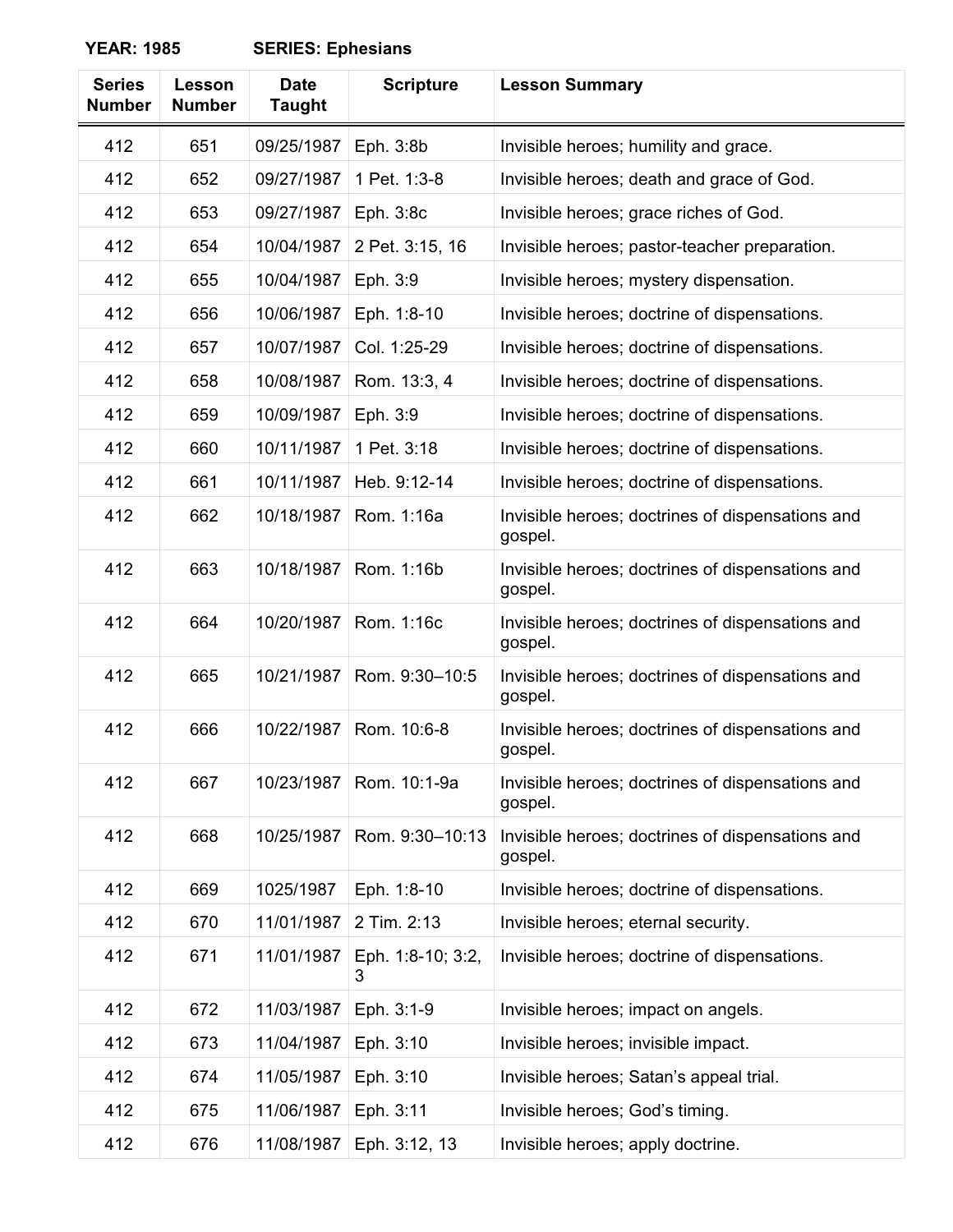| <b>Series</b><br><b>Number</b> | Lesson<br><b>Number</b> | <b>Date</b><br><b>Taught</b> | <b>Scripture</b>           | <b>Lesson Summary</b>                     |
|--------------------------------|-------------------------|------------------------------|----------------------------|-------------------------------------------|
| 412                            | 677                     | 11/08/1987                   | Eph. 3:14                  | Invisible heroes; prayer concepts.        |
| 412                            | 678                     | 11/15/1987                   | Hosea 4:1-6                | Invisible heroes; problems and solutions. |
| 412                            | 679                     | 11/15/1987                   | (Self-<br>righteousness)   | Invisible heroes; problems and solutions. |
| 412                            | 680                     | 11/17/1987                   | (Trends of OSN)            | Invisible heroes; problems and solutions. |
| 412                            | 681                     | 11/18/1987                   | 1 John 1:8-10              | Invisible heroes; problems and solutions. |
| 412                            | 682                     | 11/19/1987                   | John 16:9                  | Invisible heroes; problems and solutions. |
| 412                            | 683                     | 11/20/1987                   | Heb. 11:1                  | Invisible heroes; problems and solutions. |
| 412                            | 684                     | 11/22/1987                   | John 3:16                  | Invisible heroes; problems and solutions. |
| 412                            | 685                     | 11/22/1987                   | Rom. 5:5; 8:28             | Invisible heroes; problems and solutions. |
| 412                            | 686                     | 11/24/1987                   | John 15:17                 | Invisible heroes; problems and solutions. |
| 412                            | 687                     | 11/25/1987                   | (virtue love)              | Invisible heroes; problems and solutions. |
| 412                            | 688                     | 11/26/1987                   | John 15:11                 | Invisible heroes; problems and solutions. |
| 412                            | 689                     | 11/27/1987                   | James 3:14-16              | Invisible heroes; problems and solutions. |
| 412                            | 690                     | 11/28/1987                   | Rom. 16:17                 | Invisible heroes; problems and solutions. |
| 412                            | 691                     | 11/29/1987                   | Deut. 31:6                 | Invisible heroes; problems and solutions. |
| 412                            | 692                     | 11/29/1987                   | Rom. 5:8                   | Invisible heroes; problems and solutions. |
| 412                            | 693                     | 12/01/1987                   | Heb. 9:12-14               | Invisible heroes; problems and solutions. |
| 412                            | 694                     | 12/02/1987                   | 1 Pet. 2:20-24             | Invisible heroes; problems and solutions. |
| 412                            | 695                     | 12/03/1987                   | 2 Cor. 4:15                | Invisible heroes; problems and solutions. |
| 412                            | 696                     | 12/04/1987                   | 1 Cor. 15:54-57            | Invisible heroes; problems and solutions. |
| 412                            | 697                     | 12/06/1987                   | Eccl. 3:1-8                | Invisible heroes; problems and solutions. |
| 412                            | 698                     | 12/06/1987                   | 2 Tim. 4:3                 | Invisible heroes; problems and solutions. |
| 412                            | 699                     | 12/13/1987                   | Gen. 37:1-25               | Invisible heroes; problems and solutions. |
| 412                            | 700                     | 12/13/1987                   | Gen. 37:25-28              | Invisible heroes; problems and solutions. |
| 412                            | 701                     | 12/15/1987                   | Gen. 37:36;<br>$39:1 - 20$ | Invisible heroes; problems and solutions. |
| 412                            | 702                     | 12/16/1987                   | Gen. 39:21-40:4            | Invisible heroes; problems and solutions. |
| 412                            | 703                     | 12/17/1987                   | Gen. 40:5-41:1             | Invisible heroes; problems and solutions. |
| 412                            | 704                     | 12/18/1987                   | Gen. 41:1-46               | Invisible heroes; problems and solutions. |
| 412                            | 705                     | 12/20/1987                   | Gen. 41:46-57              | Invisible heroes; problems and solutions. |
| 412                            | 706                     | 12/20/1987                   | Eph. 3:14, 15              | Invisible heroes; prayer and election.    |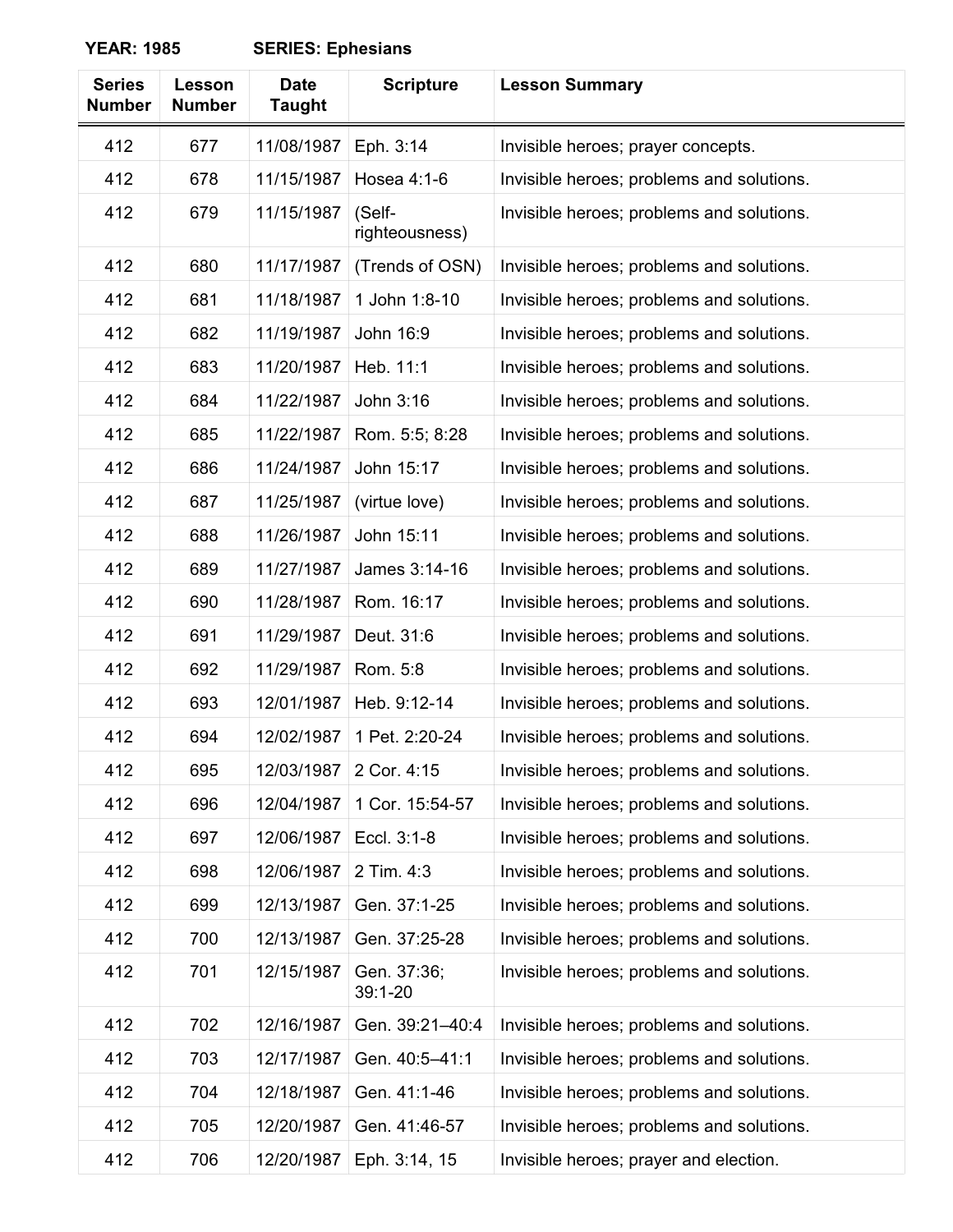| <b>Series</b><br><b>Number</b> | Lesson<br><b>Number</b> | <b>Date</b><br><b>Taught</b> | <b>Scripture</b> | <b>Lesson Summary</b>                          |
|--------------------------------|-------------------------|------------------------------|------------------|------------------------------------------------|
| 412                            | 707                     | 12/22/1987                   | Eph. 3:15b; 4:5  | Invisible heroes; royal family destiny.        |
| 412                            | 708                     | 12/23/1987                   | Eph. 3:16a       | Invisible heroes; pivot for the U.S.A.         |
| 412                            | 709                     | 12/24/1987                   | Heb. 10:5-10     | Invisible heroes; metamorphisms.               |
| 412                            | 710                     | 12/27/1987                   | Rom. 9:23        | Invisible heroes; riches of God.               |
| 412                            | 711                     | 12/27/1987                   | Isa. 42:5        | Invisible heroes; riches of God.               |
| 412                            | 712                     | 12/29/1987                   | 2 Cor. 12:9      | Invisible heroes; historical trends.           |
| 412                            | 713                     | 12/30/1987                   | Prov. 24:1-6     | Invisible heroes; historical trends.           |
| 412                            | 714                     | 12/31/1987                   | Jer. 6:13,14     | Invisible heroes; prediction for 1988.         |
| 412                            | 715                     | 12/31/1987                   | Phil. 1:20, 21   | Invisible heroes; prediction for 1988.         |
| 412                            | 716                     | 01/03/1988                   | Eph. 3:16b       | Invisible heroes; omnipotence of God.          |
| 412                            | 717                     | 01/03/1988                   | 2 Tim. 3:3-5     | Invisible heroes; omnipotence of God.          |
| 412                            | 718                     | 01/10/1988                   | 1 John 1:4-10    | Invisible heroes; spirituality.                |
| 412                            | 719                     | 01/10/1988                   | Eph. 3:16b       | Invisible heroes; spirituality.                |
| 412                            | 720                     | 01/12/1988                   | Eph. 3:17a       | Invisible heroes; fellowship.                  |
| 412                            | 721                     | 01/13/1988                   | Gal. 4:19        | Invisible heroes; occupied with Christ.        |
| 412                            | 722                     | 01/14/1988                   | Eph. 1:18        | Invisible heroes; unique riches.               |
| 412                            | 723                     | 01/15/1988                   | Eph. 3:17b       | Invisible heroes; virtue love.                 |
| 412                            | 724                     | 01/17/1988                   | 1 John 3:23      | Invisible heroes; virtue love.                 |
| 412                            | 725                     | 01/17/1988                   | 2 Cor. 13:14     | Invisible heroes; fellowship with God.         |
| 412                            | 726                     | 01/19/1988                   | Eph. 3:18a       | Invisible heroes; problem solving.             |
| 412                            | 727                     | 01/20/1988                   | Eph. 3:18a       | Invisible heroes; learn/ apply Bible doctrine. |
| 412                            | 728                     | 01/21/1988                   | Eph. 3:18b       | Invisible heroes; learn/ apply Bible doctrine. |
| 412                            | 729                     | 01/22/1988                   | Eph. 3:19a       | Invisible heroes; learn/ apply Bible doctrine. |
| 412                            | 730                     | 01/24/1988                   | Eph. 3:19a       | Invisible heroes; learn/ apply Bible doctrine. |
| 412                            | 731                     | 01/24/1988                   | Eph. 3:19b       | Invisible heroes; learn/ apply Bible doctrine. |
| 412                            | 732                     | 01/31/1988                   | Phil. 2:1,2      | Invisible heroes; occupation with Christ.      |
| 412                            | 733                     | 01/31/1988                   | 2 Cor. 5:14-17   | Invisible heroes; occupation with Christ.      |
| 412                            | 734                     | 02/02/1988                   | Heb. 12:2        | Invisible heroes; occupation with Christ.      |
| 412                            | 735                     | 02/03/1988                   | 1 Cor. 2:10-14   | Invisible heroes; intake of doctrine.          |
| 412                            | 736                     | 02/04/1988                   | Prov. 15:13-15   | Invisible heroes; doctrine of "heart".         |
| 412                            | 737                     | 02/05/1988                   | Eph. 3:19c       | Invisible heroes; fullness of God.             |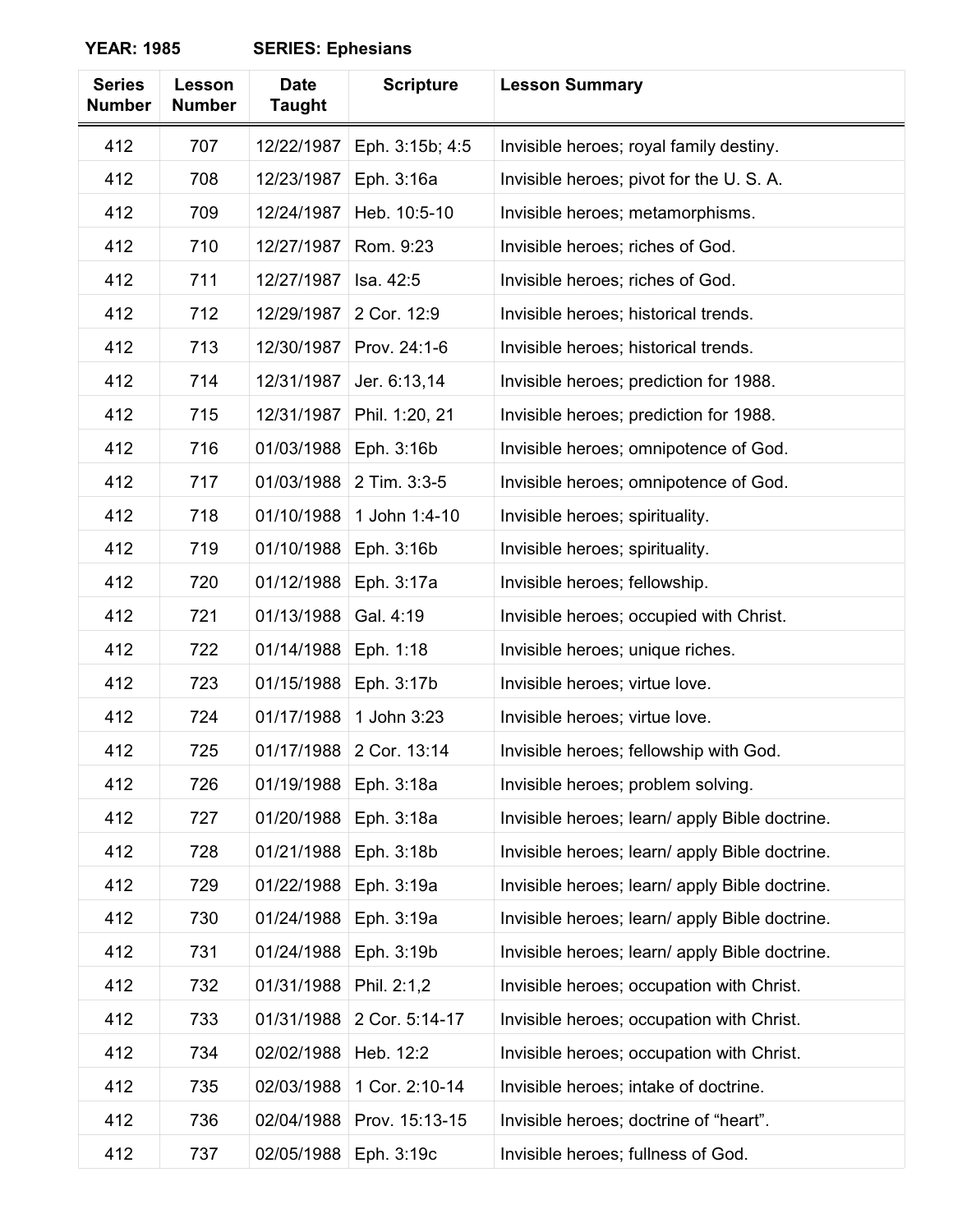| <b>Series</b><br><b>Number</b> | Lesson<br><b>Number</b> | <b>Date</b><br><b>Taught</b> | <b>Scripture</b>      | <b>Lesson Summary</b>                         |
|--------------------------------|-------------------------|------------------------------|-----------------------|-----------------------------------------------|
| 412                            | 738                     | 02/07/1988                   | Eph. 3:19             | Invisible heroes; life beyond gnosis.         |
| 412                            | 739                     | 02/07/1988                   | Eph. 3:19             | Invisible heroes; life beyond gnosis.         |
| 412                            | 740                     | 02/09/1988                   | Eph. 3:19             | Invisible heroes; life beyond gnosis.         |
| 412                            | 741                     | 02/10/1988                   | 1 John 1:9            | Invisible heroes; life beyond gnosis.         |
| 412                            | 742                     | 02/11/1988                   | Eph. 3:19             | Invisible heroes; life beyond gnosis.         |
| 412                            | 743                     | 02/12/1988                   | Rom. 12:2, 3          | Invisible heroes; life beyond gnosis.         |
| 412                            | 744                     | 02/14/1988                   | Ps. 116:15            | Invisible heroes; life beyond gnosis.         |
| 412                            | 745                     | 02/14/1988                   | Matt. 8:18-22         | Invisible heroes; life beyond gnosis.         |
| 412                            | 746                     | 02/16/1988                   | Matt. 8:23-27         | Invisible heroes; life beyond gnosis.         |
| 412                            | 747                     | 02/14/1988                   | Gen. 1:26a, 27        | Invisible heroes; origin of life.             |
| 412                            | 748                     | 02/18/1988                   | Isa. 42:5; 43:7       | Invisible heroes; origin of life.             |
| 412                            | 749                     | 02/19/1988                   | Luke 1:15, 41,<br>44  | Invisible heroes; origin of life.             |
| 412                            | 750                     | 02/21/1988                   | Matt. 1:18, 20,<br>21 | Invisible heroes; origin of life.             |
| 412                            | 751                     | 02/21/1988                   | Job 33:4              | Invisible heroes; origin of life.             |
| 412                            | 752                     | 02/23/1988                   | 2 Tim. 3:2-7          | Invisible heroes; rebound technique.          |
| 412                            | 753                     | 02/24/1988                   | 1 Cor. 2:5            | Invisible heroes; filling of the Holy Spirit. |
| 412                            | 754                     | 02/25/1988                   | Matt. 6:33            | Invisible heroes; grace orientation.          |
| 412                            | 755                     | 02/26/1988                   | Col. 1:27             | Invisible heroes; doctrinal orientation.      |
| 412                            | 756                     | 02/28/1988                   | John 3:16             | Invisible heroes; personal love of God.       |
| 412                            | 757                     | 02/28/1988                   | Rom. 5:5, 12          | Invisible heroes; impersonal love.            |
| 412                            | 758                     | 03/06/1988                   | Eph. 3:16-21          | Invisible heroes; impersonal love.            |
| 412                            | 759                     | 03/06/1988                   | Eph. 5:25             | Invisible heroes; impersonal love.            |
| 412                            | 760                     | 03/08/1988                   | John 15:17            | Invisible heroes; impersonal love.            |
| 412                            | 761                     | 03/09/1988                   | Rom. 12:3             | Invisible heroes; happiness.                  |
| 412                            | 762                     | 03/10/1988                   | Ps. 89:15-18          | Invisible heroes; happiness.                  |
| 412                            | 763                     | 03/11/1988                   | John 15:11            | Invisible heroes; personal destiny.           |
| 412                            | 764                     | 03/13/1988                   | Eph. 3:20a; 1:11      | Invisible heroes; life beyond dreams.         |
| 412                            | 765                     | 03/13/1988                   | Eph. 3:20a            | Invisible heroes; life beyond dreams.         |
| 412                            | 766                     | 03/15/1988                   | Eph. 3:20a            | Invisible heroes; life beyond dreams.         |
| 412                            | 767                     | 03/16/1988                   | 1 Cor. 2:9            | Invisible heroes; life beyond dreams.         |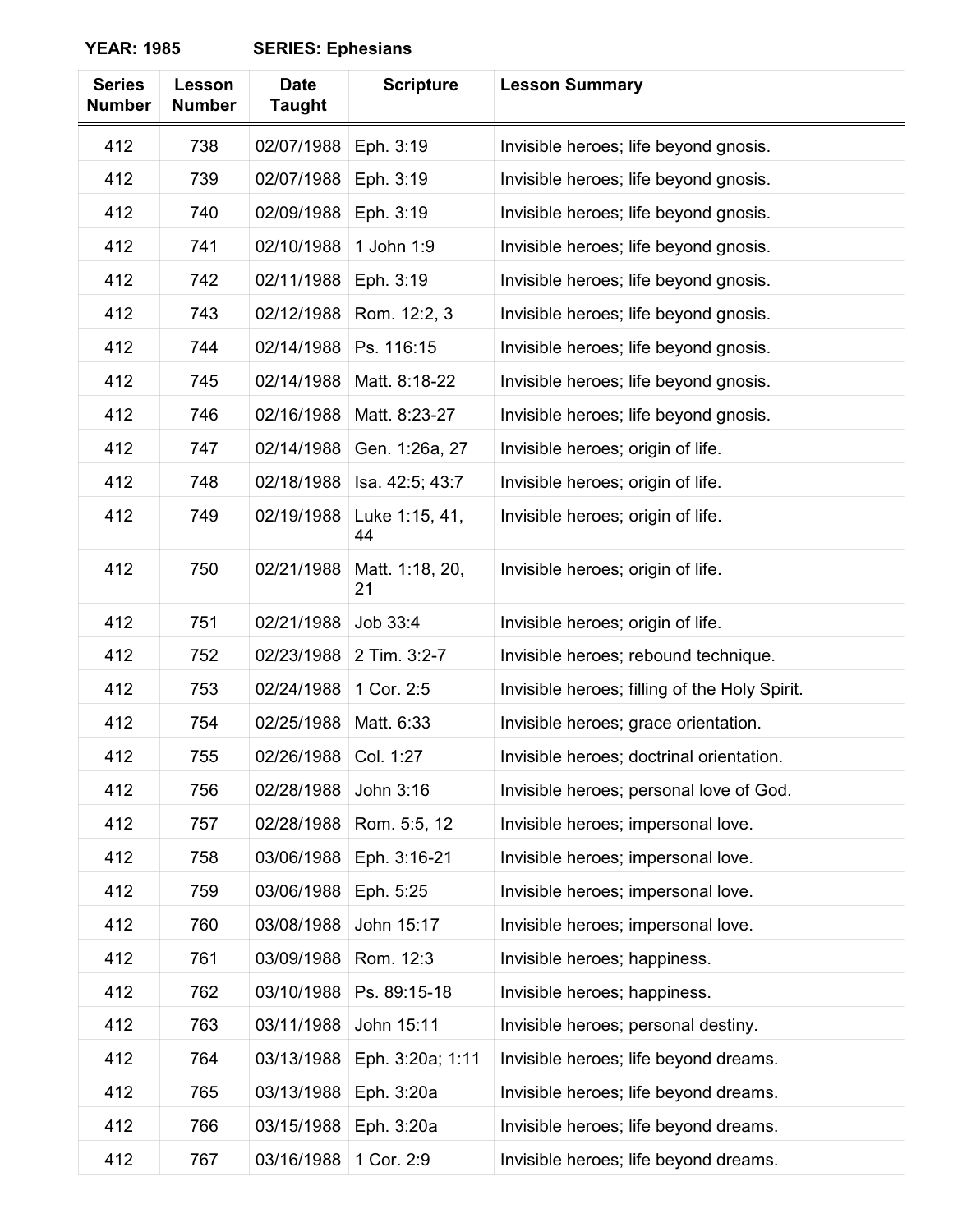| <b>Series</b><br><b>Number</b> | Lesson<br><b>Number</b> | <b>Date</b><br><b>Taught</b> | <b>Scripture</b>               | <b>Lesson Summary</b>                   |
|--------------------------------|-------------------------|------------------------------|--------------------------------|-----------------------------------------|
| 412                            | 768                     | 03/17/1988                   | Eph. 3:20b                     | Invisible heroes; divine power.         |
| 412                            | 769                     | 03/18/1988                   | Eph. 3:21                      | Invisible heroes; life beyond dreams.   |
| 412                            | 770                     | 03/20/1988                   | Eph. 4:1a                      | Paul's exhortation: protocol function.  |
| 412                            | 771                     | 03/20/1988                   | Eph. 4:1a                      | Protocol plan: royalty orientation.     |
| 412                            | 772                     | 03/27/1988                   | Eph. 4:1b, 2a                  | Doctrines of election and humility.     |
| 412                            | 773                     | 03/27/1988                   | 1 Pet. 5:5, 6                  | Doctrine of humility.                   |
| 412                            | 774                     | 03/29/1988                   | Eph. 4:2a; 5:25                | Humility vs. hypersensitivity.          |
| 412                            | 775                     | 03/30/1988                   | Eph. 4:2b                      | Unity in the royal family of God.       |
| 412                            | 776                     | 03/31/1988                   | 2 Tim. 3:2-7                   | Unity in the royal family of God.       |
| 412                            | 777                     | 04/01/1988                   | Heb. 9:27a<br>(Easter Special) | Death: destiny of mankind.              |
| 412                            | 778                     | 04/03/1988                   | Heb. 9:27b<br>(Easter Special) | Judgment of believers and unbelievers.  |
| 412                            | 779                     | 04/03/1988                   | Heb. 9:28<br>(Easter Special)  | Deliverance of mankind through Christ.  |
| 412                            | 780                     | 04/05/1988                   | Eph. 4:3                       | Unity: mandate for royal family of God. |
| 412                            | 781                     | 04/06/1988                   | 2 Cor. 5:19                    | Doctrine of reconciliation.             |
| 412                            | 782                     | 04/07/1988                   | Eph. 4:4a                      | Seven ministries of the Holy Spirit.    |
| 412                            | 783                     | 04/08/1988                   | Eph. 1:13, 18                  | Seven ministries of the Holy Spirit.    |
| 412                            | 784                     | 04/10/1988                   | Eph. 4:4b; 2:8                 | Seven ministries of the Holy Spirit.    |
| 412                            | 785                     | 04/10/1988                   | Matt. 11:28                    | Unity: royal family through one faith.  |
| 412                            | 786                     | 04/17/1988                   | Eph. 4:5                       | Unity: escutcheon for royal family.     |
| 412                            | 787                     | 04/17/1988                   | Rom. 5:8                       | Unity: escutcheon for royal family.     |
| 412                            | 788                     | 04/19/1988                   | 1 Cor. 12:12, 13               | Unity: escutcheon for royal family.     |
| 412                            | 789                     | 04/20/1988                   | Eph. 4:6                       | Unity: doctrine of the Trinity.         |
| 412                            | 790                     | 04/21/1988                   | 2 Pet. 3:9                     | Doctrine of the essence of God.         |
| 412                            | 791                     | 04/22/1988                   | Phil. 1:20                     | Divine essence: sovereignty.            |
| 412                            | 792                     | 04/24/1988                   | Col. 1:27, 28                  | Divine essence: sovereignty.            |
| 412                            | 793                     | 04/24/1988                   | 1 Pet. 2:24                    | Essence of God: integrity.              |
| 412                            | 794                     | 04/26/1988                   | John 3:16                      | Essence of God: love of God.            |
| 412                            | 795                     | 04/27/1988                   | 1 John 5:11, 12                | Essence of God: personality of God.     |
| 412                            | 796                     | 04/28/1988                   | John 21:17                     | Omnipresence and omniscience of God.    |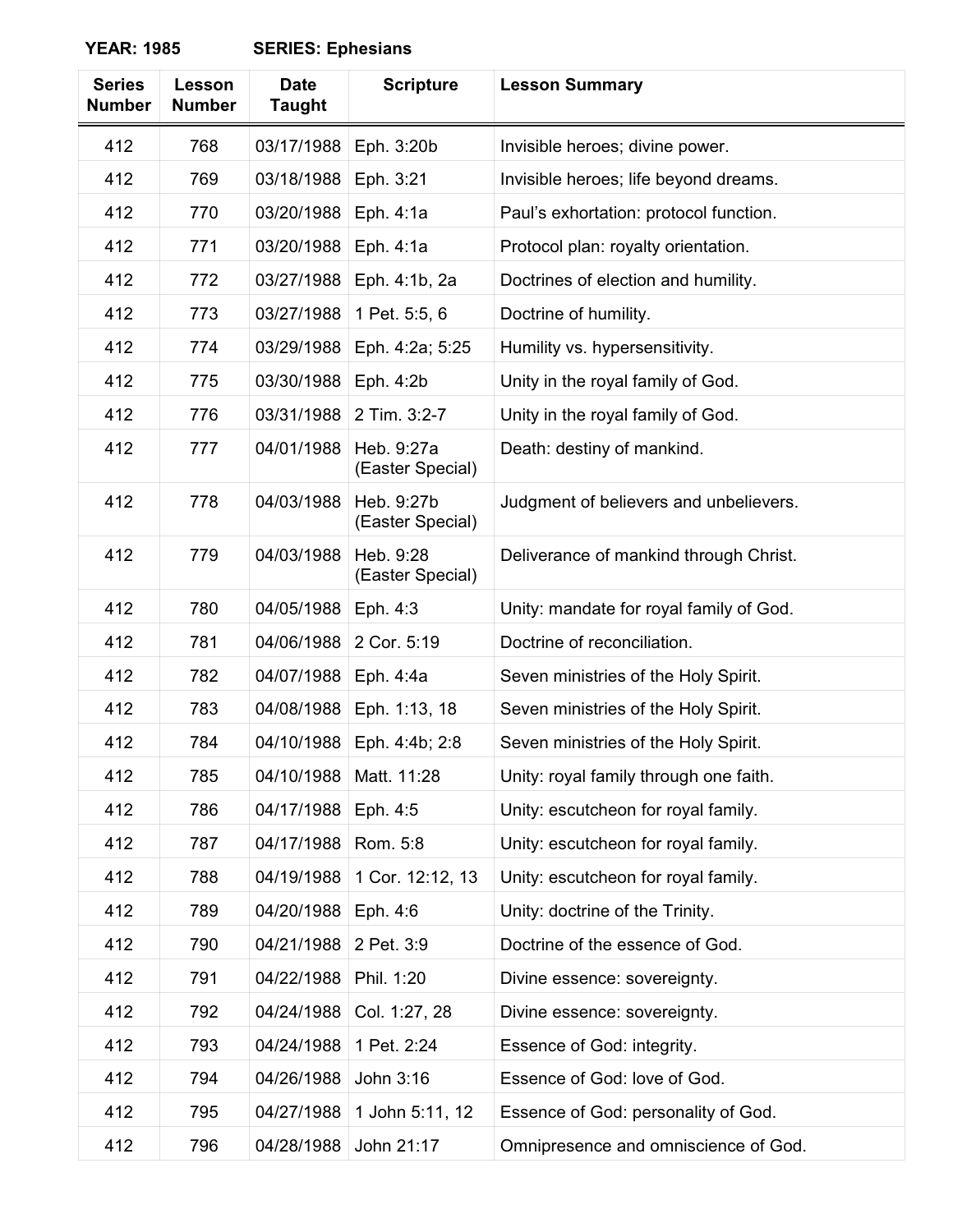| <b>Series</b><br><b>Number</b> | Lesson<br><b>Number</b> | <b>Date</b><br><b>Taught</b> | <b>Scripture</b>      | <b>Lesson Summary</b>                            |
|--------------------------------|-------------------------|------------------------------|-----------------------|--------------------------------------------------|
| 412                            | 797                     | 04/29/1988                   | <b>Divine Essence</b> | Omniscience and foreknowledge of God.            |
| 412                            | 798                     | 05/01/1988                   | Eph. 1:19, 20         | Divine essence: omnipotence of God               |
| 412                            | 799                     | 05/01/1988                   | 1 Pet. 4:19           | Faithfulness and happiness of God.               |
| 412                            | 800                     | 05/03/1988                   | Eph. 4:7a             | Doctrine of grace.                               |
| 412                            | 801                     | 05/04/1988                   | Rom. 12:2, 3          | Doctrine of grace: common grace.                 |
| 412                            | 802                     | 05/05/1988                   | Rom. 8:5-8            | Doctrine of grace: common grace.                 |
| 412                            | 803                     | 05/06/1988                   | 1 Cor. 1:2, 9, 24     | Doctrine of grace: call of God.                  |
| 412                            | 804                     | 05/08/1988                   | John 3:18; 6:35       | Call of God and efficacious grace.               |
| 412                            | 805                     | 05/08/1988                   | John 3:16; 10:27      | Doctrine of grace: efficacious grace.            |
| 412                            | 806                     | 05/10/1988                   | Eph. 2:8, 9           | Doctrine of grace: salvation faith.              |
| 412                            | 807                     | 05/11/1988                   | John 19:30            | Forty things given at salvation.                 |
| 412                            | 808                     | 05/12/1988                   | Gal. 2:16; 3:26       | Forty things given at salvation.                 |
| 412                            | 809                     | 05/13/1988                   | Rom. 8:1              | Forty things given at salvation.                 |
| 412                            | 810                     | 05/15/1988                   | John 1:14, 16         | Church Age: dispensation of grace.               |
| 412                            | 811                     | 05/15/1988                   | 1 Tim. 1:12-14        | Doctrine of grace: the pastor-teacher.           |
| 412                            | 812                     | 05/17/1988                   | Heb. 10:25            | Doctrine of grace: fellowship with God.          |
| 412                            | 813                     | 05/18/1988                   | Eph. 1:13; 2:8        | Doctrine of grace: eternal security.             |
| 412                            | 814                     | 05/19/1988                   | John 10:28            | Doctrine of grace: eternal security.             |
| 412                            | 815                     | 05/20/1988                   | Eph. 4:7a             | Doctrine of grace: logistical grace.             |
| 412                            | 816                     | 05/22/1988                   | Rom. 3:22             | Doctrine of grace: logistical grace.             |
| 412                            | 817                     | 05/22/1988                   | Ps. 23:1-6            | Doctrine of grace: logistical grace.             |
| 412                            | 818                     | 05/24/1988                   | Phil. 1:20, 21        | Doctrine of grace: death/resurrection.           |
| 412                            | 819                     | 05/25/1988                   | Eph. 4:7, 8           | Doctrine of grace: spiritual gifts.              |
| 412                            | 820                     | 05/26/1988                   | 1 Cor. 3:8-10         | Pre- and post-canon spiritual gifts.             |
| 412                            | 821                     | 05/27/1988                   | Eph. 4:8a             | Doctrine of the ascension of Christ.             |
| 412                            | 822                     | 05/29/1988                   | Eph. 4:8b, 9a         | Doctrine of the ascension of Christ.             |
| 412                            | 823                     | 05/29/1988                   | Eph. 4:9              | Doctrine of ascension: Hades/ Sheol.             |
| 412                            | 824                     | 06/05/1988                   | Eph. 4:9              | Doctrine of ascension: Hades/ Sheol.             |
| 412                            | 825                     | 06/05/1988                   | Luke 16:21-24         | Doctrine of ascension: Lazarus and the rich man. |
| 412                            | 826                     | 06/07/1988                   | Luke 16:25-31         | Doctrine of ascension: Lazarus and the rich man. |
| 412                            | 827                     | 06/08/1988                   | 2 Pet. 2:4            | Doctrine of ascension: Satanic attacks.          |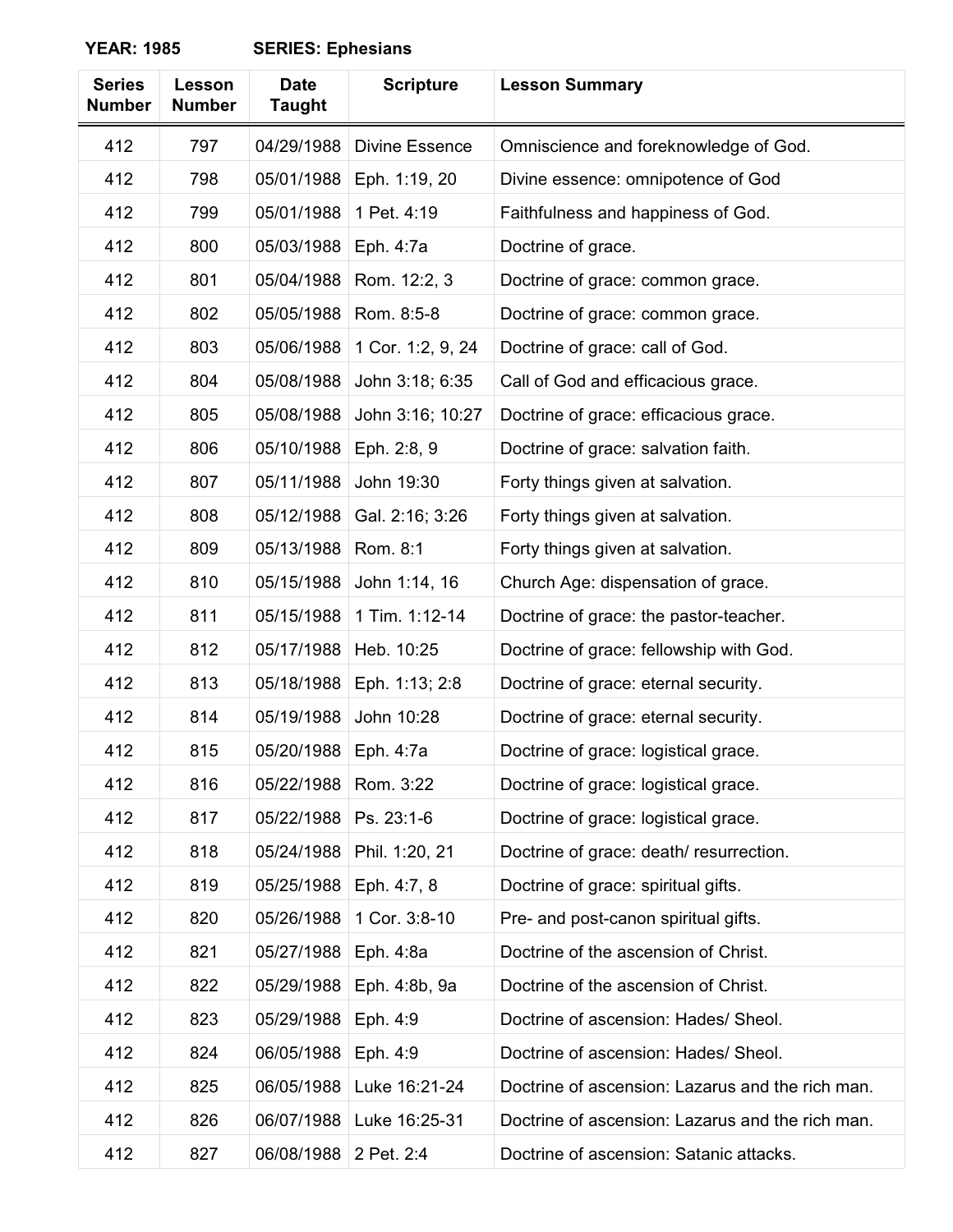| <b>Series</b><br><b>Number</b> | Lesson<br><b>Number</b> | <b>Date</b><br><b>Taught</b> | <b>Scripture</b> | <b>Lesson Summary</b>                                           |
|--------------------------------|-------------------------|------------------------------|------------------|-----------------------------------------------------------------|
| 412                            | 828                     | 06/09/1988                   | Gen. 6:1-4       | Doctrine of ascension: Satanic attacks.                         |
| 412                            | 829                     | 06/10/1988                   | Gen. 6:5         | Doctrine of ascension: Satanic attacks.                         |
| 412                            | 830                     | 06/12/1988                   | Gen. 6:6-13      | Doctrine of the ascension: Noah and the flood.                  |
| 412                            | 831                     | 06/12/1988                   | 1 Pet. 3:18-22   | Doctrine of the ascension: victorious proclamation.             |
| 412                            | 832                     | 06/19/1988                   | Isa. 28:8-12     | Christian responsibility special.                               |
| 412                            | 833                     | 06/19/1988                   | Hosea 4:1-6      | Christian responsibility special.                               |
| 412                            | 834                     | 06/21/1988                   | Rom. 12:2-3      | Christian responsibility special.                               |
| 412                            | 835                     | 06/22/1988                   | Isa. 55:8        | Divine vs. human viewpoint.                                     |
| 412                            | 836                     | 06/23/1988                   | 1 Pet. 3:18-22   | Victorious proclamation in Tartarus.                            |
| 412                            | 837                     | 06/24/1988                   | Eph. 4:10        | Doctrine of ascension: God's faithfulness.                      |
| 412                            | 838                     | 06/26/1988                   | Eph. 4:11a       | Spiritual gifts: pastor-teacher.                                |
| 412                            | 839                     | 06/26/1988                   | Eph. 4:11b       | Spiritual gifts: pastor-teacher.                                |
| 412                            | 840                     | 06/28/1988                   | 2 Cor. 2:15      | Spiritual gifts: pastor-teacher.                                |
| 412                            | 841                     | 06/29/1988                   | Eph. 4:11        | Pastor-teacher: awareness/preparation.                          |
| 412                            | 842                     | 06/30/1988                   | 1 Pet. 5:2       | Pastor-teacher: faithfulness, shepherd analogy.                 |
| 412                            | 843                     | 07/01/1988                   | John 3:15, 16    | July 4 <sup>th</sup> conference: salvation by faith.            |
| 412                            | 844                     | 07/02/1988                   | Lev. 26:14-38    | July 4 <sup>th</sup> conference: 5 cycles of discipline.        |
| 412                            | 845                     | 07/03/1988                   | Matt. 25:21      | July 4 <sup>th</sup> conference: purpose of the pastor-teacher. |
| 412                            | 846                     | 07/03/1988                   | Rom. 12:2, 3     | July 4 <sup>th</sup> conference: invisible hero.                |
| 412                            | 847                     | 07/04/1988                   | John 1:14, 16    | July 4 <sup>th</sup> conference: protocol plan.                 |
| 412                            | 848                     | 07/05/1988                   | Jer. 17:5        | Pastor-teacher; Christian fellowship.                           |
| 412                            | 849                     | 07/06/1988                   | Eph. 4:12a       | Three purposes for the pastor-teacher.                          |
| 412                            | 850                     | 07/07/1988                   | 1 Cor. 10:8      | Four categories of Christian service.                           |
| 412                            | 851                     | 07/08/1988                   | Eph. 4:12b       | Edification of the Body of Christ.                              |
| 412                            | 852                     | 07/10/1988                   | 2 Cor. 10:8      | Edification from authority orientation.                         |
| 412                            | 853                     | 07/10/1988                   | Rom. 12:2-5      | Edification complex of the soul.                                |
| 412                            | 854                     | 07/12/1988                   | 2 Cor. 10:8      | Pastor-teacher; edification complex.                            |
| 412                            | 855                     | 07/13/1988                   | Eph. 4:13a       | Profile/winner: promises vs. integrity.                         |
| 412                            | 856                     | 07/14/1988                   | James 3:14-16    | Profile/ winner: categorical problems.                          |
| 412                            | 857                     | 07/15/1988                   | 1 John 4:18      | Profile/ winner: courage vs. fear.                              |
| 412                            | 858                     | 07/17/1988                   | 1 Pet. 2:20-24   | Profile/ winner: rejection concept.                             |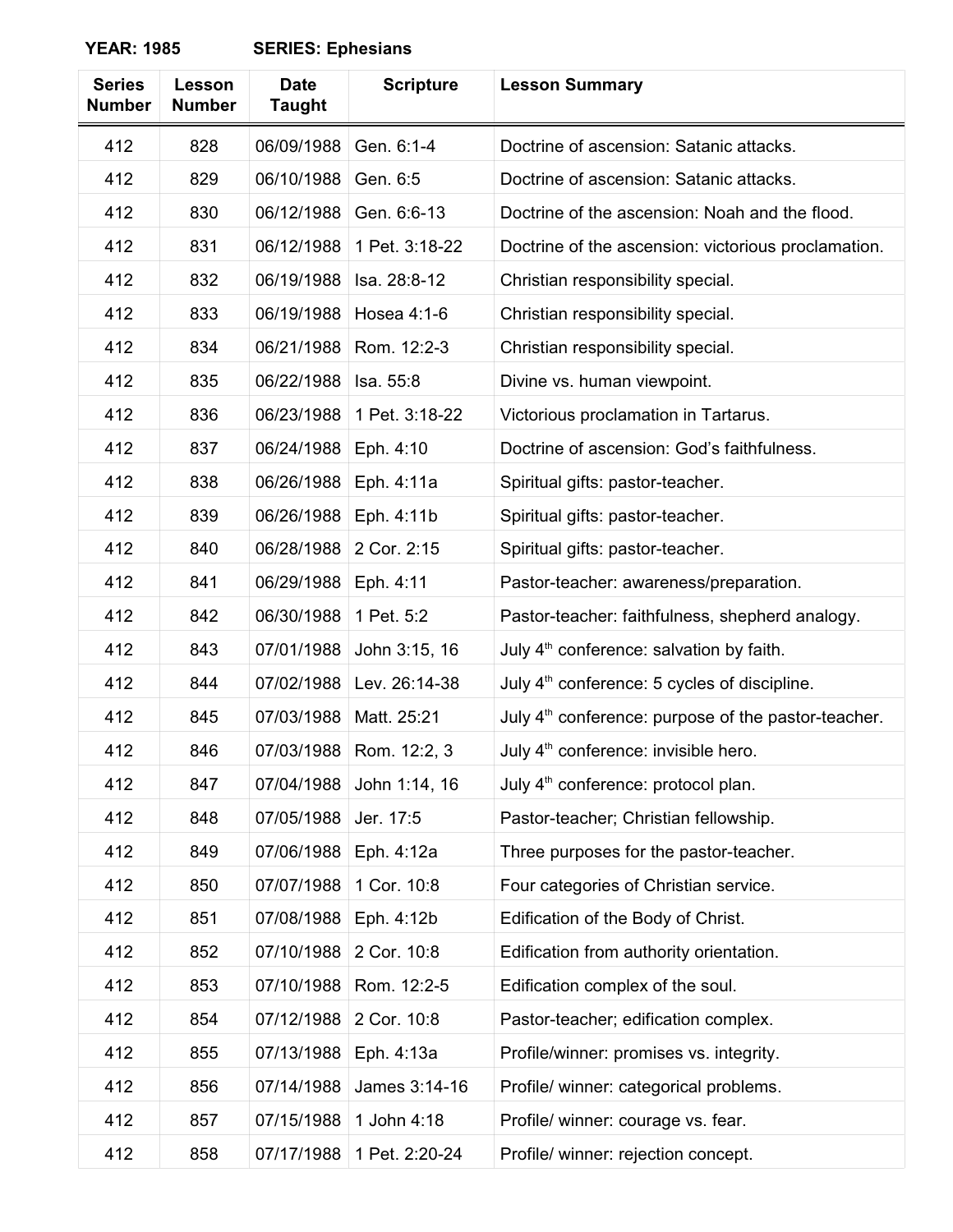| <b>Series</b><br><b>Number</b> | Lesson<br><b>Number</b> | <b>Date</b><br><b>Taught</b> | <b>Scripture</b>                   | <b>Lesson Summary</b>                            |
|--------------------------------|-------------------------|------------------------------|------------------------------------|--------------------------------------------------|
| 412                            | 859                     | 07/17/1988                   | Phil. 1:20, 21                     | Profile/ winner: timing/death/integrity.         |
| 412                            | 860                     | 07/19/1988                   | Eph. 4:13b                         | Profile/ winner: Operation Z                     |
| 412                            | 861                     | 07/20/1988                   | John 14:26                         | Profile/ winner: Operation Z.                    |
| 412                            | 862                     | 07/21/1988                   | John 16:13                         | Profile/ winner: Operation Z                     |
| 412                            | 863                     | 07/22/1988                   | Ps. 18:12                          | Heart: right lobe of the soul.                   |
| 412                            | 864                     | 07/24/1988                   | 1 Pet. 2:18-19                     | Heart: right lobe of the soul.                   |
| 412                            | 865                     | 07/24/1988                   | <b>Client Nation</b><br><b>USA</b> | Heart: right lobe of the soul.                   |
| 412                            | 866                     | 07/31/1988                   | Eph. 4:13b                         | Problem solver, occupation with Christ.          |
| 412                            | 867                     | 07/31/1988                   | Jer. 17:5-7                        | Unrealistic expectation; occupation with Christ. |
| 412                            | 868                     | 08/02/1988                   | 2 Cor. 13:14                       | Occupation with Christ: fellowship.              |
| 412                            | 869                     | 08/03/1988                   | Eph. 4:13b                         | Occupation with Christ: hope, fellowship.        |
| 412                            | 870                     | 08/04/1988                   | Heb. 12:2                          | Occupation with Christ: mandate/mechanics.       |
| 412                            | 871                     | 08/05/1988                   | Eph. 4:13b                         | Occupation with Christ: Christian life.          |
| 412                            | 872                     | 08/07/1988                   | Eph. 4:13b                         | Profile of the winner: pivot impact; hope.       |
| 412                            | 873                     | 08/07/1988                   | Eph. 4:13b                         | Profile of the winner: pivot impact.             |
| 412                            | 874                     | 08/09/1988                   | Eph. 4:13b                         | Profile of the winner: hypostatic union.         |
| 412                            | 875                     | 08/10/1988                   | Eph. 4:13b                         | Hypostatic union: function, virgin birth.        |
| 412                            | 876                     | 08/11/1988                   | Eph. 4:13b                         | Hypostatic union: characteristics.               |
| 412                            | 877                     | 08/12/1988                   | Matt. 4:1, 4                       | Hypostatic union: divine dynasphere.             |
| 412                            | 878                     | 08/14/1988                   | Rom. 5:8                           | Hypostatic union: spiritual death.               |
| 412                            | 879                     | 08/14/1988                   | Eph. 4:14a                         | Profile of the loser: childishness.              |
| 412                            | 880                     | 08/16/1988                   | Eph. 4:14a                         | Profile of the loser: cosmic systems.            |
| 412                            | 881                     | 08/17/1988                   | 1 John 2:15-16                     | Profile of the loser: cosmic systems.            |
| 412                            | 882                     | 08/18/1988                   | Prov. 11:2                         | Profile of the loser: cosmic systems.            |
| 412                            | 883                     | 08/19/1988                   | James 3:14-16                      | Profile of the loser: cosmic systems.            |
| 412                            | 884                     | 08/21/1988                   | 1 Tim. 2:11-12                     | Profile of the loser: cosmic systems.            |
| 412                            | 885                     | 08/21/1988                   | Hosea 4:1-6                        | Profile of the loser: cosmic systems.            |
| 412                            | 886                     | 08/23/1988                   | Rom. 3:20, 28                      | Profile of the loser: cosmic systems.            |
| 412                            | 887                     | 08/24/1988                   | Isa. 54:17                         | Profile of the loser: cosmic systems.            |
| 412                            | 888                     | 08/26/1988                   | Ps. 12:2-4                         | Profile of the loser: cosmic systems.            |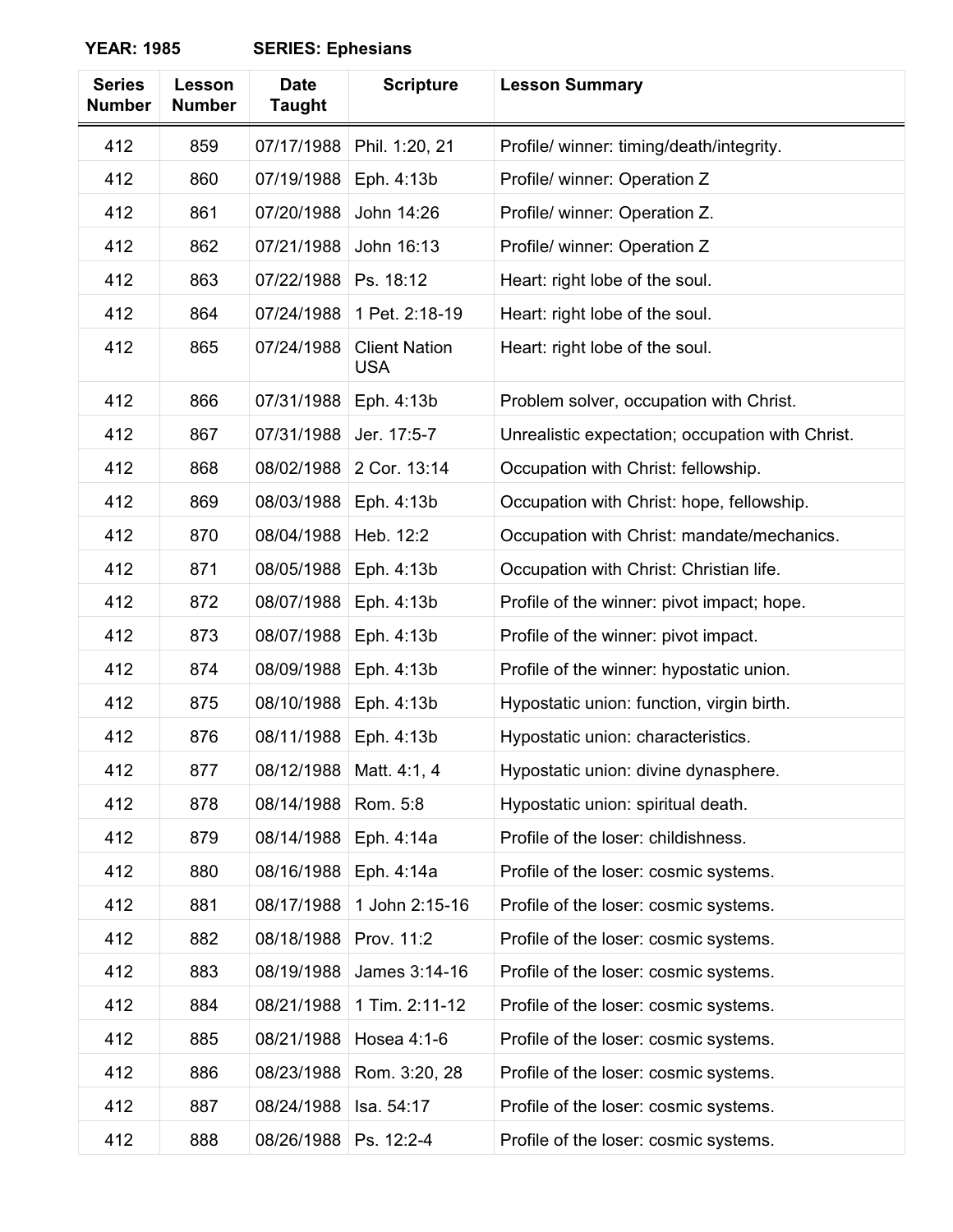| <b>Series</b><br><b>Number</b> | Lesson<br><b>Number</b> | <b>Date</b><br><b>Taught</b> | <b>Scripture</b>  | <b>Lesson Summary</b>                           |
|--------------------------------|-------------------------|------------------------------|-------------------|-------------------------------------------------|
| 412                            | 889                     | 08/28/1988                   | Luke 14:11        | Profile of the loser: cosmic systems.           |
| 412                            | 890                     | 08/28/1988                   | 2 Tim. 3:4b       | Profile of the loser: cosmic systems.           |
| 412                            | 891                     | 08/30/1988                   | Eph.              | Profile of the loser: cosmic systems.           |
| 412                            | 892                     | 08/31/1988                   | 2 Tim. 3:2-7      | Profile of the loser: cosmic systems.           |
| 412                            | 893                     | 09/01/1988                   | 1 Tim. 6:6, 8     | Profile of the loser: cosmic systems.           |
| 412                            | 894                     | 09/02/1988                   | 2 Cor. 4:15       | Profile of the loser: cosmic systems.           |
| 412                            | 895                     | 09/04/1988                   | Phil. 3:18-19     | Profile of the loser: cosmic systems.           |
| 412                            | 896                     | 09/04/1988                   | Eph. 4:14         | Profile of the loser: cosmic systems.           |
| 412                            | 897                     | 09/06/1988                   | Eph. 4:15a        | Pastor-teacher: purpose of the gift.            |
| 412                            | 898                     | 09/07/1988                   | Eph. 4:15b        | Christ, head over the Church.                   |
| 412                            | 899                     | 09/08/1988                   | Eph. 4:15         | Impact of invisible heroes.                     |
| 412                            | 900                     | 09/09/1988                   | Eph. 4:16         | Pastor-teacher: Greek drama analogy.            |
| 412                            | 901                     | 09/11/1988                   | Gal. 2:12         | Pastor-teacher; Greek drama and joint analogy.  |
| 412                            | 902                     | 09/11/1988                   | Eph. 4:16         | Pastor-teacher; joint of the body analogy.      |
| 412                            | 903                     | 09/18/1988                   | Eph. 4:11-16b     | Pastor-teacher: joint metaphor.                 |
| 412                            | 904                     | 09/18/1988                   | Eph. 4:16b        | Pastor-teacher: identification and preparation. |
| 412                            | 905                     | 09/20/1988                   | Eph. 4:16b        | Doctrine of the edification complex.            |
| 412                            | 906                     | 09/21/1988                   | Eph. 4:19, 26, 28 | Categorical problems and solutions.             |
| 412                            | 907                     | 09/22/1988                   | John 8:3-11       | Categorical problems: distractions.             |
| 412                            | 908                     | 09/23/1988                   | Prov. 23:15-17    | Categorical problems: fear and emotion.         |
| 412                            | 909                     | 09/25/1988                   | 1 Pet. 2:20-24    | Categorical problems: rejection.                |
| 412                            | 910                     | 09/25/1988                   | Phil. 1:20-21     | Dying/timing/integrity vs. promises.            |
| 412                            | 911                     | 10/02/1988                   | John 19:30        | Categorical problems: old sin nature.           |
| 412                            | 912                     | 10/02/1988                   | James 3:14-16     | Categorical problems: old sin nature.           |
| 412                            | 913                     | 10/04/1988                   | Ps. 22:1, 3, 6    | Categorical problems: divine solutions.         |
| 412                            | 914                     | 10/05/1988                   | Eph. 2:8-9        | Categorical problems: divine solutions.         |
| 412                            | 915                     | 10/06/1988                   | Rom. 8:2, 31-32   | Categorical problems: fragmentation.            |
| 412                            | 916                     | 10/07/1988                   | John 8:32         | Old sin nature: polarization of trends.         |
| 412                            | 917                     | 10/09/1988                   | Eph. 4:14, 19     | Old sin nature: the fragmented life.            |
| 412                            | 918                     | 10/09/1988                   | 1 Tim. 6:6, 8     | Double standard, role model arrogance.          |
| 412                            | 919                     | 10/16/1988                   | Rom. 8:31-32      | Old sin nature: the fragmented life.            |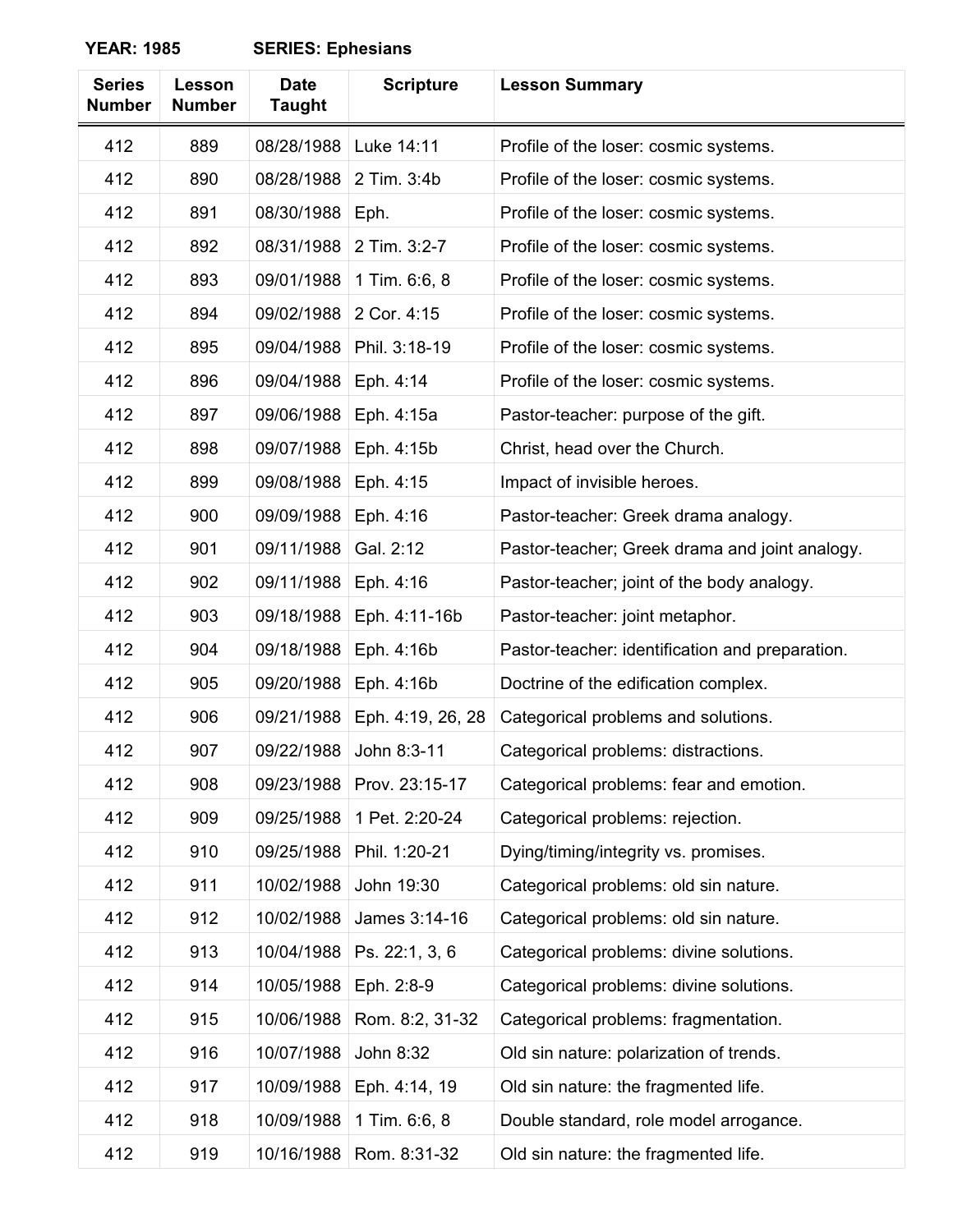| <b>Series</b><br><b>Number</b> | Lesson<br><b>Number</b> | <b>Date</b><br><b>Taught</b> | <b>Scripture</b>       | <b>Lesson Summary</b>                         |
|--------------------------------|-------------------------|------------------------------|------------------------|-----------------------------------------------|
| 412                            | 920                     | 10/16/1988                   | 1 John 1:9             | Problem-solving devices: rebound.             |
| 412                            | 921                     | 10/18/1988                   | Rom. 5:12              | OSN: etymology, origin and exception.         |
| 412                            | 922                     | 10/19/1988                   | Rom. 7:14-25           | OSN: etymology and fragmentation.             |
| 412                            | 923                     | 10/20/1988                   | 1 John 1:9             | OSN: personal sins and rebound.               |
| 412                            | 924                     | 10/21/1988                   | Rom. 14:8, 10          | OSN: polarized fragmentation.                 |
| 412                            | 925                     | 10/23/1988                   | 1 John 1:8, 10         | Iconoclastic & role model arrogance.          |
| 412                            | 926                     | 10/23/1988                   | Heb. 10:25             | Fragmentation: human relationships.           |
| 412                            | 927                     | 10/30/1988                   | Ex. 21:22-23           | Doctrine of the womb.                         |
| 412                            | 928                     | 10/30/1988                   | 1 John 1:9             | Problem-solving device: rebound.              |
| 412                            | 929                     | 11/01/1988                   | Gen. 1:28; 2:24        | Doctrine of the womb.                         |
| 412                            | 930                     | 11/02/1988                   | Isa. 44:2a, 24a        | Doctrine of the womb.                         |
| 412                            | 931                     | 11/03/1988                   | Ps. 22:9-10            | Doctrine of the womb.                         |
| 412                            | 932                     | 11/04/1988                   | Eph. 4:1-17a           | Negative orientation to protocol plan.        |
| 412                            | 933                     | 11/06/1988                   | Eph. 4:17b             | Reversionism: vacuum of the mind.             |
| 412                            | 934                     | 11/06/1988                   | Rom. 12:2-3            | Reversionism: carnality & USA today.          |
| 412                            | 935                     | 11/09/1988                   | Heb.13:5               | Doctrine of reversionism.                     |
| 412                            | 936                     | 11/10/1988                   | Rev. 2:4-5             | Doctrine of reversionism.                     |
| 412                            | 937                     | 11/11/1988                   | Ps. 7:14-16            | Doctrine of reversionism.                     |
| 412                            | 938                     | 11/13/1988                   | Rom. 14:8-10,<br>13    | Fragmentation: moral degeneracy               |
| 412                            | 939                     | 11/13/1988                   | Eph. 4:17-19,<br>22-23 | Fragmentation: immoral degeneracy.            |
| 412                            | 940                     | 11/20/1988                   | Eph. 4:17a             | Implosion, explosion, and reversionism.       |
| 412                            | 941                     | 11/20/1988                   | Eph. 4:17b             | Post-salvation sinning: implosion.            |
| 412                            | 942                     | 11/23/1988                   | 1 Cor. 3:1-3           | Implosion, explosion, and reversionism.       |
| 412                            | 943                     | 11/25/1988                   | Rom. 12:2-3            | Reversionism: review stages 1-3.              |
| 412                            | 944                     | 11/27/1988                   | Rom. 5:8               | Reversionism: review stages 4-6.              |
| 412                            | 945                     | 11/27/1988                   | Rev. 2:4-5             | Reversionism: review stages 6-8.              |
| 412                            | 946                     | 12/04/1988                   | James 3:14-16;<br>4:6  | Doctrine of degeneracy: moral degeneracy.     |
| 412                            | 947                     | 12/04/1988                   | Rom. 14:8-13           | Doctrine of degeneracy: moral degeneracy.     |
| 412                            | 948                     | 12/06/1988                   | Eph. 4:18a             | Doctrine of degeneracy: blackout of the soul. |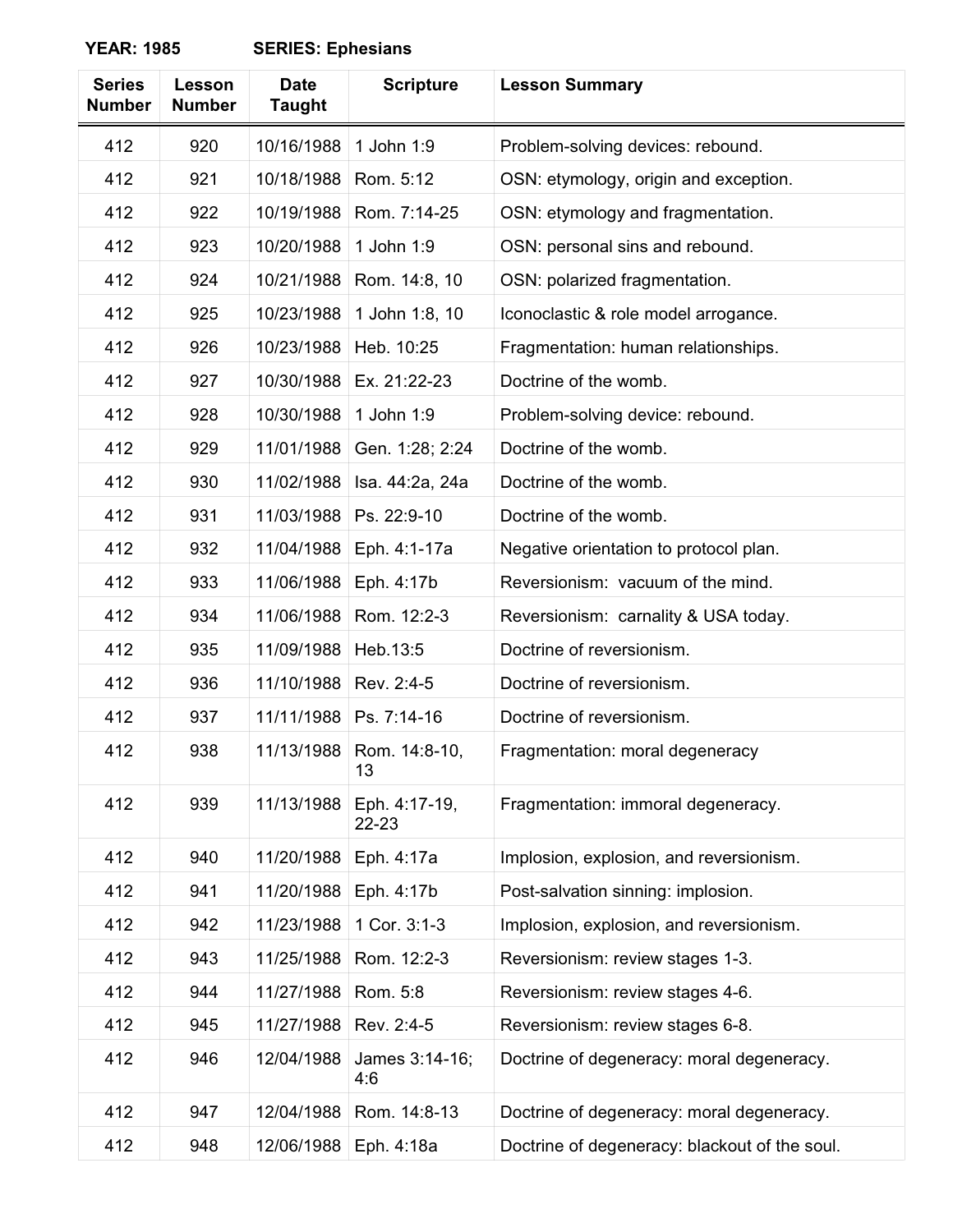| <b>Series</b><br><b>Number</b> | Lesson<br><b>Number</b> | <b>Date</b><br><b>Taught</b> | <b>Scripture</b>           | <b>Lesson Summary</b>                            |
|--------------------------------|-------------------------|------------------------------|----------------------------|--------------------------------------------------|
| 412                            | 949                     | 12/07/1988                   | Eph. 4:18b                 | Doctrine of degeneracy: scar tissue/soul.        |
| 412                            | 950                     | 12/08/1988                   | Rom. 9:17                  | Doctrine of degeneracy: scar tissue/soul.        |
| 412                            | 951                     | 12/09/1988                   | Deut. 6:4-6                | Doctrine of degeneracy: Jews reject Omega Glory. |
| 412                            | 952                     | 12/11/1988                   | Rom. 9:1-6;<br>$11:7 - 11$ | Doctrine of degeneracy: Why Holocausts?          |
| 412                            | 953                     | 12/11/1988                   | Rom. 11:7-12               | Doctrine of degeneracy: Why Holocausts?          |
| 412                            | 954                     | 12/13/1988                   | Ex. 7:3-5; 9:12-<br>16     | Why the Holocaust: scar tissue/soul.             |
| 412                            | 955                     | 12/14/1988                   | Rom. 4:1-5; 9-10           | Origin of the Jewish race, regeneration.         |
| 412                            | 956                     | 12/15/1988                   | Rom. 9:1-6                 | Uniqueness of Christ as the Omega Glory.         |
| 412                            | 957                     | 12/16/1988                   | Isa. 29:9-14               | Record for scar tissue of the soul.              |
| 412                            | 958                     | 12/18/1988                   | Eph. 5:1a                  | Hero self-image and its solution.                |
| 412                            | 959                     | 12/18/1988                   | Eph. 5:1                   | Hero self-image and its solution.                |
| 412                            | 960                     | 12/20/1988                   | Eph. 4:19                  | Scar tissue of soul & immoral degeneracy.        |
| 412                            | 961                     | 12/21/1988                   | Col. 3:5                   | Doctrine of adultery.                            |
| 412                            | 962                     | 12/22/1988                   | Eph. 4:20                  | Christian degeneracy vs. protocol plan.          |
| 412                            | 963                     | 12/23/1988                   | John 3:18, 36              | Christmas happiness comes from Christ.           |
| 412                            | 964                     | 12/25/1988                   | Luke 2:8-14                | God's Christmas gift to the human race.          |
| 412                            | 965                     | 12/25/1988                   | Rom. 3:20-22,<br>28        | Mosaic Law not the Christian way of life.        |
| 412                            | 966                     | 12/27/1988                   | Gal. 1:1-6                 | Mosaic Law not the Christian way of life.        |
| 412                            | 967                     | 12/28/1988                   | 2 Cor. 3:13-18             | Why Christians are not under Mosaic Law.         |
| 412                            | 968                     | 12/29/1988                   | Rom. 1:2-4                 | Church precedence/priesthood/uniqueness.         |
| 412                            | 969                     | 12/30/1988                   | Eph. 4:21a                 | Christians taking the high ground.               |
| 412                            | 970                     | 12/31/1988                   | Isa. 57:10                 | New Year's special: losers vs. winners.          |
| 412                            | 971                     | 12/31/1988                   | Lev. 26:18-20              | New Year's special: diffusion.                   |
| 412                            | 972                     | 01/01/1989                   | Eph. 4:21b                 | Grace and truth from Jesus Christ.               |
| 412                            | 973                     | 01/01/1989                   | Heb. 7:17-28               | New and better covenant for the Church.          |
| 412                            | 974                     | 01/03/1989                   | Heb. 6:1-10                | Better things in the protocol plan of God.       |
| 412                            | 975                     | 01/04/1989                   | Eph. 4:17-21               | Unique assets for the Church Age believers.      |
| 412                            | 976                     | 01/05/1989                   | Eph. 4:22a                 | Believer's recovery from degeneracy.             |
| 412                            | 977                     | 01/06/1989                   | 1 Cor. 3:1-3               | OSN: synonyms, origin, and mandates.             |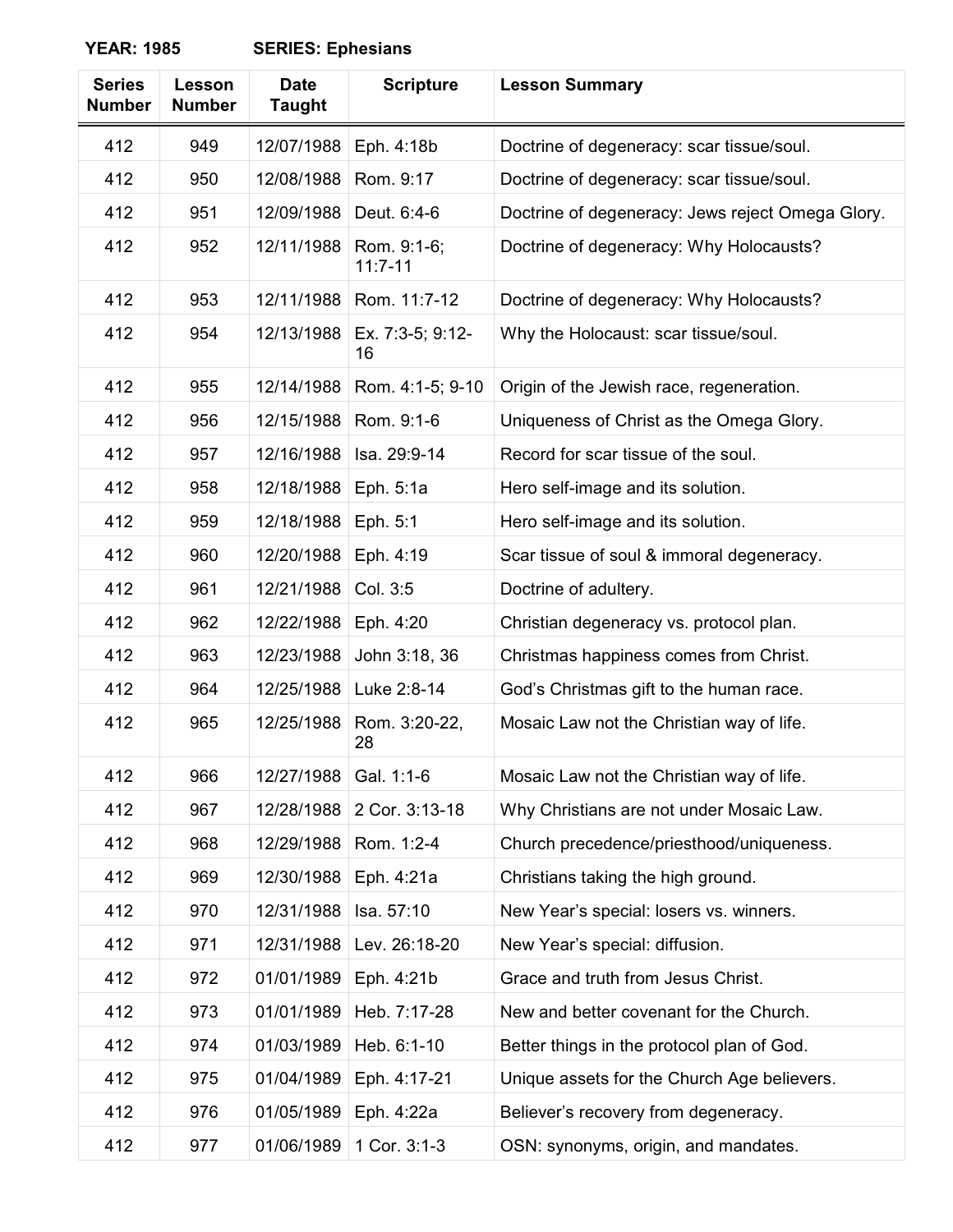| <b>Series</b><br><b>Number</b> | <b>Lesson</b><br><b>Number</b> | <b>Date</b><br><b>Taught</b> | <b>Scripture</b>         | <b>Lesson Summary</b>                         |
|--------------------------------|--------------------------------|------------------------------|--------------------------|-----------------------------------------------|
| 412                            | 978                            | 01/08/1989                   | Gen. 2:17                | Biological vs. soul life.                     |
| 412                            | 979                            | 01/08/1989                   | Luke 11:26-27            | Review doctrine of the womb.                  |
| 412                            | 980                            | 01/15/1989                   | Ex. 21:22-23             | Distortion of the origin of the life.         |
| 412                            | 981                            | 01/15/1989                   | Ps. 22:1, 3, 6, 9,<br>10 | Origin of life distorted; virgin birth.       |
| 412                            | 982                            | 01/17/1989                   | John 3:16                | Divine love as a solution.                    |
| 412                            | 983                            | 01/18/1989                   | 1 John 1:9a              | Rebound: personal sin solution.               |
| 412                            | 984                            | 01/19/1989                   | 1 John 1:9b              | Rebound: solution to sin, mechanics.          |
| 412                            | 985                            | 01/20/1989                   | 1 John 1:9b              | Rebound: mechanics and momentum.              |
| 412                            | 986                            | 01/22/1989                   | Eph. 4:22b               | Doctrine of Christian degeneracy: definition. |
| 412                            | 987                            | 01/22/1989                   | Eph. 4:22                | Doctrine of Christian degeneracy.             |
| 412                            | 988                            | 01/24/1989                   | James 3:14-16            | Doctrine of Christian degeneracy.             |
| 412                            | 989                            | 01/25/1989                   | Matt. 7:1-3              | Christian degeneracy: legalism.               |
| 412                            | 990                            | 01/26/1989                   | 1 Cor. 5:11              | Legalism/ antinomianism/ reversionism.        |
| 412                            | 991                            | 01/27/1989                   | 2 John 7-9               | Christian degeneracy: reversionism.           |
| 412                            | 992                            | 01/29/1989                   | Eph. 4:23a               | Recovery from Christian degeneracy.           |
| 412                            | 993                            | 01/29/1989                   | 1 Cor. 2:4-16            | Teaching ministry of the Holy Spirit.         |
| 412                            | 994                            | 02/05/1989                   | 1 Cor. 2:4-16            | Learn, understand, think, and apply doctrine. |
| 412                            | 995                            | 02/08/1989                   | Eph. 4:23b               | Thinking and applying Bible doctrine.         |
| 412                            | 996                            | 02/09/1989                   | Ps. 31:5; 138:2          | Importance of Bible doctrine.                 |
| 412                            | 997                            | 02/10/1989                   | Prov. 8:1-36             | Failure to apply doctrine/ complaining.       |
| 412                            | 998                            | 02/12/1989                   | 2 Cor. 12:10             | Review spiritual self-esteem.                 |
| 412                            | 999                            | 02/12/1989                   | Phil. 2:1-2              | Learning how the Lord thinks.                 |
| 412                            | 1000                           | 02/14/1989                   | Phil. 1:20-21            | Emotion and fear not applying doctrine.       |
| 412                            | 1001                           | 02/15/1989                   | Eph. 4:23                | Misapplications of doctrine.                  |
| 412                            | 1002                           | 02/16/1989                   | 1 Cor. 15:55-57          | Doctrinal application: profit in dying.       |
| 412                            | 1003                           | 02/17/1989                   | Eph. 4:22-24a            | Edification complex of the soul (ECS).        |
| 412                            | 1004                           | 02/19/1989                   | Eph. 4:24a               | ECS: impact of the invisible hero.            |
| 412                            | 1005                           | 02/19/1989                   | Eph. 4:24b               | Floors of edification complex of the soul.    |
| 412                            | 1006                           | 02/21/1989                   | Eph. 4:25                | Honor codes: truth, honor & integrity.        |
| 412                            | 1007                           | 02/22/1989                   | Rom. 13:8-10             | Royal family honor code: self-esteem.         |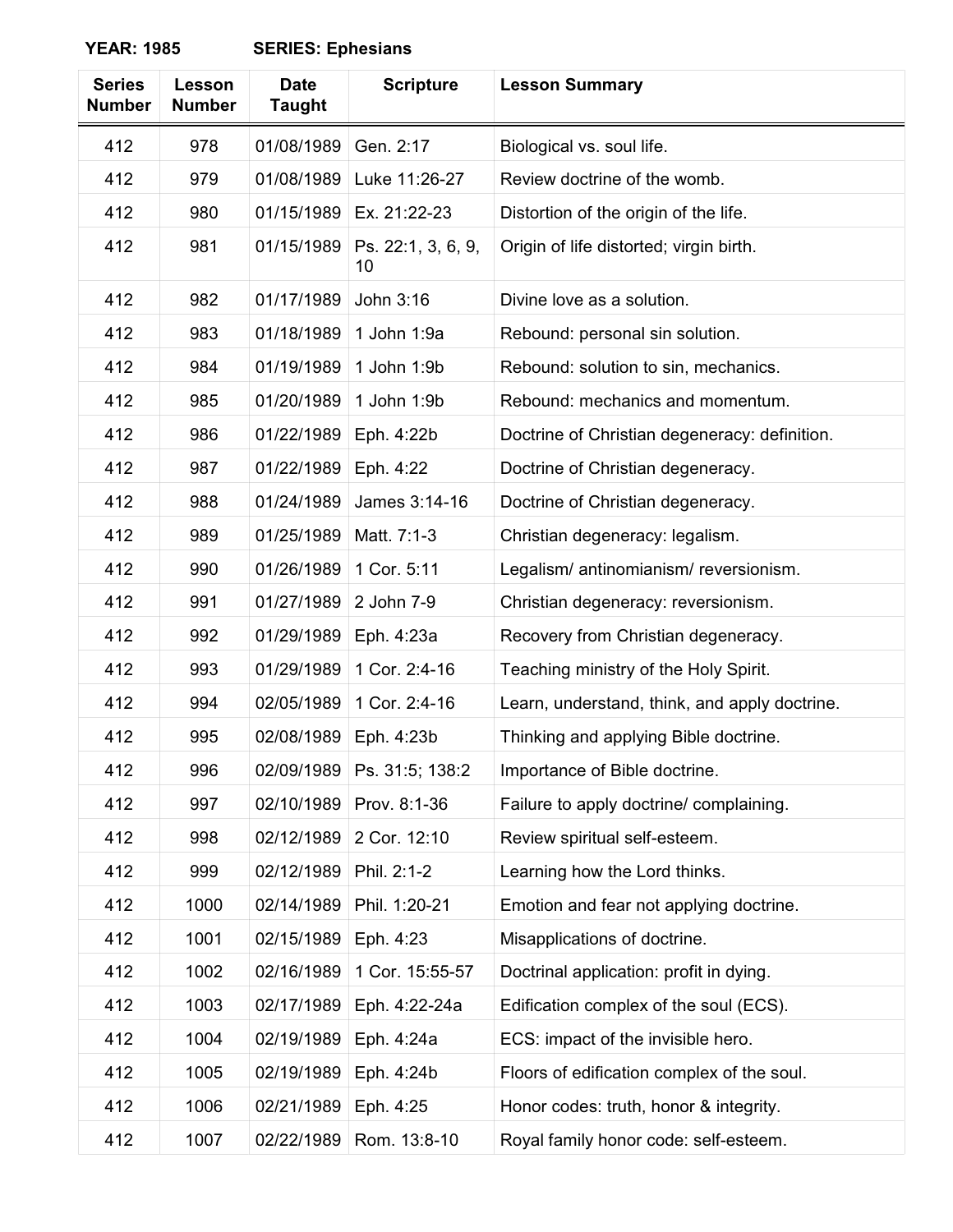| <b>Series</b><br><b>Number</b> | Lesson<br><b>Number</b> | <b>Date</b><br><b>Taught</b> | <b>Scripture</b>     | <b>Lesson Summary</b>                         |
|--------------------------------|-------------------------|------------------------------|----------------------|-----------------------------------------------|
| 412                            | 1008                    | 02/23/1989                   | Rom. 12:19-21        | Royal family honor code: violations.          |
| 412                            | 1009                    | 02/24/1989                   | Eph. 4:26a           | Anger: sin or righteous indignation?          |
| 412                            | 1010                    | 02/26/1989                   | Eph. 4:26a           | Anger: sin or righteous indignation?          |
| 412                            | 1011                    | 02/26/1989                   | Eph. 4:26b           | Giving opportunity to the devil.              |
| 412                            | 1012                    | 03/05/1989                   | 1 Cor. 2:14          | Grace: relationship & fellowship with God.    |
| 412                            | 1013                    | 03/05/1989                   | 1 John 5:11-13       | Grace: fellowship with God.                   |
| 412                            | 1014                    | 03/07/1989                   | Eph. 4:28a           | Christian criminality                         |
| 412                            | 1015                    | 03/08/1989                   | Eph. 4:28a           | Doctrine of criminality.                      |
| 412                            | 1016                    | 03/09/1989                   | John 12:3-6          | Doctrine of criminality.                      |
| 412                            | 1017                    | 03/10/1989                   | Eph. 4:28b           | Doctrine of money, protocol work ethic.       |
| 412                            | 1018                    | 03/12/1989                   | 1 Tim. 6:3-11        | Doctrine of money, right priorities.          |
| 412                            | 1019                    | 03/12/1989                   | James 2:2-6          | Doctrine of the poor, imbalance of power.     |
| 412                            | 1020                    | 03/14/1989                   | 2 Cor. 9:7-12        | Doctrine of giving: grace mental attitude.    |
| 412                            | 1021                    | 03/15/1989                   | Eph. 4:29            | Purpose of ministry: accurate teaching.       |
| 412                            | 1022                    | 03/16/1989                   | John 1:1-2, 14a      | Grace-orientation: salvation from God.        |
| 412                            | 1023                    | 03/17/1989                   | John 3:16, 18,<br>36 | Salvation grace, Christ our substitute.       |
| 412                            | 1024                    | 03/19/1989                   | John 16:8-11         | Holy Spirit in common and efficacious grace.  |
| 412                            | 1025                    | 03/19/1989                   | Rom. 1:6; 8:30       | Divine call: believe in Jesus Christ.         |
| 412                            | 1026                    | 03/26/1989                   | 2 Cor. 5:8           | Grace orientation: dying and death.           |
| 412                            | 1027                    | 03/26/1989                   | 1 Thess. 4:13-18     | Death, resurrection, and rewards.             |
| 412                            | 1028                    | 03/28/1989                   | Phil. 1:20-21        | Victory in death for winner and loser.        |
| 412                            | 1029                    | 03/29/1989                   | 1 Peter 5:12b        | Post-salvation grace.                         |
| 412                            | 1030                    | 03/30/1989                   | Eph. 2:8             | Doctrine of eternal security.                 |
| 412                            | 1031                    | 03/31/1989                   | Rom. 8:31-32         | Eternal security: 9 principles.               |
| 412                            | 1032                    | 04/02/1989                   | 2 Cor. 9:8           | Logistical grace: military illustration.      |
| 412                            | 1033                    | 04/02/1989                   | 2 Cor. 12:9          | Logistical grace: Biblical testimonies.       |
| 412                            | 1034                    | 04/04/1989                   | Eph. 4:30a           | Sins against the Holy Spirit.                 |
| 412                            | 1035                    | 04/05/1989                   | Eph. 4:30a           | Sins against the Holy Spirit.                 |
| 412                            | 1036                    | 04/06/1989                   | Eph. 4:30b           | 7 ministries of the Holy Spirit at salvation. |
| 412                            | 1037                    | 04/07/1989                   | Hosea 4:1-6          | Doctrinal application from historical quotes. |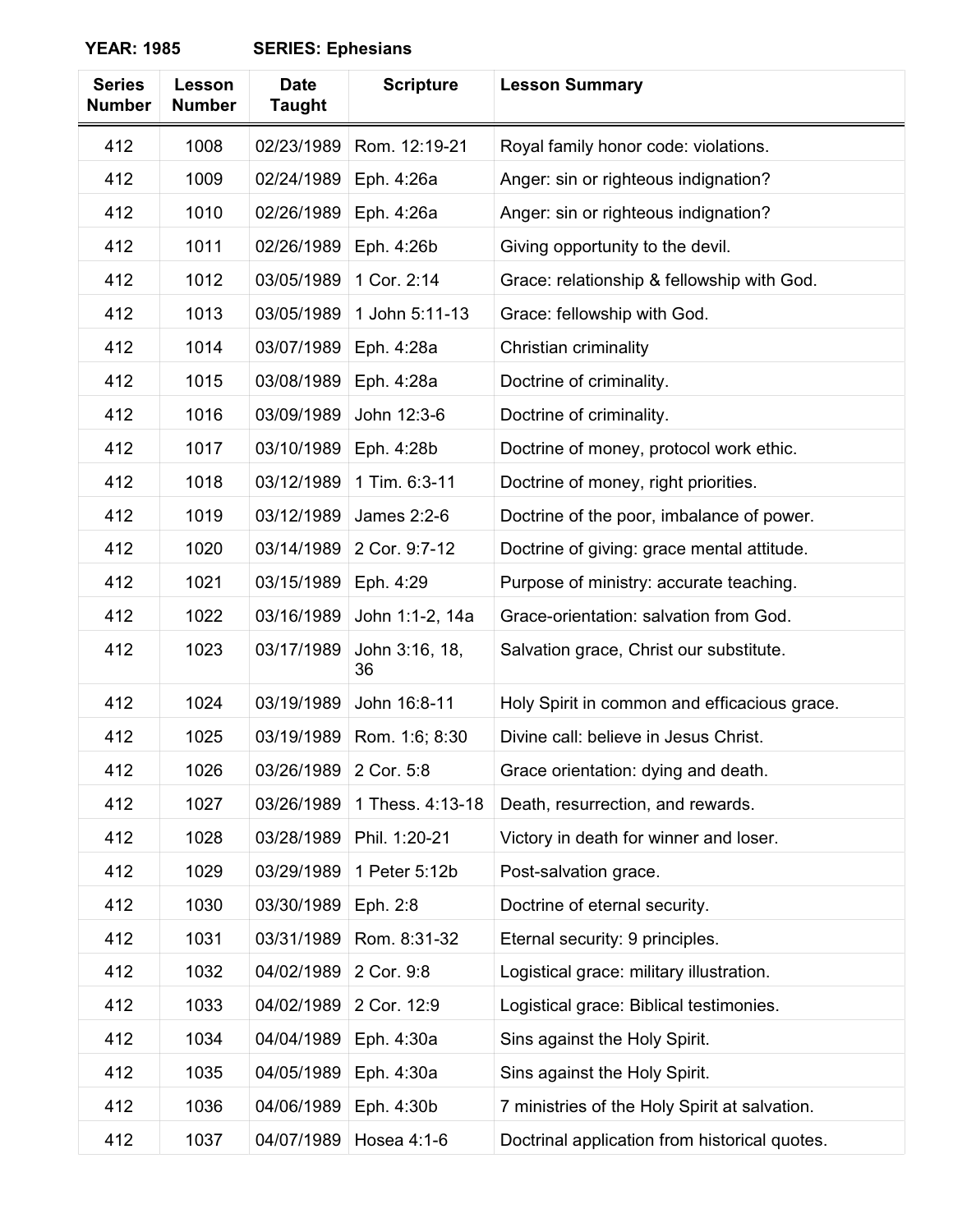| <b>Series</b><br><b>Number</b> | Lesson<br><b>Number</b> | <b>Date</b><br><b>Taught</b> | <b>Scripture</b>  | <b>Lesson Summary</b>                       |
|--------------------------------|-------------------------|------------------------------|-------------------|---------------------------------------------|
| 412                            | 1038                    | 04/09/1989                   | Eph. 4:31a        | Marriage: enemies/ bitterness & jealousy.   |
| 412                            | 1039                    | 04/09/1989                   | <b>James 3:14</b> | Bitterness: definition and motivation.      |
| 412                            | 1040                    | 04/11/1989                   | Col. 3:18-19      | Premarital sex destroys virtue.             |
| 412                            | 1041                    | 04/12/1989                   | Eph. 5:22, 25     | Marriage: active and passive voice.         |
| 412                            | 1042                    | 04/13/1989                   | Col. 3:18-19      | Marriage: principles for application.       |
| 412                            | 1043                    | 04/14/1989                   | 1 Cor. 11:8-9     | Marriage: weak men and women.               |
| 412                            | 1044                    | 04/16/1989                   | Heb. 13:4         | Review principles on marriage.              |
| 412                            | 1045                    | 04/16/1989                   | Eccl. 7:25-29     | Why marriages fail.                         |
| 412                            | 1046                    | 04/18/1989                   | Eccl. 7:25-29     | Marital problems from irresponsibility.     |
| 412                            | 1047                    | 04/19/1989                   | Eph. 5:25a        | Divine love, pattern for virtue love.       |
| 412                            | 1048                    | 04/20/1989                   | 1 John 4:9-10     | Divine love, pattern for virtue love.       |
| 412                            | 1049                    | 04/21/1989                   | Eph. 5:25a        | Mandate: husbands love your wives.          |
| 412                            | 1050                    | 04/23/1989                   | Eph. 5:25b        | Love your wives as Christ loved the Church. |
| 412                            | 1051                    | 04/23/1989                   | Eph. 5:25b        | Precedence: Christ's love for the Church.   |
| 412                            | 1052                    | 05/14/1989                   | Eph. 4:31a        | Attraction and compatibility.               |
| 412                            | 1053                    | 05/14/1989                   | 1 Thess. 4:3-4    | Premarital sex forbidden.                   |
| 412                            | 1054                    | 05/16/1989                   | 1 Cor. 13:5-8a    | Review marriage principles.                 |
| 412                            | 1055                    | 05/17/1989                   | 1 Cor. 7:1-3      | Marriage: taboos, rules, desperation.       |
| 412                            | 1056                    | 05/19/1989                   | Eph. 5:25a        | Marriage: personal vs. impersonal love.     |
| 412                            | 1057                    | 05/21/1989                   | Eph. 5:25a        | Mandate: husbands love your wives.          |
| 412                            | 1058                    | 05/21/1989                   | Eph. 5:25b        | Love your wives as Christ loved the Church. |
| 412                            | 1059                    | 05/23/1989                   | Col. 3:19         | Husbands should avoid bitterness.           |
| 412                            | 1060                    | 05/24/1989                   | Col. 3:19         | Divine mandates and impersonal love.        |
| 412                            | 1061                    | 05/25/1989                   | Col. 3:18         | Protocol: wives obey husbands.              |
| 412                            | 1062                    | 05/26/1989                   | 1 Pet. 3:1-6      | The inner beauty of the woman.              |
| 412                            | 1063                    | 05/28/1989                   | Eph. 4:31-32a     | Avoid bitterness and be kindhearted.        |
| 412                            | 1064                    | 05/28/1989                   | Eph. 4:32b        | Divine love pattern for love/marriage.      |
| 412                            | 1065                    | 06/04/1989                   | Matt. 5:32        | Divine rules on divorce and remarriage.     |
| 412                            | 1066                    | 06/04/1989                   | Deut. 24:1-4      | The divorce gimmick, self-justification.    |
| 412                            | 1067                    | 06/06/1989                   | Mark 10:2-12      | Divorce in the Old and New Testament.       |
| 412                            | 1068                    | 06/07/1989                   | Luke 16:18        | Solution to the adulterous marriage.        |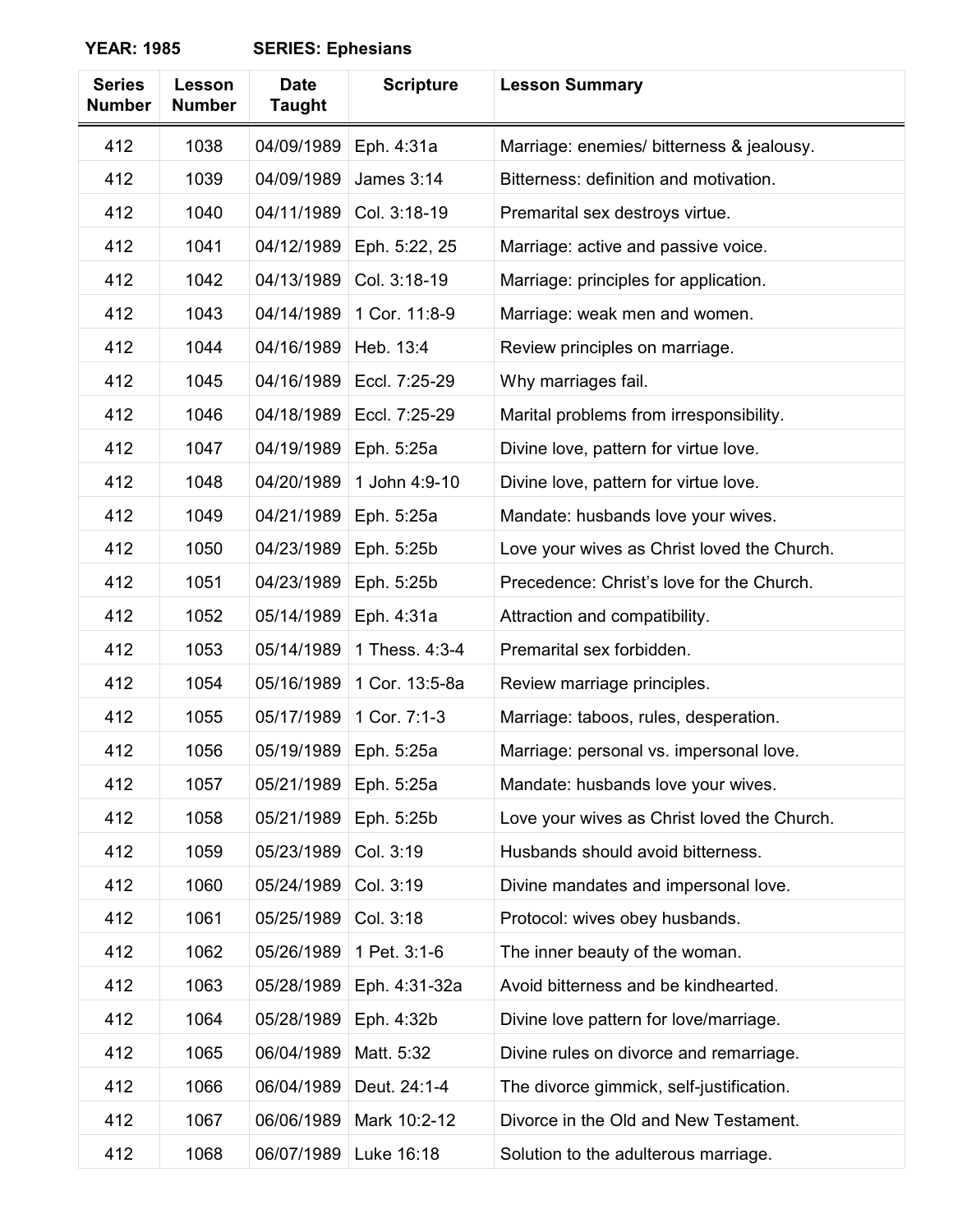| <b>Series</b><br><b>Number</b> | Lesson<br><b>Number</b> | <b>Date</b><br><b>Taught</b> | <b>Scripture</b> | <b>Lesson Summary</b>                                      |
|--------------------------------|-------------------------|------------------------------|------------------|------------------------------------------------------------|
| 412                            | 1069                    | 06/08/1989                   | 1 Cor. 7:27      | Solution to the adulterous marriage.                       |
| 412                            | 1070                    | 06/09/1989                   | 1 John 1:7, 9    | Principles of divorce, adultery, remarriage.               |
| 412                            | 1071                    | 06/11/1989                   | 1 Cor. 7:6-8     | Silence of Scripture regarding divorce.                    |
| 412                            | 1072                    | 06/11/1989                   | Eph. 2:8-9       | Principles of grace applied to divorce.                    |
| 412                            | 1073                    | 06/18/1989                   | Gen. 2:18        | Principles of the first marriage.                          |
| 412                            | 1074                    | 06/18/1989                   | Gen. 2:20-24     | Sexual perspective of marriage.                            |
| 412                            | 1075                    | 06/20/1989                   | Gen. 2:24        | Initiation/privacy/virtue in marriage.                     |
| 412                            | 1076                    | 06/21/1989                   | Gen. 2:23-24     | True meaning of sex in marriage.                           |
| 412                            | 1077                    | 06/22/1989                   | China Special    | History, missionary activity, commentary.                  |
| 412                            | 1078                    | 06/23/1989                   | Gen. 2:17; 3:1-3 | Why the first marriage failed.                             |
| 412                            | 1079                    | 06/25/1989                   | Gen. 3:1-4       | Disobedience to God's authority.                           |
| 412                            | 1080                    | 06/25/1989                   | Gen. 3:4-5       | Dissatisfaction in the first marriage.                     |
| 412                            | 1081                    | 06/27/1989                   | Gen. 3:5-6       | Perfect environment not a solution.                        |
| 412                            | 1082                    | 06/28/1989                   | Gen. 3:6-7       | Legalism destroys marriage.                                |
| 412                            | 1083                    | 06/29/1989                   | Gen. 3:7-8       | Origin of spiritual death.                                 |
| 412                            | 1084                    | 07/02/1989                   | Hosea 4:1-6      | July 4 <sup>th</sup> conference: Client nation USA.        |
| 412                            | 1085                    | 07/02/1989                   | Rom. 12:2-3      | July 4 <sup>th</sup> conference: Invisible heroes' impact. |
| 412                            | 1086                    | 07/03/1989                   | 2 Cor. 9:8       | July 4 <sup>th</sup> conference: Logistical grace.         |
| 412                            | 1087                    | 07/04/1989                   | Job 1:21         | July 4 <sup>th</sup> conference: Grace related to death.   |
| 412                            | 1088                    | 07/05/1989                   | Gen. 3:8-9       | Marriages fail from wrong emphasis.                        |
| 412                            | 1089                    | 07/06/1989                   | Gen. 3:10-12     | Preliminary trial of Adam and the woman.                   |
| 412                            | 1090                    | 07/07/1989                   | 2 Cor. 5:8       | Doctrine of carrying your sorrows.                         |
| 412                            | 1091                    | 07/09/1989                   | Gen. 2:23-24     | Sex/ marriage: equality/ interdependence.                  |
| 412                            | 1092                    | 07/09/1989                   | Gen. 3:11-14     | First marriage failure, divine judgment.                   |
| 412                            | 1093                    | 07/11/1989                   | Gen. 3:15-16     | Hostility: woman's vs. Satan's seed.                       |
| 412                            | 1094                    | 07/12/1989                   | Gen. 3:16-21     | Man's curse and regeneration.                              |
| 412                            | 1095                    | 07/13/1989                   | Marriage         | Relationship problems and solutions.                       |
| 412                            | 1096                    | 07/14/1989                   | Eph. 5:22-25     | Spiritual self-esteem in marriage.                         |
| 412                            | 1097                    | 07/16/1989                   | Prov. 19:8       | Doctrine of spiritual self-esteem.                         |
| 412                            | 1098                    | 07/16/1989                   | Eph. 5:22        | Respect is more important than love.                       |
| 412                            | 1099                    | 07/18/1989                   | 1 Cor. 7:11      | The single, divorced, widowed woman.                       |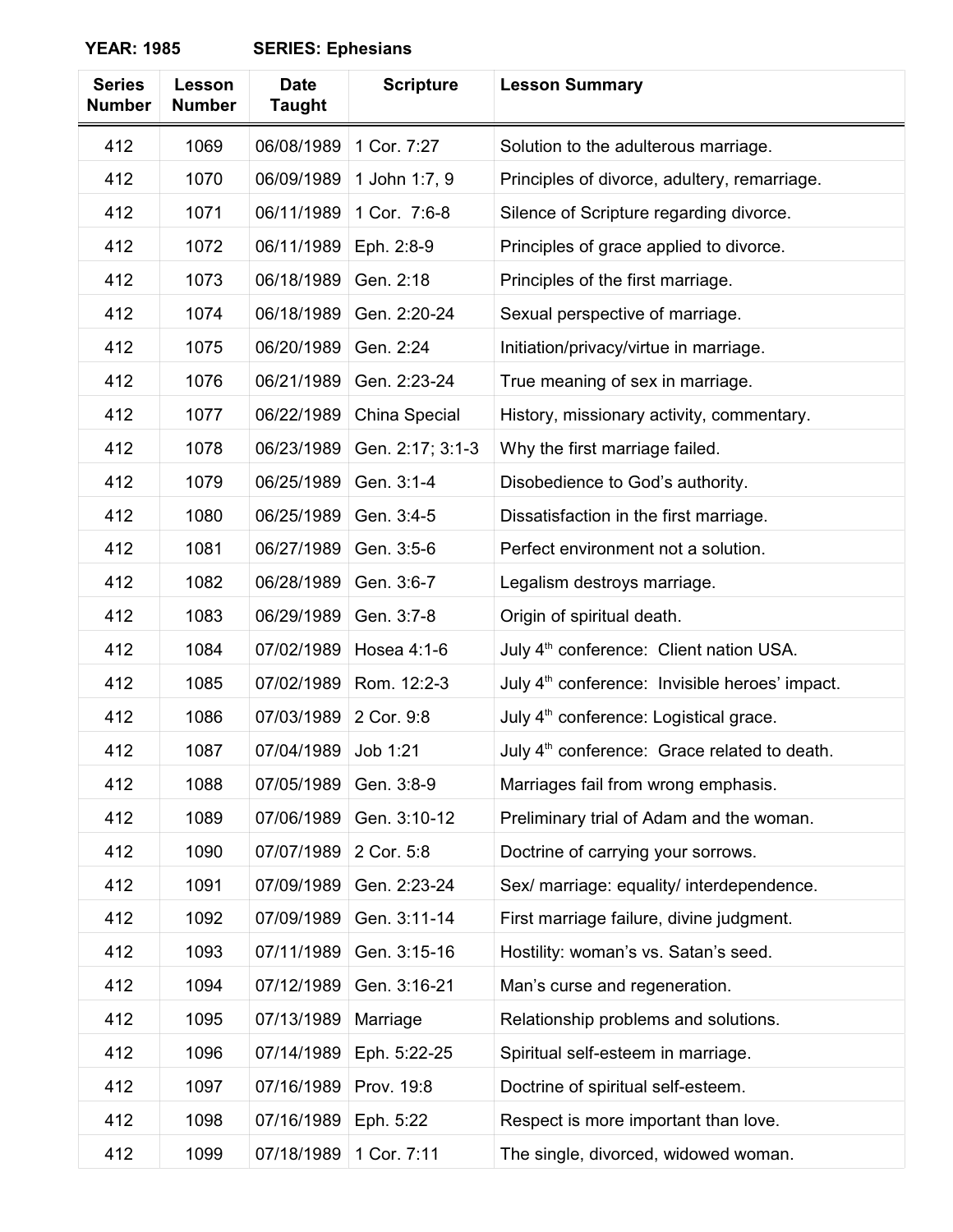| <b>Series</b><br><b>Number</b> | Lesson<br><b>Number</b> | <b>Date</b><br><b>Taught</b> | <b>Scripture</b> | <b>Lesson Summary</b>                        |
|--------------------------------|-------------------------|------------------------------|------------------|----------------------------------------------|
| 412                            | 1100                    | 07/19/1989                   | Eph. 5:22-23a    | Husband over wife as Christ over the Church. |
| 412                            | 1101                    | 07/20/1989                   | Eph. 5:23b-24    | Christ head over the Church analogy.         |
| 412                            | 1102                    | 07/21/1989                   | Eph. 5:25a       | Impersonal love vital in relationships.      |
| 412                            | 1103                    | 07/21/1989                   | Eph. 5:25b       | Impersonal/personal love of Christ.          |
| 412                            | 1104                    | 07/23/1989                   | Eph. 5:25c       | Responsibility of husband analogy.           |
| 412                            | 1105                    | 07/30/1989                   | Eph. 5:25        | Divine essence pattern for virtue love.      |
| 412                            | 1106                    | 07/30/1989                   | Luke 16:18       | The adulterous marriage and its solution.    |
| 412                            | 1107                    | 08/02/1989                   | 1 Tim. 4:4-5     | Doctrine of sanctification.                  |
| 412                            | 1108                    | 08/03/1989                   | Eph. 5:26        | Sanctification analogy to marriage.          |
| 412                            | 1109                    | 08/04/1989                   | Eph. 5:27a       | Biblical marriage analogy.                   |
| 412                            | 1110                    | 08/06/1989                   | Eph. 5:27b       | Sanctification and resurrection analogy.     |
| 412                            | 1111                    | 08/06/1989                   | Hosea 4:1        | Client nation, success and failure.          |
| 412                            | 1112                    | 08/08/1989                   | Eph. 5:28        | Effectiveness of love in marriage.           |
| 412                            | 1113                    | 08/09/1989                   | Prov. 19:8a      | Doctrine of spiritual self-esteem.           |
| 412                            | 1114                    | 08/10/1989                   | Prov. 19:8       | Doctrine of spiritual self-esteem.           |
| 412                            | 1115                    | 08/11/1989                   | Eph. 5:29-30     | Doctrine of the body of Christ.              |
| 412                            | 1116                    | 08/13/1989                   | Eph. 5:31        | Purpose of sex in marriage.                  |
| 412                            | 1117                    | 08/13/1989                   | 1 Cor. 2:16      | Doctrine of sex.                             |
| 412                            | 1118                    | 08/15/1989                   | 1 Cor. 6:18      | Marriage, maximum sexual satisfaction.       |
| 412                            | 1119                    | 08/16/1989                   | Eph. 5:32-33     | Conclusion to marriage special               |
| 412                            | 1120                    | 08/17/1989                   | Ps. 100:3a       | Introduction: origin of human life.          |
| 412                            | 1121                    | 08/18/1989                   | John 1:3         | Nature of biological life in the womb.       |
| 412                            | 1122                    | 08/20/1989                   | Isa. 44:2a       | Christ formed man out from the womb.         |
| 412                            | 1123                    | 08/20/1989                   | Eccl. 12:7       | Categories of life; Adam's original sin.     |
| 412                            | 1124                    | 08/22/1989                   | Ps. 22:1,3,6     | Origin of life syntax: Christ as pattern.    |
| 412                            | 1125                    | 08/23/1989                   | Gen. 1:26-27     | Biological vs. soul life.                    |
| 412                            | 1126                    | 08/24/1989                   | Luke 1:15        | Description of biological life in the womb.  |
| 412                            | 1127                    | 08/25/1989                   | Origin of life   | Rowe vs. Wade and the abortion issue.        |
| 412                            | 1128                    | 08/27/1989                   | Eph. 5:1a        | Mandate: be imitators of Christ.             |
| 412                            | 1129                    | 08/27/1989                   | Prov. 26:12      | Arrogant unrealistic self-image.             |
| 412                            | 1130                    | 08/29/1989                   | Eph. 5:1b        | Imitating the humanity of Christ.            |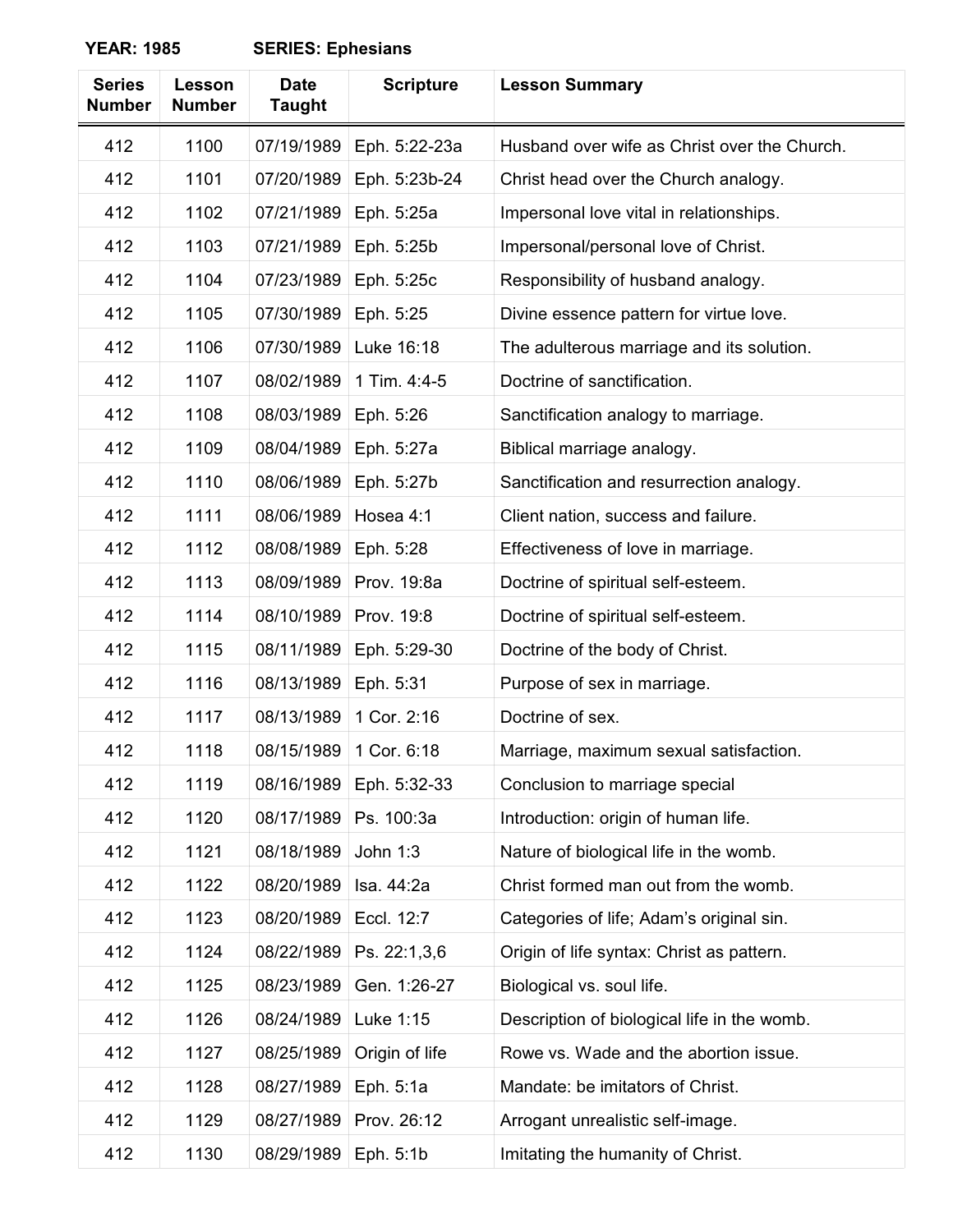| <b>Series</b><br><b>Number</b> | Lesson<br><b>Number</b> | <b>Date</b><br><b>Taught</b> | <b>Scripture</b> | <b>Lesson Summary</b>                             |
|--------------------------------|-------------------------|------------------------------|------------------|---------------------------------------------------|
| 412                            | 1131                    | 08/30/1989                   | Eph. 5:2a        | Mandate for the beloved, imitate Christ.          |
| 412                            | 1132                    | 08/31/1989                   | Rom. 5:5         | Personal love is not a problem solver.            |
| 412                            | 1133                    | 09/01/1989                   | Eph. 5:2a        | Change self by doctrinal inculcation.             |
| 412                            | 1134                    | 09/03/1989                   | Eph. 5:2b        | Christ as our true role model.                    |
| 412                            | 1135                    | 09/03/1989                   | Eph. 5:2b, 25    | Christ's virtue love toward us.                   |
| 412                            | 1136                    | 09/05/1989                   | 1 Cor. 11:24     | Doc/unlimited atonement: salvation.               |
| 412                            | 1137                    | 09/06/1989                   | 1 Thess. 4:13    | Bereavement; unlimited atonement.                 |
| 412                            | 1138                    | 09/07/1989                   | Heb. 2:9         | Salvation available to all mankind.               |
| 412                            | 1139                    | 09/08/1989                   | Eph. 5:2b        | Christ, an offering and sacrifice to God.         |
| 412                            | 1140                    | 09/10/1989                   | Luke 18:9-13     | Parable, the Pharisee vs. the publican.           |
| 412                            | 1141                    | 09/10/1989                   | Luke 15:1        | Doctrine of propitiation, parable continued.      |
| 412                            | 1142                    | 09/17/1989                   | Rom. 3:20-28     | Propitiation, a pleasing aroma to God.            |
| 412                            | 1143                    | 09/17/1989                   | Lev. 2:1-10      | Doctrine of propitiation, grain offering analogy. |
| 412                            | 1144                    | 09/19/1989                   | Eph. 5:3-4       | Christian immoral degeneracy.                     |
| 412                            | 1145                    | 09/20/1989                   | Eph. 5:1-14      | Scriptural context, problems/believers.           |
| 412                            | 1146                    | 09/21/1989                   | Eph. 5:5a        | Believers imitating unbelievers.                  |
| 412                            | 1147                    | 09/22/1989                   | Prov. 19:8a      | Review concept, spiritual self-esteem.            |
| 412                            | 1148                    | 09/24/1989                   | Eph. 5:1-14      | Imitate Christ, not immoral unbeliever.           |
| 412                            | 1149                    | 09/24/1989                   | Prov. 19:8       | Spiritual self-esteem, application and results.   |
| 412                            | 1150                    | 10/01/1989                   | Eph. 5:28        | Spiritual self-esteem produces virtue love.       |
| 412                            | 1151                    | 10/01/1989                   | 2 Tim. 1:7       | Spiritual, not human self-esteem.                 |
| 412                            | 1152                    | 10/03/1989                   | Eph. 5:5a        | Immoral degeneracy of unbelievers.                |
| 412                            | 1153                    | 10/04/1989                   | Eph. 5:5b        | Doctrine of idolatry.                             |
| 412                            | 1154                    | 10/05/1989                   | Ps. 100:3a       | Origin of life, detailed review.                  |
| 412                            | 1155                    | 10/06/1989                   | John 3:18        | Believers imitating carnal unbelievers.           |
| 412                            | 1156                    | 10/08/1989                   | Rom. 1:3-5       | Doctrine of hypostatic union, mechanics.          |
| 412                            | 1157                    | 10/08/1989                   | John 6:47        | Hypostatic union, kenosis & etymology.            |
| 412                            | 1158                    | 10/15/1989                   | Eph. 5:5b        | Hypostatic union, uniqueness of Christ.           |
| 412                            | 1159                    | 10/15/1989                   | John 3:34        | Hypostatic union, ministry of the Holy Spirit.    |
| 412                            | 1160                    | 10/17/1989                   | Eph. 5:1-6a      | Believer, do not be deceived.                     |
| 412                            | 1161                    | 10/18/1989                   | Eph. 5:6b        | Anthropopathism, wrath of God.                    |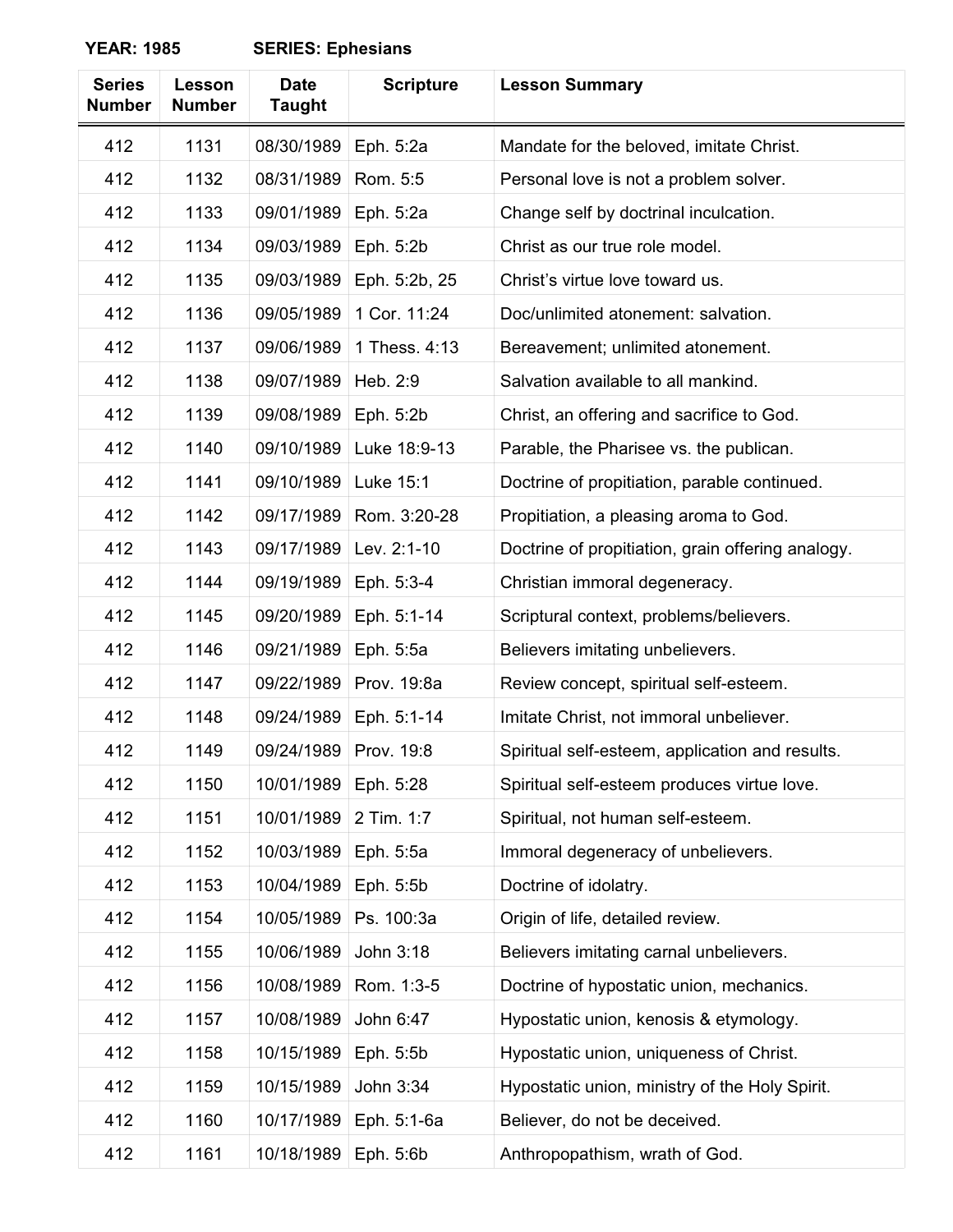| <b>Series</b><br><b>Number</b> | <b>Lesson</b><br><b>Number</b> | <b>Date</b><br><b>Taught</b> | <b>Scripture</b> | <b>Lesson Summary</b>                                       |
|--------------------------------|--------------------------------|------------------------------|------------------|-------------------------------------------------------------|
| 412                            | 1162                           | 10/19/1989                   | Eph. 5:7         | Pattern for Christian degeneracy.                           |
| 412                            | 1163                           | 10/20/1989                   | Eph. 5:8a        | Spiritual death is walking in darkness.                     |
| 412                            | 1164                           | 10/22/1989                   | Eph. 5:8b        | Christian challenge, walk in the light.                     |
| 412                            | 1165                           | 10/22/1989                   | Hosea 4:1-6      | Protocol in temporal and spiritual life.                    |
| 412                            | 1166                           | 10/29/1989                   | 1 John 1:6-7     | Walking, advancing to the objective.                        |
| 412                            | 1167                           | 10/29/1989                   | Eph. 5:9a        | Review unique assets of the Church Age.                     |
| 412                            | 1168                           | 10/31/1989                   | Eph. 5:9b        | Christian service, categories/function.                     |
| 412                            | 1169                           | 11/01/1989                   | Eph. 4:25        | Royal family honor code review.                             |
| 412                            | 1170                           | 11/02/1989                   | Eph. 5:9b, 10    | Goodness, righteousness, absolute truth.                    |
| 412                            | 1171                           | 11/03/1989                   | Eph. 5:11-13     | We are what we think and decide.                            |
| 412                            | 1172                           | 11/05/1989                   | Eph. 5:14a       | Mandate for recovery from degeneracy.                       |
| 412                            | 1173                           | 11/05/1989                   | Rom. 5:12        | Doctrine of deaths, category 1.                             |
| 412                            | 1174                           | 11/07/1989                   | Eph. 5:14b       | Doctrine of deaths, category 2-7.                           |
| 412                            | 1175                           | 11/08/1989                   | Eph. 5:15-16     | Concept, live one day at a time.                            |
| 412                            | 1176                           | 11/09/1989                   | Eph. 5:17        | Doctrine of divine guidance.                                |
| 412                            | 1177                           | 11/10/1989                   | Heb. 10:7-10     | Doctrine of divine guidance, categories &<br>illustrations. |
| 412                            | 1178                           | 03/25/1990                   | Eph. 5:18a       | Alcoholism is a volitional issue.                           |
| 412                            | 1179                           | 03/25/1990                   | Isa. 28:7-8      | Alcoholism: repercussions and dependency.                   |
| 412                            | 1180                           | 04/01/1990                   | Rom. 13:13       | Alcoholism: the body betrays volition.                      |
| 412                            | 1181                           | 04/01/1990                   | Luke 21:34       | Alcohol and abstinence; Christian laws.                     |
| 412                            | 1182                           | 04/03/1990                   | John 2:1-11      | Miracle at Cana; common sense & drinking.                   |
| 412                            | 1183                           | 04/04/1990                   | Eph. 5:18b       | PLEROO: doctrine of spirituality.                           |
| 412                            | 1184                           | 04/05/1990                   | Gal. 5:16a       | Filling vs. indwelling of the Spirit.                       |
| 412                            | 1185                           | 04/06/1990                   | 2 Cor. 3:17-18   | Spirituality: precedence/power/unique.                      |
| 412                            | 1186                           | 04/24/1990                   | Rev. 3:11        | Rapture; compartments of the right lobe.                    |
| 412                            | 1187                           | 04/25/1990                   | Rev. 2:7; 3:11   | Believer's crowns and decorations.                          |
| 412                            | 1188                           | 04/27/1990                   | John 3:18        | Spirituality, impact and failure.                           |
| 412                            | 1189                           | 04/29/1990                   | Eph. 3:16        | Believer with an unveiled face.                             |
| 412                            | 1190                           | 04/29/1990                   | Gal. 5:13-18     | Paul's reprimand to the Galatians.                          |
| 412                            | 1191                           | 05/01/1990                   | Rom. 8:1-8       | Spirituality vs. carnality.                                 |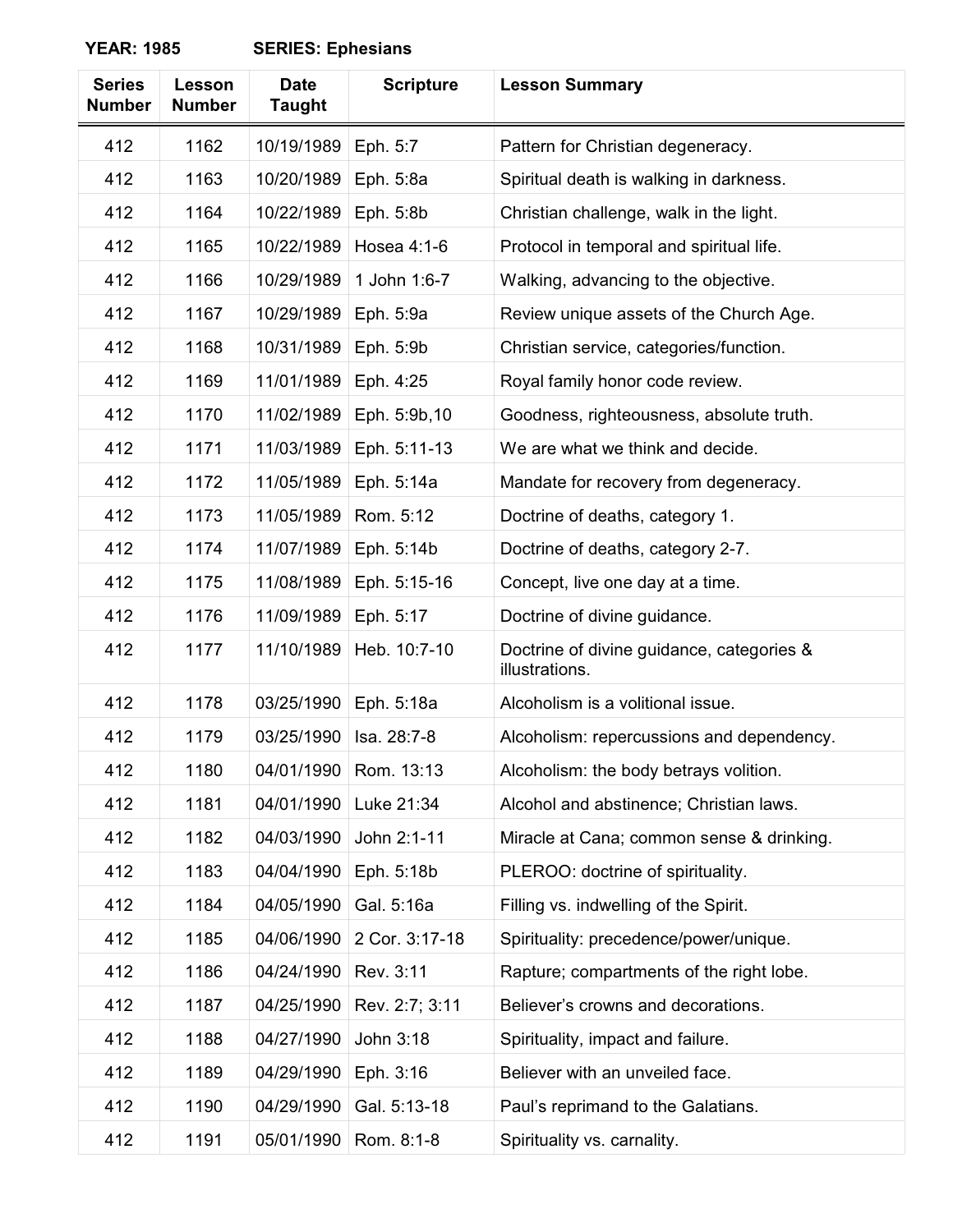| <b>Series</b><br><b>Number</b> | Lesson<br><b>Number</b> | <b>Date</b><br><b>Taught</b> | <b>Scripture</b>    | <b>Lesson Summary</b>                         |
|--------------------------------|-------------------------|------------------------------|---------------------|-----------------------------------------------|
| 412                            | 1192                    | 05/02/1990                   | Eph. 5:1, 15-18     | Personality, change and refinement.           |
| 412                            | 1193                    | 05/03/1990                   | 1 Tim. 6:6-8        | Niche orientation and individuality.          |
| 412                            | 1194                    | 05/04/1990                   | 1 John 1:9          | Spirituality: enduement vs. enablement.       |
| 412                            | 1195                    | 05/06/1990                   | Col. 1:16-17        | Availability of divine power to the Church.   |
| 412                            | 1196                    | 05/06/1990                   | 1 Cor. 8:4, 9       | False vs. true spirituality.                  |
| 412                            | 1197                    | 05/13/1990                   | Prov. 31:1          | The virtuous woman: ideal wife and mother.    |
| 412                            | 1198                    | 05/13/1990                   | Prov. 2:2           | The virtuous woman acquires wisdom.           |
| 412                            | 1199                    | 05/15/1990                   | <b>False Spirit</b> | Taboos by respectability and ritual.          |
| 412                            | 1200                    | 05/16/1990                   | <b>False Spirit</b> | Emotionalism and 5 related sins.              |
| 412                            | 1201                    | 05/17/1990                   | James 3:14, 16      | Emotional sin of jealousy.                    |
| 412                            | 1202                    | 05/18/1990                   | 2 Cor. 6:11-12      | Emotionalism is self-destructive.             |
| 412                            | 1203                    | 05/20/1990                   | 2 John 8-10         | Avoid activism and anti-spiritualism.         |
| 412                            | 1204                    | 05/20/1990                   | Eph. 5:19a          | Divine plan for Christian way of life.        |
| 412                            | 1205                    | 05/22/1990                   | Eph. 5:19b          | Worship, a matter of coordination.            |
| 412                            | 1206                    | 05/23/1990                   | Eph. 5:20-21        | Doctrine of thanksgiving; pastor's authority. |
| 412                            | 1207                    | 05/24/1990                   | John 8:32           | Doctrine of authority orientation.            |
| 412                            | 1208                    | 05/25/1990                   | Eph. 6:5-8          | Memorial Day Special: Christian service.      |
| 412                            | 1209                    | 05/27/1990                   | Matt. 24:6-7        | Memorial Day Special: National freedom.       |
| 412                            | 1210                    | 05/27/1990                   | Eph. 5:1            | Doctrine changes character not personality.   |
| 412                            | 1211                    | 06/03/1990                   | Eph. 6:1a           | Rome's golden age; rearing children.          |
| 412                            | 1212                    | 06/03/1990                   | Ex. 20:4-6          | Child rearing; fourth generation curse.       |
| 412                            | 1213                    | 06/05/1990                   | Deut. 11:18-21      | 3 generation pivot, 4th generation curse.     |
| 412                            | 1214                    | 06/06/1990                   | Eph. 6:1a           | Herod; children, honor your parents.          |
| 412                            | 1215                    | 06/07/1990                   | Eph. 6:1b           | Obeying parents because of the Lord.          |
| 412                            | 1216                    | 06/08/1990                   | Eph. 6:1b           | Child's obedience motivated by virtue.        |
| 412                            | 1217                    | 06/10/1990                   | Eph. 6:2a           | Children, don't judge your parents.           |
| 412                            | 1218                    | 06/10/1990                   | Col. 3:20, 23-25    | Good or bad parents are not an issue.         |
| 412                            | 1219                    | 06/12/1990                   | Col. 3:20, 23-24    | Two divine mandates for children.             |
| 412                            | 1220                    | 06/13/1990                   | Heb. 4:12           | Failure to obey God's mandates.               |
| 412                            | 1221                    | 06/14/1990                   | Rom. 1:28-30        | Divine solutions for abused children.         |
| 412                            | 1222                    | 06/15/1990                   | 2 Cor. 3:3          | Spiritual solutions and the subconscious.     |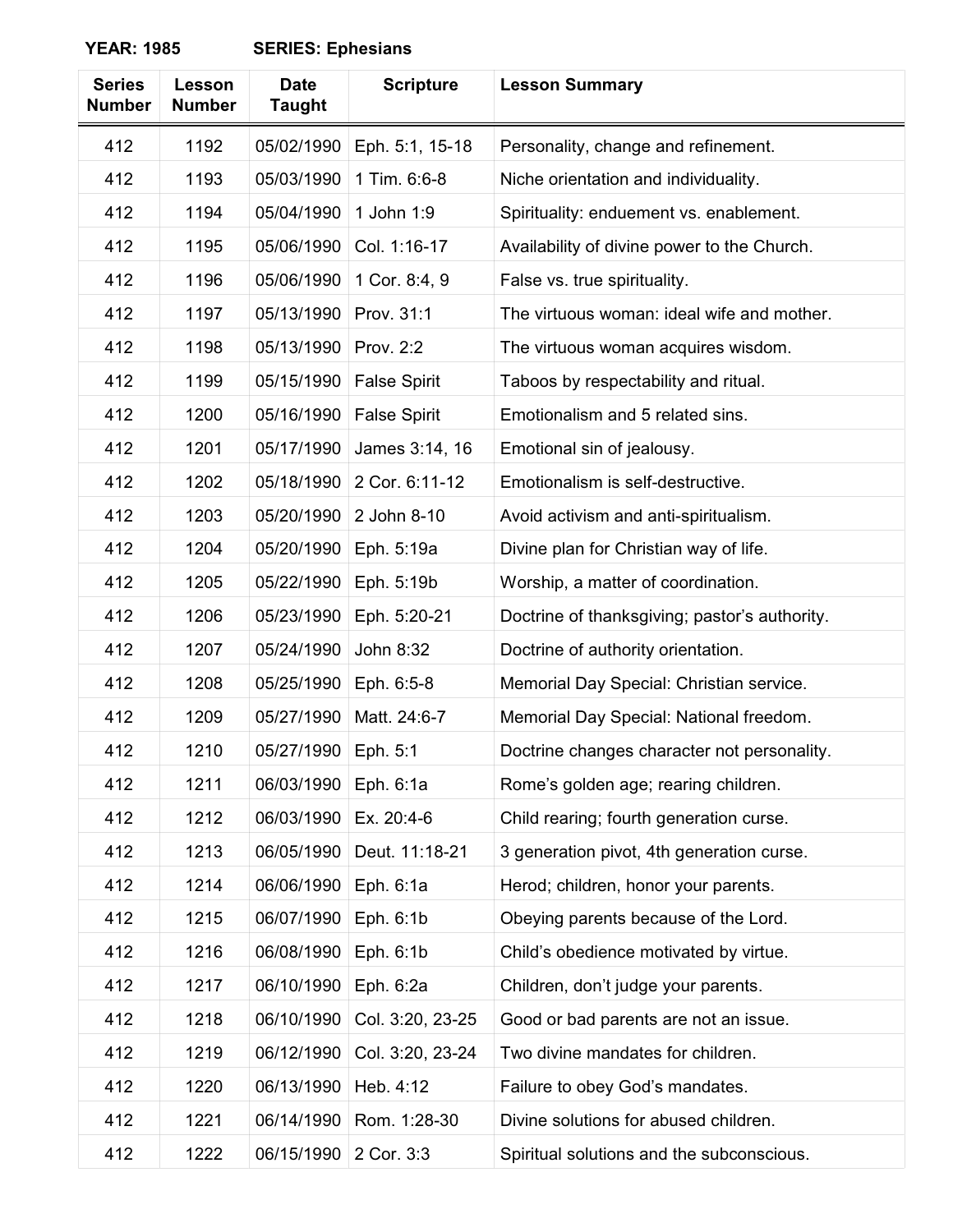| <b>Series</b><br><b>Number</b> | Lesson<br><b>Number</b> | <b>Date</b><br><b>Taught</b> | <b>Scripture</b> | <b>Lesson Summary</b>                      |
|--------------------------------|-------------------------|------------------------------|------------------|--------------------------------------------|
| 412                            | 1223                    | 06/17/1990                   | Eph. 6:2b        | God rewards obedient children.             |
| 412                            | 1224                    | 06/17/1990                   | Eph. 6:3         | Obeying parents results in prosperity.     |
| 412                            | 1225                    | 06/24/1990                   | Eph. 6:4a        | Leadership in fathers and pastors.         |
| 412                            | 1226                    | 06/24/1990                   | 2 Tim. 3:2-5     | Leadership vs. management principles.      |
| 412                            | 1227                    | 06/26/1990                   | Eph. 6:4a        | Spanking children mandated by God.         |
| 412                            | 1228                    | 06/27/1990                   | Eph. 6:4b        | Passive child abuse from neglect.          |
| 412                            | 1229                    | 06/28/1990                   | Eph. 3:16-17     | Solutions for abused children.             |
| 412                            | 1230                    | 06/29/1990                   | Eph. 6:4         | Abused children/ spiritual coping skills.  |
| 412                            | 1231                    | 07/01/1990                   | Eph. 6:1-4       | Child abuse/ solutions to psychoneurosis.  |
| 412                            | 1232                    | 07/01/1990                   | Eph. 3:16-17     | Conscious vs. subconscious forces.         |
| 412                            | 1233                    | 07/02/1990                   | Prov. 4:1-13     | Proper training in formative years.        |
| 412                            | 1234                    | 07/03/1990                   | Matt. 10:21      | Conclusion to parent-child relationship.   |
| 412                            | 1235                    | 07/04/1990                   | Eph. 6:5a        | Warfare, labor, slavery and freedom.       |
| 412                            | 1236                    | 07/05/1990                   | Eph. 6:5         | Obedience to management principles.        |
| 412                            | 1237                    | 07/06/1990                   | Eph. 6:5b        | Spiritual self-esteem and Christian labor. |
| 412                            | 1238                    | 07/08/1990                   | 2 Cor. 9:8       | Heavenly summit's solutions for mankind.   |
| 412                            | 1239                    | 07/12/1990                   | 2 Cor. 13:5      | Spiritual self-esteem, success/ failure.   |
| 412                            | 1240                    | 07/13/1990                   | Eph. 6:6-7       | Christian labor's responsibility.          |
| 412                            | 1241                    | 07/15/1990                   | Eph. 6:8a        | Doctrinal impact on mental health.         |
| 412                            | 1242                    | 07/15/1990                   | Eph. 6:8-9       | Christian service related to integrity.    |
| 412                            | 1243                    | 07/17/1990                   | Heb. 4:1-2       | Garbage in the adult subconscious.         |
| 412                            | 1244                    | 07/18/1990                   | Eph. 6:8b        | Rewards from fulfilling divine mandates.   |
| 412                            | 1245                    | 07/19/1990                   | Eph. 3:16-17     | KARDIA function in consciousness.          |
| 412                            | 1246                    | 07/20/1990                   | 1 Cor. 2:7-9     | KARDIA function in problem solving.        |
| 412                            | 1247                    | 07/22/1990                   | 2 Cor. 5:17      | New spiritual species of the Church Age.   |
| 412                            | 1248                    | 07/22/1990                   | Col. 3:22-25     | Respecting and coping with management.     |
| 412                            | 1249                    | 07/29/1990                   | Eph. 6:9a        | Mandate for leadership in management.      |
| 412                            | 1250                    | 07/29/1990                   | Eph. 6:9a        | Leadership attributes and examples.        |
| 412                            | 1251                    | 07/31/1990                   | James 4:6        | Problems caused by naive leadership.       |
| 412                            | 1252                    | 08/01/1990                   | Eph. 6:9b        | Leadership; Supreme Court of Heaven.       |
| 412                            | 1253                    | 08/02/1990                   | Eph. 6:9         | Jesus Christ as Supreme Court judge.       |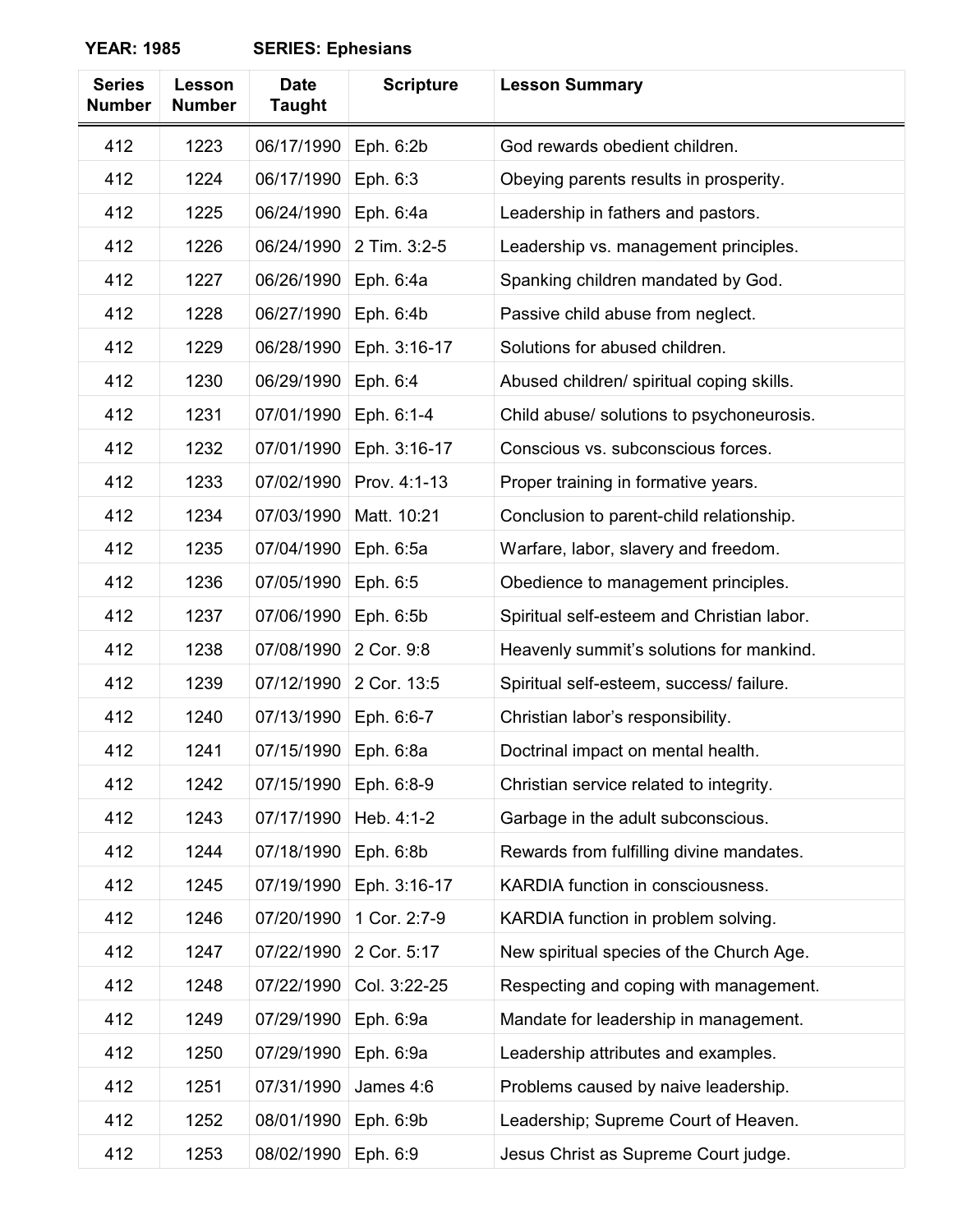| <b>Series</b><br><b>Number</b> | Lesson<br><b>Number</b> | <b>Date</b><br><b>Taught</b> | <b>Scripture</b>        | <b>Lesson Summary</b>                       |
|--------------------------------|-------------------------|------------------------------|-------------------------|---------------------------------------------|
| 412                            | 1254                    | 08/03/1990                   | Eph. 6:10a              | Divine power's source and application.      |
| 412                            | 1255                    | 08/05/1990                   | Eph. 1:19-20            | Armor of God, available divine power.       |
| 412                            | 1256                    | 08/05/1990                   | Eph. 6:10b              | Divine power's source and application.      |
| 412                            | 1257                    | 08/07/1990                   | 2 Tim. 3:16-17          | Military doctrine; doctrine of inspiration. |
| 412                            | 1258                    | 08/08/1990                   | 2 Tim. 2:3-4            | Isagogics; military metaphors by Paul.      |
| 412                            | 1259                    | 08/09/1990                   | Phil. 4:6-7             | Military metaphors; devil's profile.        |
| 412                            | 1260                    | 08/10/1990                   | 1 Pet. 5:5-8            | Satan's power; continuity of warfare.       |
| 412                            | 1261                    | 08/12/1990                   | 1 Pet. 5:5-9            | Metaphors teach defense against Satan.      |
| 412                            | 1262                    | 08/12/1990                   | Eph. 6:11               | Roman military; Satan's strategy.           |
| 412                            | 1263                    | 08/19/1990                   | 1 Pet. 2:24             | Satan's genetic attack against the cross.   |
| 412                            | 1264                    | 08/19/1990                   | Rom. 9:6-13             | Necessity for the hypostatic union.         |
| 412                            | 1265                    | 08/21/1990                   | 1 Cor. 2:7              | Uniqueness of the Church Age.               |
| 412                            | 1266                    | 08/22/1990                   | 1 Tim. 4:1-2            | Strategy of Satan attacks human volition.   |
| 412                            | 1267                    | 08/23/1990                   | Eph. 6:12a              | Be on the defensive against Satan.          |
| 412                            | 1268                    | 08/24/1990                   | In Harm's Way           | Tribute to our soldiers in the Middle East. |
| 412                            | 1269                    | 08/26/1990                   | In Harm's Way           | Coping with grief for deceased loved ones.  |
| 412                            | 1270                    | 08/26/1990                   | Eph. 6:12b              | Satan's table of organization.              |
| 412                            | 1271                    | 08/28/1990                   | 1 Pet. 5:8-9            | Satan's offensive strategy against man.     |
| 412                            | 1272                    | 08/29/1990                   | Eph. 4:27               | Satan attacks the grace of God.             |
| 412                            | 1273                    | 08/30/1990                   | 1 Cor. 10:21            | Demonism; doctrine of the angelic conflict. |
| 412                            | 1274                    | 08/31/1990                   | John 3:18               | Angelic conflict & Satan's appeal trial.    |
| 412                            | 1275                    | 09/02/1990                   | Isa. 14:13-14           | Human history and the angelic conflict.     |
| 412                            | 1276                    | 09/02/1990                   | <b>Angelic Conflict</b> | Volition is the issue, not the environment. |
| 412                            | 1277                    | 09/04/1990                   | 1 John 3:8              | Tactical victory of positive believers.     |
| 412                            | 1278                    | 09/05/1990                   | Dan. 2:20-21            | Why chaos, suffering and the Church.        |
| 412                            | 1279                    | 09/06/1990                   | Heb. 1:1-4              | Christ superior to angels.                  |
| 412                            | 1280                    | 09/07/1990                   | Ps. 110:1               | Operation Footstool; testing.               |
| 412                            | 1281                    | 09/09/1990                   | 1 Sam. 17:28-51         | David's dynamic decisions.                  |
| 412                            | 1282                    | 09/09/1990                   | Heb. 11:24-27           | Moses' dynamic decisions.                   |
| 412                            | 1283                    | 09/16/1990                   | James 4:5-7             | Defensive action against Satan, FLOT.       |
| 412                            | 1284                    | 09/16/1990                   | 1 Sam. 17:1-30a         | David, illustration of FLOT principle.      |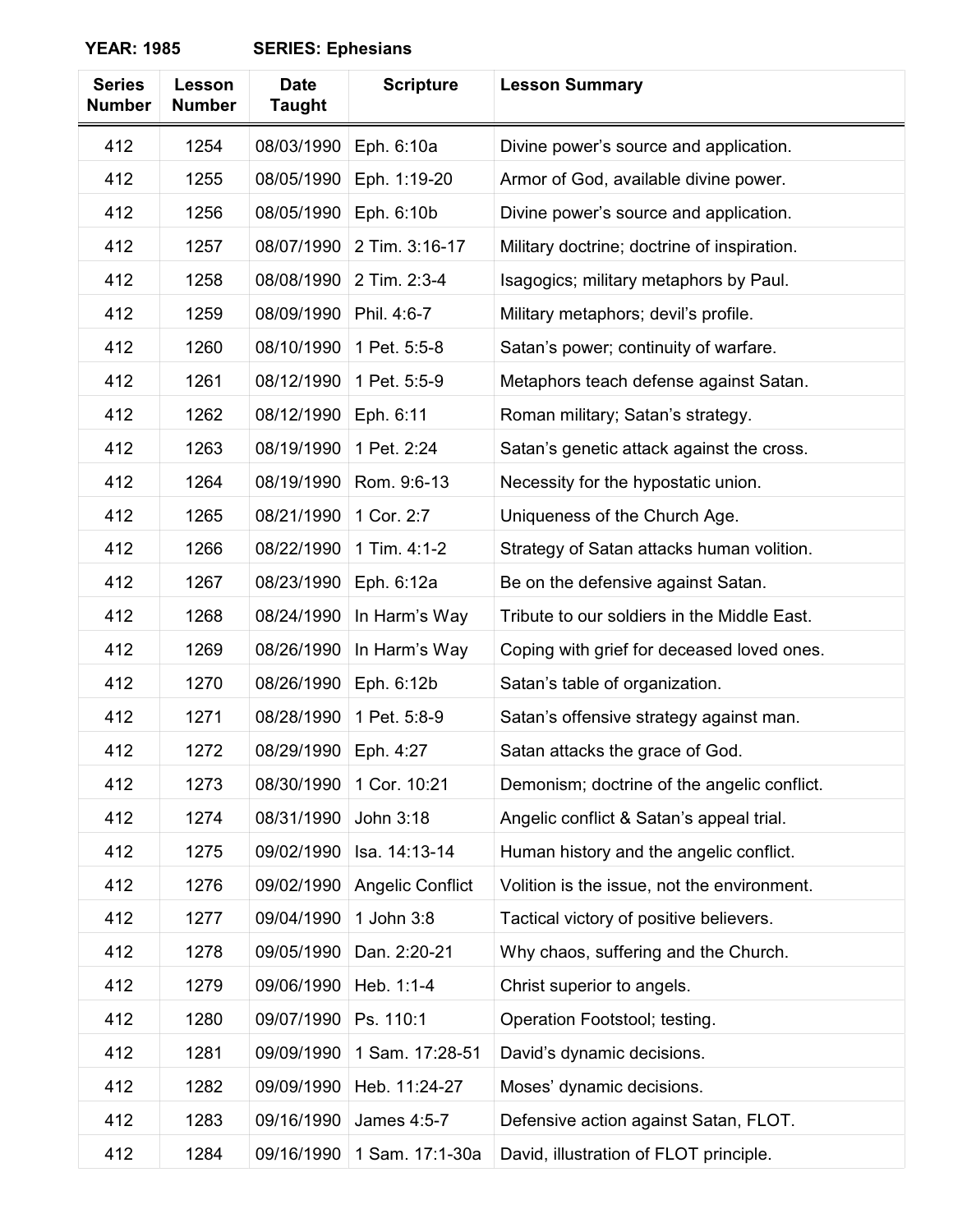| <b>Series</b><br><b>Number</b> | Lesson<br><b>Number</b> | <b>Date</b><br><b>Taught</b> | <b>Scripture</b> | <b>Lesson Summary</b>                       |
|--------------------------------|-------------------------|------------------------------|------------------|---------------------------------------------|
| 412                            | 1285                    | 09/18/1990                   | 1 Sam. 17:28-39  | David demonstrates doctrine is the issue.   |
| 412                            | 1286                    | 09/19/1990                   | 1 Sam. 17:40-49  | David uses divine power against giants.     |
| 412                            | 1287                    | 09/20/1990                   | Eph. 6:13a       | David is responsible and victorious.        |
| 412                            | 1288                    | 09/21/1990                   | Eph. 6:13b       | Defensive action against evil forces.       |
| 412                            | 1289                    | 09/23/1990                   | Eph. 6:13b       | Grace protection against evil days.         |
| 412                            | 1290                    | 09/23/1990                   | Eph. 6:14        | Armor of God, believer's combat gear.       |
| 412                            | 1291                    | 09/30/1990                   | Eph. 6:15        | Divine impersonal love and the gospel.      |
| 412                            | 1292                    | 09/30/1990                   | John 3:15-18     | Divine equipment to communicate gospel.     |
| 412                            | 1293                    | 10/02/1990                   | Eph. 6:15b       | FLOT; doctrine of reconciliation.           |
| 412                            | 1294                    | 10/03/1990                   | 2 Cor. 5:18, 20  | Reconciliation applications; witnessing.    |
| 412                            | 1295                    | 10/04/1990                   | Gal. 2:16        | Ministry of the Holy Spirit in evangelism.  |
| 412                            | 1296                    | 10/05/1990                   | John 6:40        | Witnessing and faith-only salvation.        |
| 412                            | 1297                    | 10/07/1990                   | Rom. 1:14-16     | Challenge of witnessing for Christ.         |
| 412                            | 1298                    | 10/07/1990                   | Rom. 10:1        | Common sense applied to witnessing.         |
| 412                            | 1299                    | 10/14/1990                   | Eph. 6:11-16a    | Shield of faith and problem solving.        |
| 412                            | 1300                    | 10/14/1990                   | Eph. 6:16a       | Happiness and faith-rest principles.        |
| 412                            | 1301                    | 10/16/1990                   | 1 Pet. 1:3-9     | Spiritual weapons and strength; happiness.  |
| 412                            | 1302                    | 10/17/1990                   | Ex. 14:9-10      | Moses, courage/ faith-rest illustration.    |
| 412                            | 1303                    | 10/18/1990                   | Ex. 14:10-11     | Humility principles, illustration Moses.    |
| 412                            | 1304                    | 10/19/1990                   | Ex. 14:9-12      | Moses: humility / integrity / leadership.   |
| 412                            | 1305                    | 10/21/1990                   | Ex. 14:13a       | Shield of faith principles and application. |
| 412                            | 1306                    | 10/21/1990                   | Ex. 14:13        | Professionalism & integrity vs. fear.       |
| 412                            | 1307                    | 10/28/1990                   | Ex. 14:9-14      | Unity of professionalism & integrity.       |
| 412                            | 1308                    | 10/28/1990                   | Ex. 15:22-25     | Emotion and fear of Exodus Jews.            |
| 412                            | 1309                    | 10/30/1990                   | Ex. 16:3-5       | Manna, a test of capacity.                  |
| 412                            | 1310                    | 10/31/1990                   | Num. 12:1-3      | The Exodus Jews' retrospective lust.        |
| 412                            | 1311                    | 11/01/1990                   | James 3:14; 5:5  | Dissociative behavior rejects doctrine.     |
| 412                            | 1312                    | 11/02/1990                   | Ex. 17:1-4       | Exodus Jews fail faith-rest tests.          |
| 412                            | 1313                    | 11/04/1990                   | Ex. 17:1-7       | Moses, illustration of good leadership.     |
| 412                            | 1314                    | 11/04/1990                   | Heb. 3:7-4:3     | Blasphemous Jews test the Lord.             |
| 412                            | 1315                    | 11/11/1990                   | Deut. 28:28      | God disciplined the Exodus generation.      |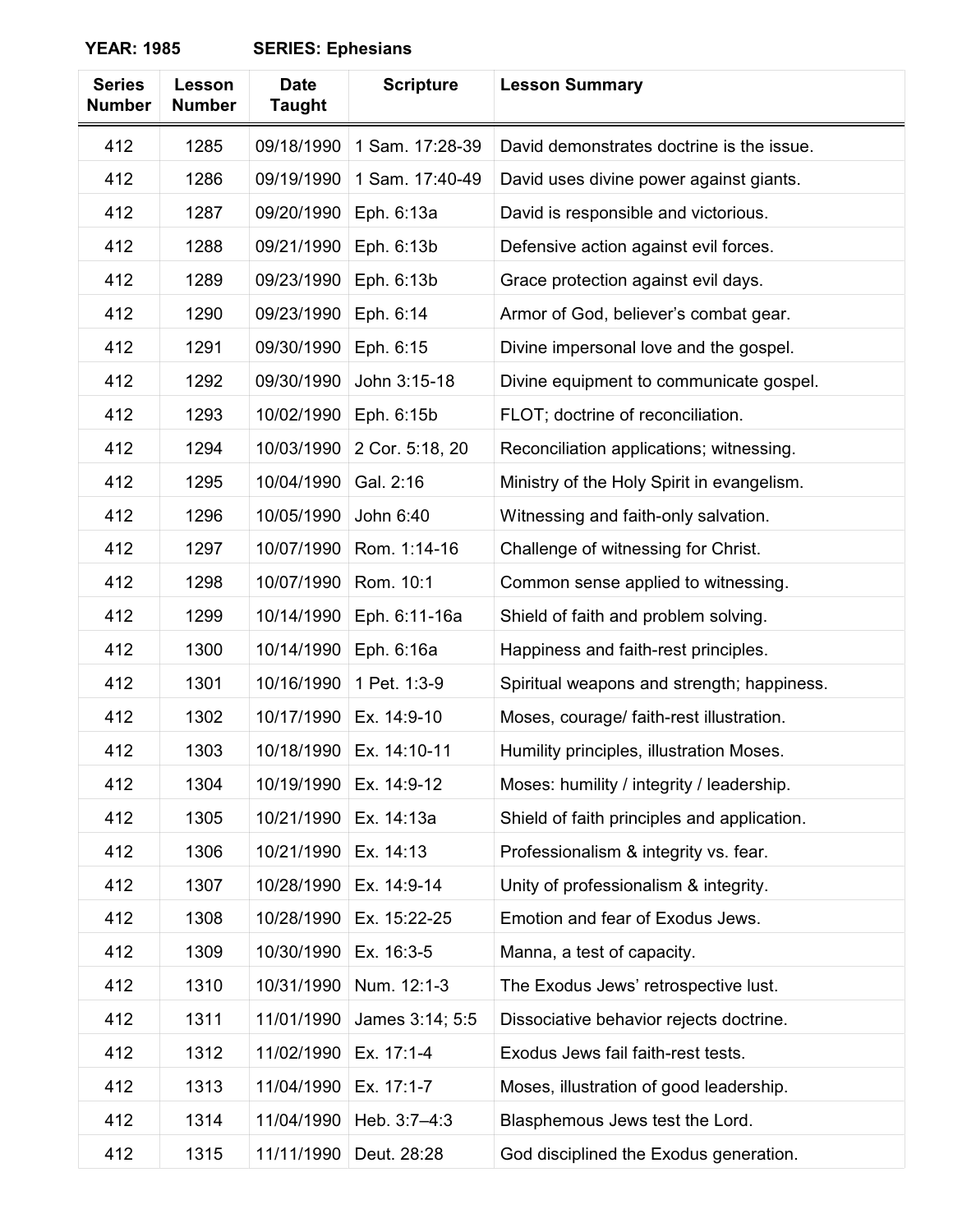| <b>Series</b><br><b>Number</b> | Lesson<br><b>Number</b> | <b>Date</b><br><b>Taught</b> | <b>Scripture</b>      | <b>Lesson Summary</b>                           |
|--------------------------------|-------------------------|------------------------------|-----------------------|-------------------------------------------------|
| 412                            | 1316                    | 11/11/1990                   | Heb. 3:8-12           | Psychoneurosis of Exodus generation.            |
| 412                            | 1317                    | 11/13/1990                   | Deut. 1:19-23         | God promotes spiritual humility.                |
| 412                            | 1318                    | 11/14/1990                   | Num. 13:1-16          | Promotion; 12 Jewish leaders picked.            |
| 412                            | 1319                    | 11/15/1990                   | Num. 13:16-20         | Why we study the Exodus generation.             |
| 412                            | 1320                    | 11/16/1990                   | Num. 13:21-33         | Jews scared by reconnaissance report.           |
| 412                            | 1321                    | 11/18/1990                   | Ps. 78:5-8            | Do not follow failures of predecessors.         |
| 412                            | 1322                    | 11/18/1990                   | Num. 14:1-10          | Moses gives wisdom and encouragement.           |
| 412                            | 1323                    | 11/20/1990                   | 1 Sam. 1:10;<br>30:4  | Normal and abnormal weeping.                    |
| 412                            | 1324                    | 11/21/1990                   | Prov. 23:7            | Principles for doctrinal application.           |
| 412                            | 1325                    | 11/22/1990                   | Num. 14:1-35          | God disciplines arrogant generations.           |
| 412                            | 1326                    | 11/23/1990                   | Num. 14:36-40         | Lessons learned from Exodus generation.         |
| 412                            | 1327                    | 11/25/1990                   | Num. 14:22, 39-<br>45 | Mental illnesses of believers.                  |
| 412                            | 1328                    | 11/25/1990                   | Ps. 78:5-8            | Manic-depression, definition / mechanics.       |
| 412                            | 1329                    | 11/27/1990                   | Phil. 3:18-19         | Pattern of spiritual failure.                   |
| 412                            | 1330                    | 11/28/1990                   | Ex. 7:13; 8:15        | Pharaoh's scar tissue of the soul.              |
| 412                            | 1331                    | 11/29/1990                   | Ex. 7:3-5; 9:14       | Why God hardened Pharaoh's heart.               |
| 412                            | 1332                    | 11/30/1990                   | Rom. 11:4-5           | The Alpha and Omega; anti-Semitism.             |
| 412                            | 1333                    | 12/02/1990                   | <b>John 1:12</b>      | Jesus gives the gospel to the Jews.             |
| 412                            | 1334                    | 12/02/1990                   | Ps. 106:1-15          | Scar tissue of the soul, hardness of the heart. |
| 412                            | 1335                    | 12/04/1990                   | Ps. 106:1-26          | Exodus Jews had emotion, not doctrine.          |
| 412                            | 1336                    | 12/05/1990                   | Ps. 106:24-27         | God's anger and change of mind.                 |
| 412                            | 1337                    | 12/06/1990                   | Ps. 106:44-48         | Anthropopathism defined and classified.         |
| 412                            | 1338                    | 12/07/1990                   | Acts 7:36-39          | Concept of the veil over the heart.             |
| 412                            | 1339                    | 12/09/1990                   | Phil. 3:2b-9          | Paul before and after salvation.                |
| 412                            | 1340                    | 12/09/1990                   | Num. 14:4-5, 41       | Rebellion against Moses; revolution.            |
| 412                            | 1341                    | 12/16/1990                   | Num. 12:3             | Jews rebelled because of insecurity.            |
| 412                            | 1342                    | 12/16/1990                   | Ps. 106:13-14         | Reversionism then revolution of Israel.         |
| 412                            | 1343                    | 12/18/1990                   | Num. 16:1-3           | Spiritual disorders and revolution.             |
| 412                            | 1344                    | 12/19/1990                   | Num. 16:3-9           | Korah's revolution against Moses.               |
| 412                            | 1345                    | 12/20/1990                   | Num. 16:10-11         | Korah's revolution from jealousy.               |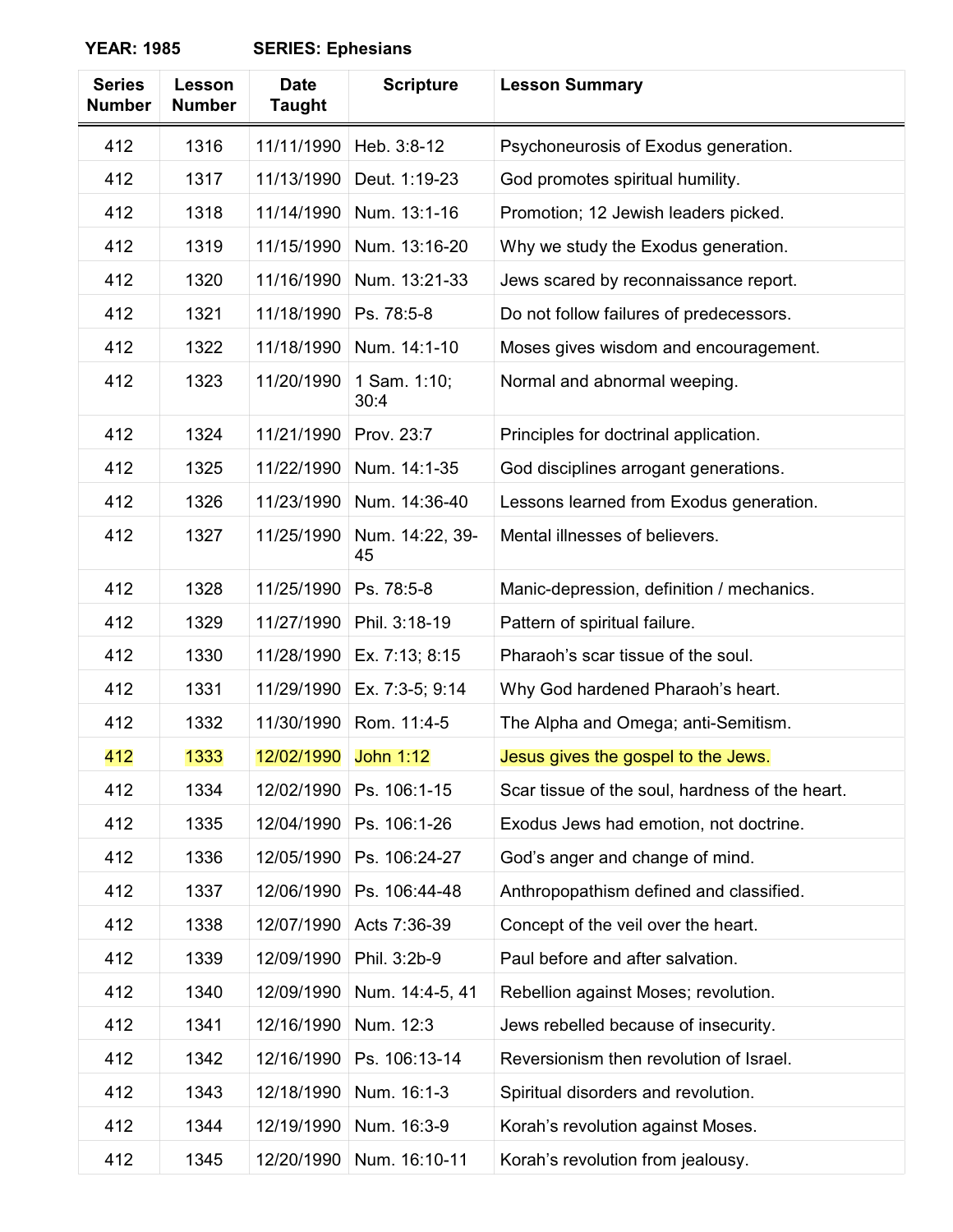| <b>Series</b><br><b>Number</b> | Lesson<br><b>Number</b> | <b>Date</b><br><b>Taught</b> | <b>Scripture</b> | <b>Lesson Summary</b>                       |
|--------------------------------|-------------------------|------------------------------|------------------|---------------------------------------------|
| 412                            | 1346                    | 12/21/1990                   | Num. 16:12-15    | Moses' anger and irrationality.             |
| 412                            | 1347                    | 12/25/1990                   | Heb. 10:5-10     | Christ, the ultimate Christmas gift.        |
| 412                            | 1348                    | 12/26/1990                   | Num. 16:15a      | Faith-rest drill not self-justification.    |
| 412                            | 1349                    | 12/27/1990                   | Num. 16:15a      | Don't interfere with the justice of God.    |
| 412                            | 1350                    | 12/28/1990                   | Num. 16:15b      | The slave mentality motivates crime.        |
| 412                            | 1351                    | 12/30/1990                   | Num. 16:15b      | Self-justification is no justification.     |
| 412                            | 1352                    | 12/30/1990                   | Num. 16:16-40    | God destroys Korah and his rebellion.       |
| 412                            | 1353                    | 12/31/1990                   | Rev. 1:1-12      | Jesus Christ controls human history.        |
| 412                            | 1354                    | 12/31/1990                   | Rev. 1:13-18     | Jesus Christ, the first and the last.       |
| 412                            | 1355                    | 01/02/1991                   | Num. 16:41       | Believe, live, and die by the lie.          |
| 412                            | 1356                    | 01/03/1991                   | Rom. 1:25        | Fourteen principles of the public lie.      |
| 412                            | 1357                    | 01/04/1991                   | Num. 16:41-50    | Simplistic irrationality and the lie.       |
| 412                            | 1358                    | 01/06/1991                   | Num. 1:20-46     | The second generation blessed by God.       |
| 412                            | 1359                    | 01/06/1991                   | Deut. 34:5-12    | Moses' death; God's comfort in sorrow.      |
| 412                            | 1360                    | 02/17/1991                   | Eph. 6:11-16     | Defensively raising the shield of faith.    |
| 412                            | 1361                    | 02/17/1991                   | Heb. 4:1-3       | Faith-rest rationales, God's essence.       |
| 412                            | 1362                    | 02/19/1991                   | Col. 1:27-28     | Essence of God: Sovereignty.                |
| 412                            | 1363                    | 02/20/1991                   | Phil. 1:20-21    | God's sovereignty and man's life and death. |
| 412                            | 1364                    | 02/21/1991                   | 1 John 3:23      | God's sovereignty and man's volition.       |
| 412                            | 1365                    | 02/22/1991                   | John 5:22, 27    | Leave judgment to Supreme Court of heaven.  |
| 412                            | 1366                    | 02/24/1991                   | 1 Pet. 5:7       | Christ, our defense attorney; +R.           |
| 412                            | 1367                    | 02/24/1991                   | Rom. 5:1         | Divine integrity, grace and faithfulness.   |
| 412                            | 1368                    | 03/03/1991                   | Ps. 55:22        | Applying the essence of God rationale.      |
| 412                            | 1369                    | 03/03/1991                   | 1 Tim. 3:7, 10   | Jurisprudence and reproach principles.      |
| 412                            | 1370                    | 03/05/1991                   | Deut. 19:15-21   | Jurisprudence, believer vs. believer.       |
| 412                            | 1371                    | 03/06/1991                   | 1 Cor. 6:1-7     | A church's role in jurisprudence.           |
| 412                            | 1372                    | 03/07/1991                   | Matt. 18:15-17   | Jurisprudence and the laws of evidence.     |
| 412                            | 1373                    | 03/08/1991                   | Matt. 26:59-67   | Hearsay is not legitimate evidence.         |
| 412                            | 1374                    | 03/10/1991                   | 2 Thess. 3:5     | The love of God related to faith-rest.      |
| 412                            | 1375                    | 03/10/1991                   | 1 John 4:9-10    | God's personal and impersonal love.         |
| 412                            | 1376                    | 03/12/1991                   | Jer. 10:10       | God's life/ omnipresence/ omniscience.      |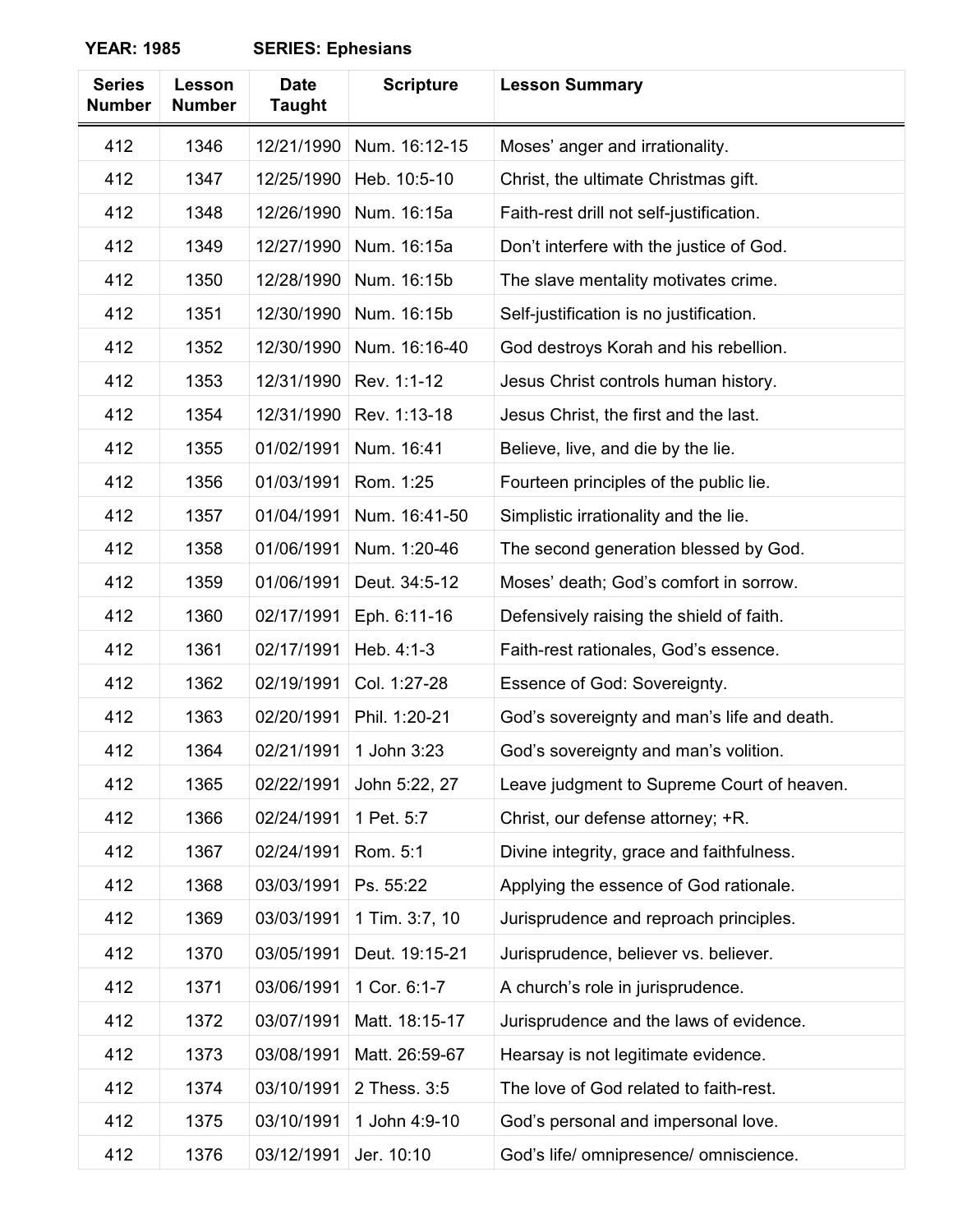| <b>Series</b><br><b>Number</b> | Lesson<br><b>Number</b> | <b>Date</b><br><b>Taught</b> | <b>Scripture</b>      | <b>Lesson Summary</b>                           |
|--------------------------------|-------------------------|------------------------------|-----------------------|-------------------------------------------------|
| 412                            | 1377                    | 03/13/1991                   | <b>Essence of God</b> | Divine knowledge and lapsarianism.              |
| 412                            | 1378                    | 03/14/1991                   | Eph. 1:19-20          | Divine power delegated to the Church.           |
| 412                            | 1379                    | 03/15/1991                   | 2 Pet. 1:3            | Divine vs. human power principles.              |
| 412                            | 1380                    | 03/17/1991                   | 1 Cor. 10:13          | The faithfulness and happiness of God.          |
| 412                            | 1381                    | 03/17/1991                   | Eph. 6:11-16          | Faith-rest and the plan of God rationale.       |
| 412                            | 1382                    | 03/19/1991                   | Eph. 6:16b            | Defense against Satan's weapon system.          |
| 412                            | 1383                    | 03/20/1991                   | Eph. 6:17             | Helmet and sword; doctrine of inspiration.      |
| 412                            | 1384                    | 03/21/1991                   | Eph. 6:18             | Doctrine/prayer, mandates and effectiveness.    |
| 412                            | 1385                    | 03/22/1991                   | Eph. 6:18-19          | Intercessory and participatory prayer.          |
| 412                            | 1386                    | 03/24/1991                   | 1 John 5:14-15        | Prayer principles, why not answered.            |
| 412                            | 1387                    | 03/24/1991                   | Rom. 10:1             | Prayer, mechanics and special categories.       |
| 412                            | 1388                    | 03/31/1991                   | Eph. 1:19-20          | Divine power available to the Church.           |
| 412                            | 1389                    | 03/31/1991                   | Rom. 12:2-3           | Divine power re. believer's thought.            |
| 412                            | 1390                    | 04/02/1991                   | Eph. 6:18-20          | Believer in full-time Christian service.        |
| 412                            | 1391                    | 04/03/1991                   | Eph. 6:20a            | Profile of an ambassador, analogy.              |
| 412                            | 1392                    | 04/04/1991                   | Eph. 6:20b-21a        | Witnessing, faithfulness, and Tychicus.         |
| 412                            | 1393                    | 04/07/1991                   | Eph. 6:21b            | DIAKONOS/minister & DIAKONIA/service.           |
| 412                            | 1394                    | 04/07/1991                   | Eph. 6:22             | Tychicus, activities representing Paul.         |
| 412                            | 1395                    | 04/09/1991                   | Eph. 6:23             | Harmony and doctrine in believer's life.        |
| 412                            | 1396                    | 04/10/1991                   | 1 John 4:19           | Precedence for believer's virtue love.          |
| 412                            | 1397                    | 04/11/1991                   | John 15:17            | Personal versus impersonal love.                |
| 412                            | 1398                    | 04/12/1991                   | Luke 6:27-37          | Success and failure in impersonal love.         |
| 412                            | 1399                    | 04/14/1991                   | Rom. 12:14-21         | Role model and iconoclastic arrogance.          |
| 412                            | 1400                    | 04/14/1991                   | Eph. 6:23             | Function of true and false morality.            |
| 412                            | 1401                    | 04/21/1991                   | Prov. 19:8            | Spiritual self-esteem principles.               |
| 412                            | 1402                    | 04/21/1991                   | Phil. 4:11            | Spiritual self-esteem recovery and application. |
| 412                            | 1403                    | 04/23/1991                   | Eph. 6:18-24a         | Grace: principles and applications.             |
| 412                            | 1404                    | 04/24/1991                   | Rom. 5:8              | Grace: presalvation function.                   |
| 412                            | 1405                    | 04/25/1991                   | Eph. 2:8-9            | Grace: faith alone in Christ alone.             |
| 412                            | 1406                    | 04/26/1991                   | Rev. 3:19-20          | Grace: solution for spiritual death.            |
| 412                            | 1407                    | 04/28/1991                   | Rom. 3:20-22          | Grace: Christ, our substitute.                  |